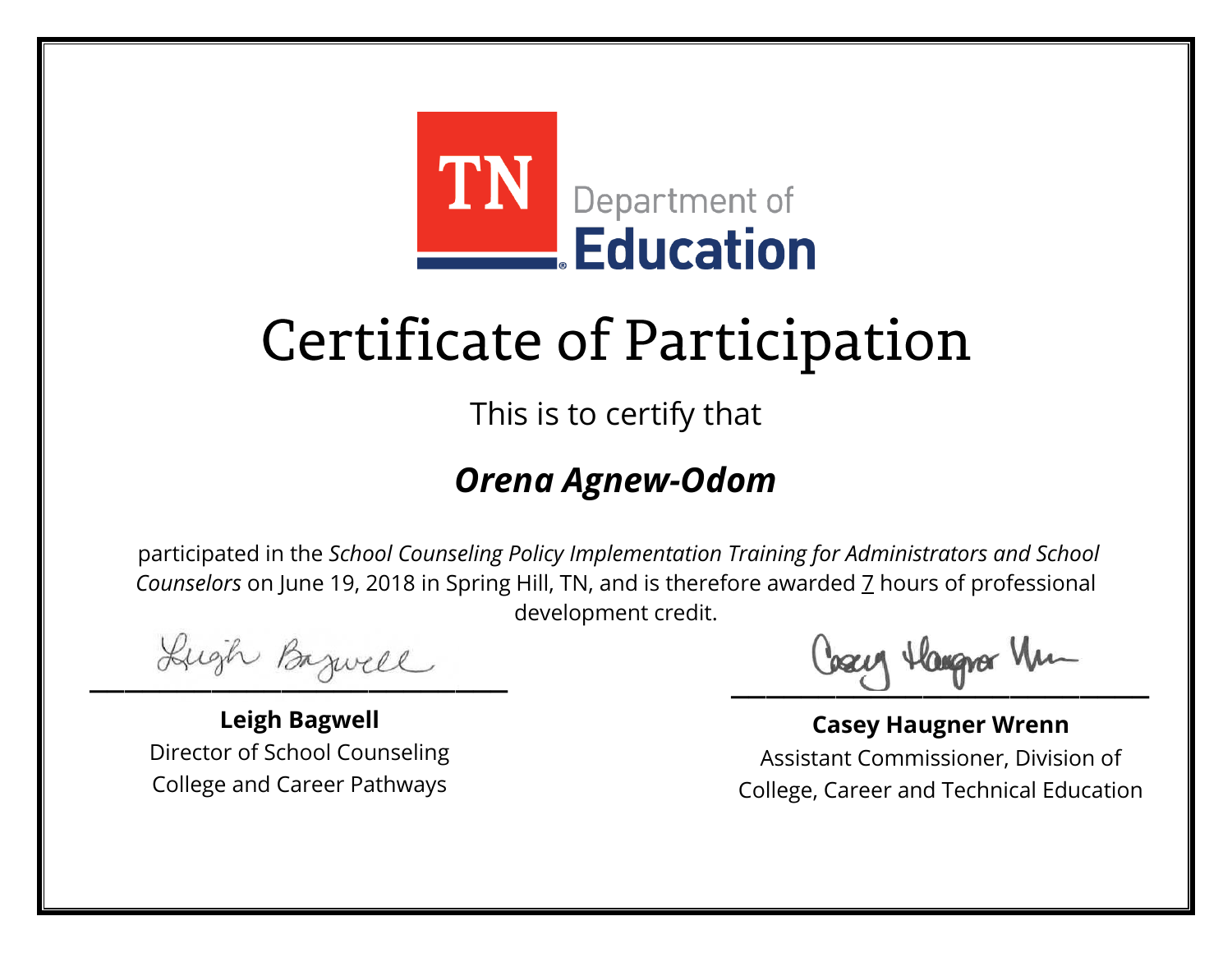

This is to certify that

### *Desiree Alford*

Lugh Bazwell

**Leigh Bagwell** Director of School Counseling College and Career Pathways

Losey Hangra Vm

**Casey Haugner Wrenn** Assistant Commissioner, Division of College, Career and Technical Education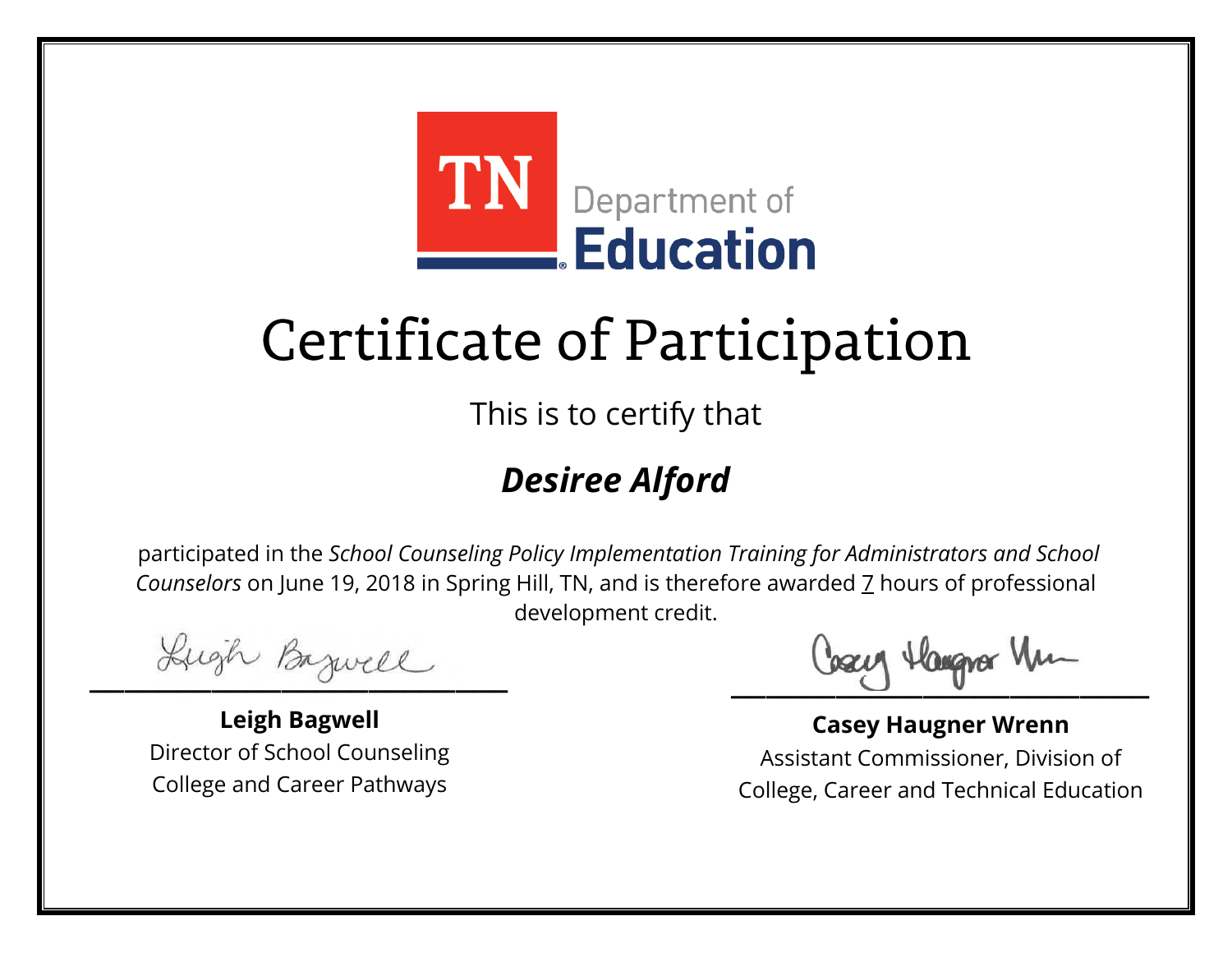

This is to certify that

### *Stacia Anglin*

Lugh Bazwell

**Leigh Bagwell** Director of School Counseling College and Career Pathways

Losey Hangra Vm

**Casey Haugner Wrenn** Assistant Commissioner, Division of College, Career and Technical Education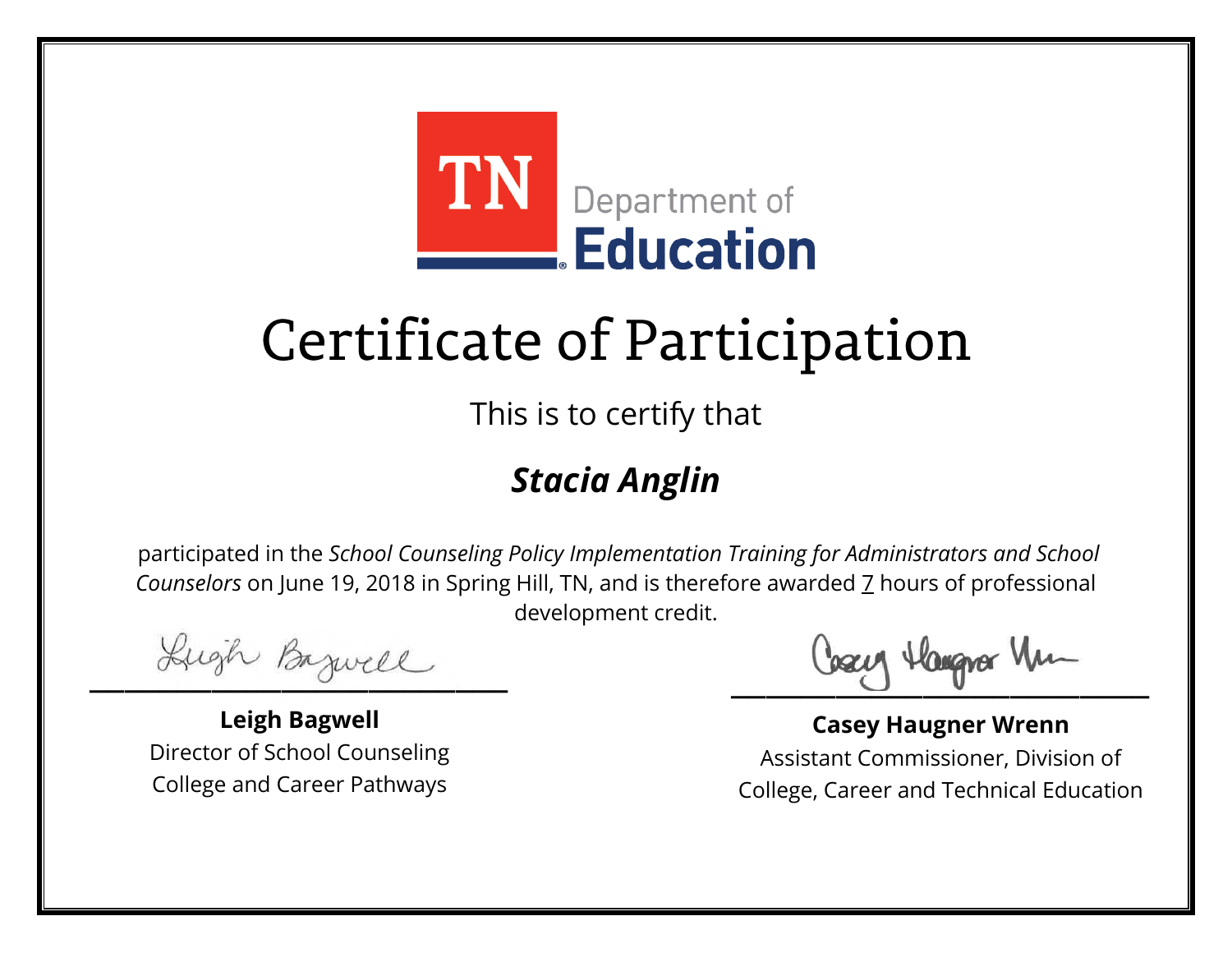

This is to certify that

### *Charlotte Baird*

Lugh Bazwell

**Leigh Bagwell** Director of School Counseling College and Career Pathways

Losey Hangra Vm

**Casey Haugner Wrenn** Assistant Commissioner, Division of College, Career and Technical Education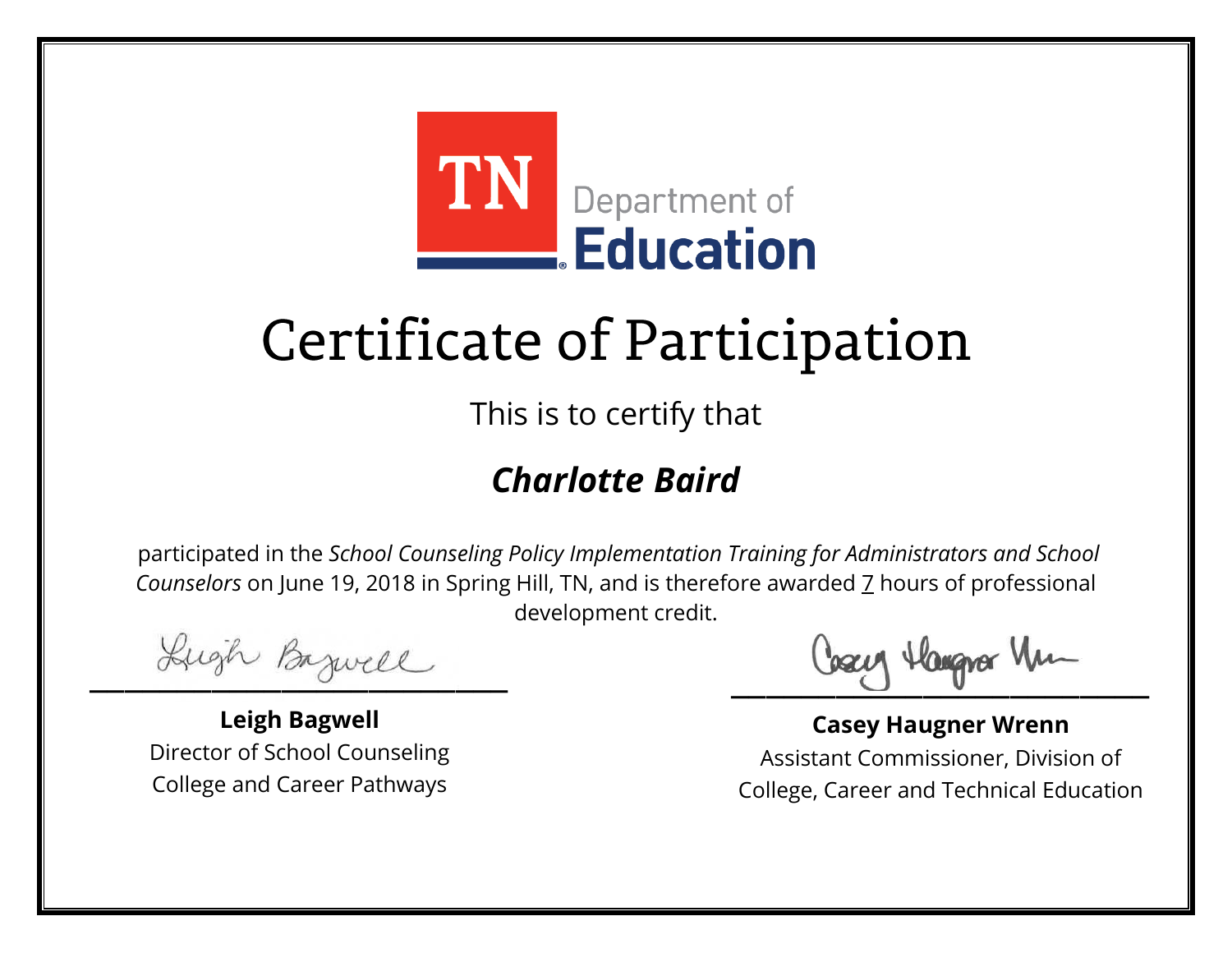

This is to certify that

### *Corey Baughman*

Lugh Bazwell

**Leigh Bagwell** Director of School Counseling College and Career Pathways

Losey Hangra Vm

**Casey Haugner Wrenn** Assistant Commissioner, Division of College, Career and Technical Education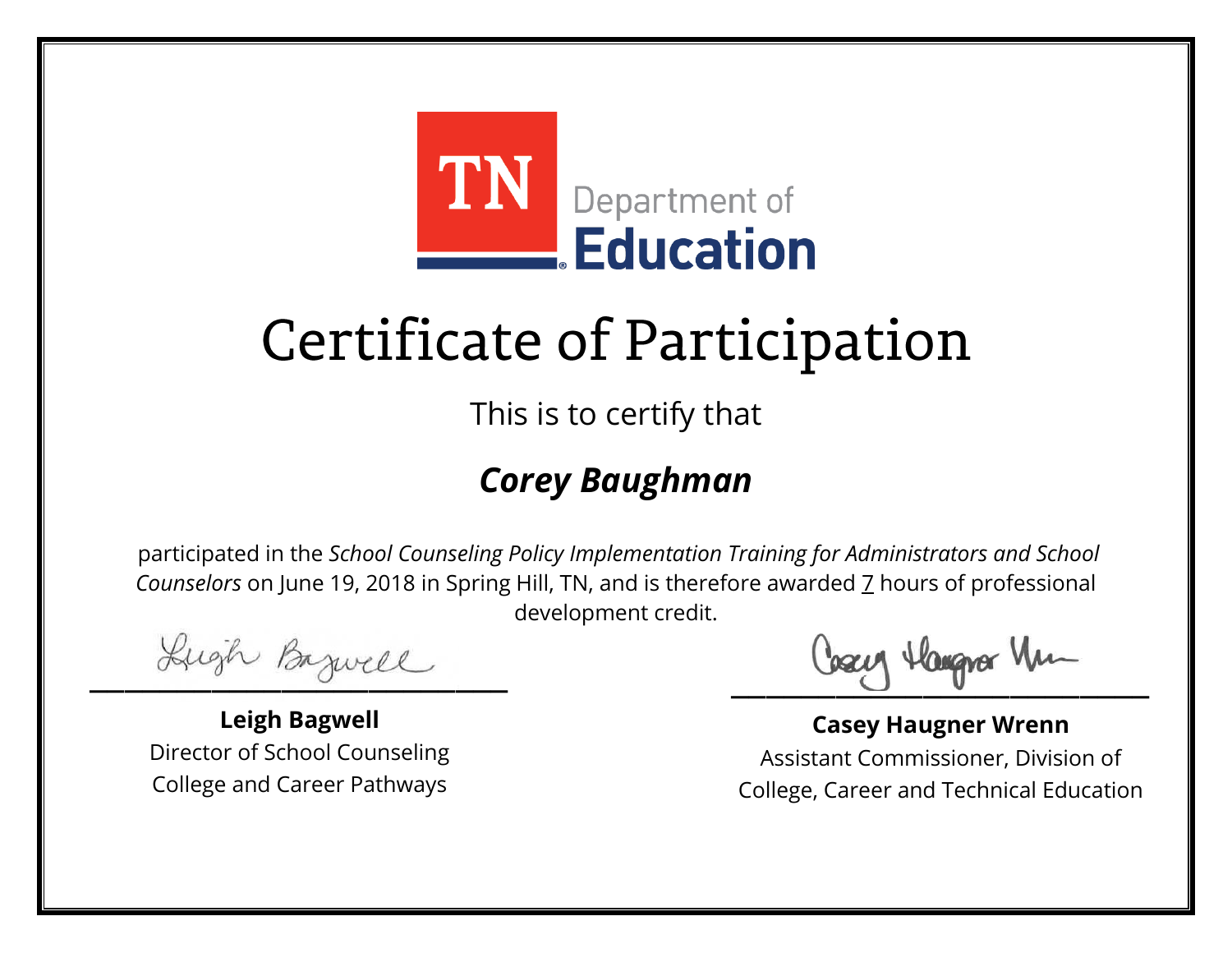

This is to certify that

### *Alissa Beasley*

Lugh Bazwell

**Leigh Bagwell** Director of School Counseling College and Career Pathways

Losey Hangra Vm

**Casey Haugner Wrenn** Assistant Commissioner, Division of College, Career and Technical Education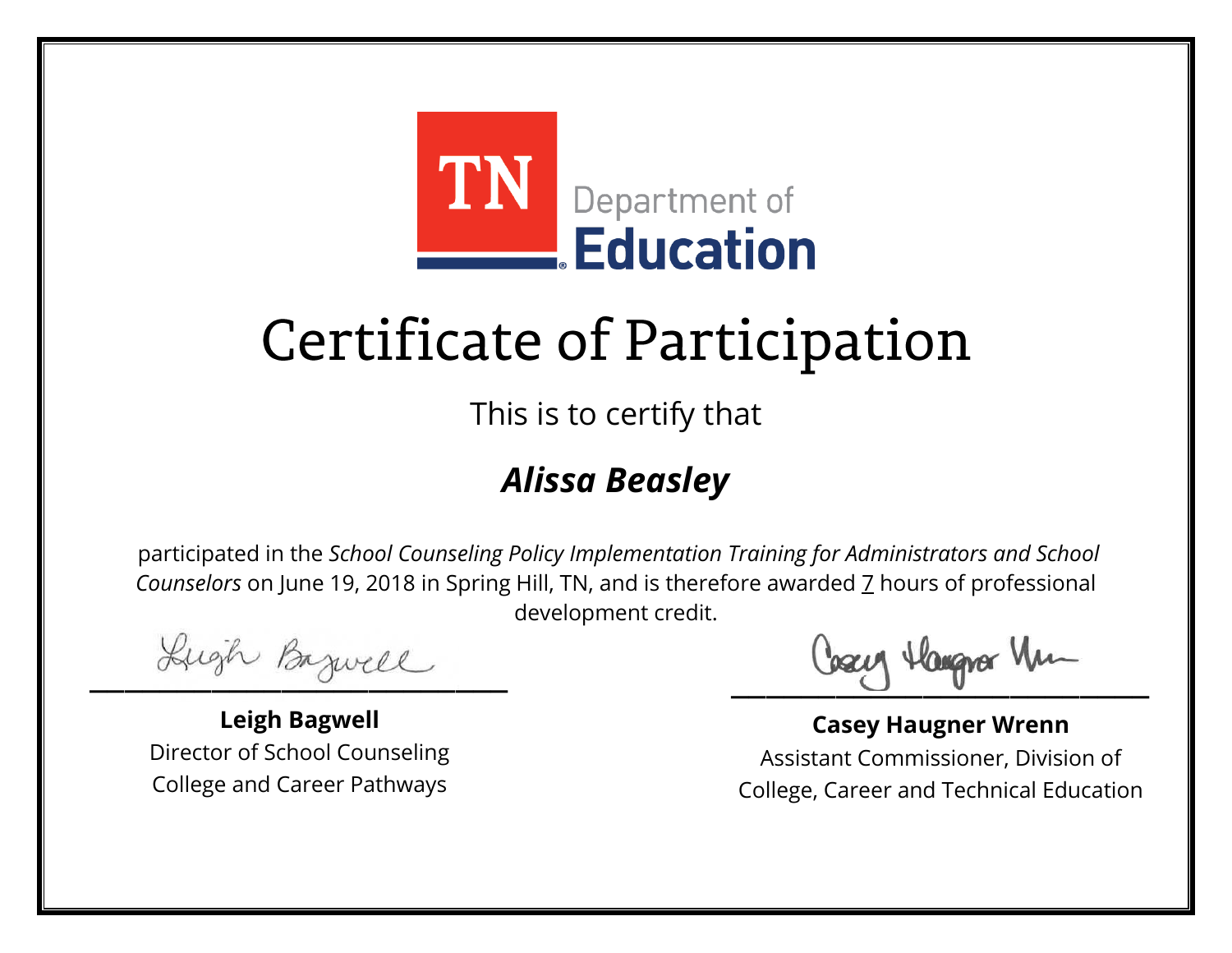

This is to certify that

#### *Anne Black*

Lugh Bazwell

**Leigh Bagwell** Director of School Counseling College and Career Pathways

Losey Hangra Vm

**Casey Haugner Wrenn** Assistant Commissioner, Division of College, Career and Technical Education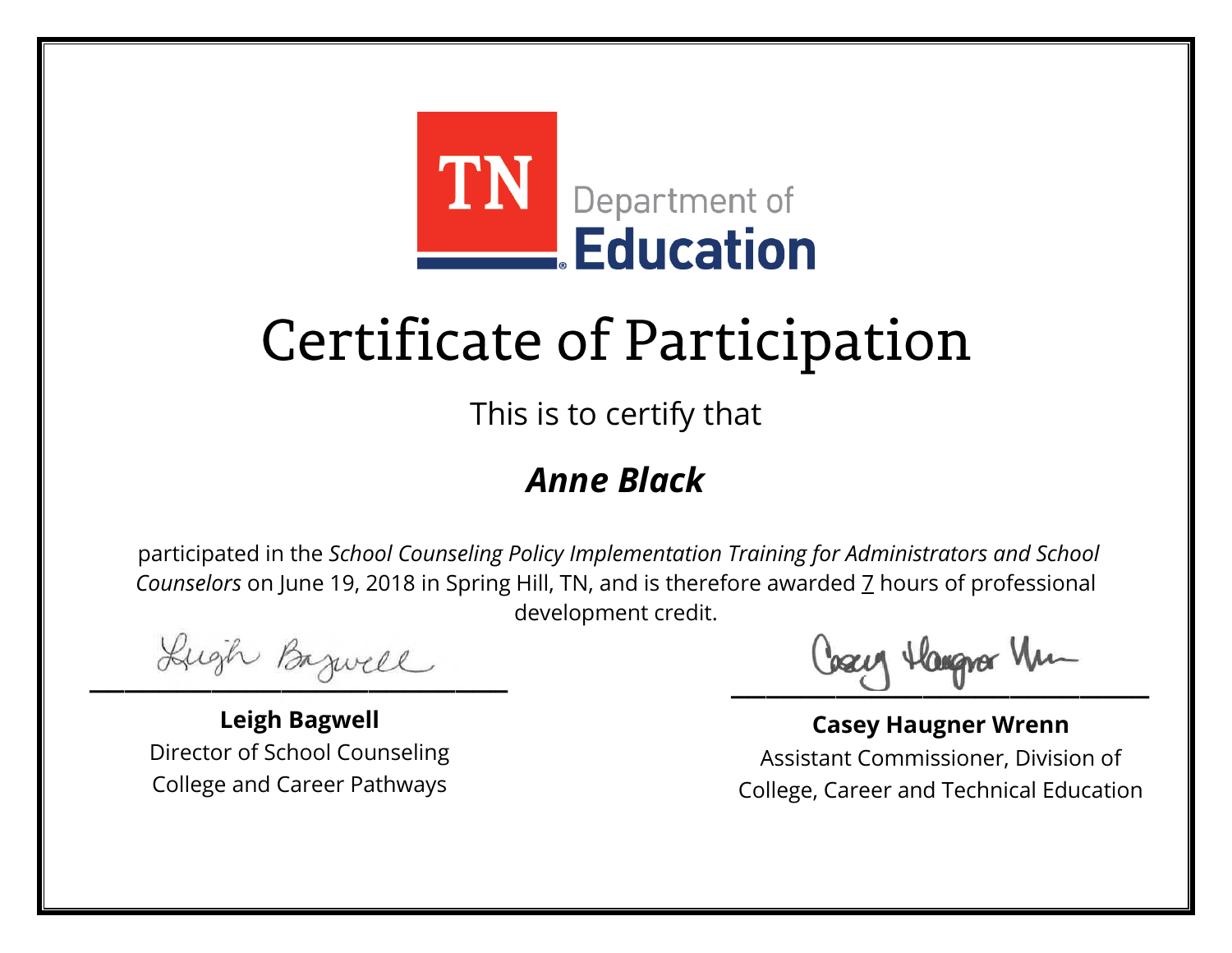

This is to certify that

### *Linda Brinkley*

Lugh Bazwell

**Leigh Bagwell** Director of School Counseling College and Career Pathways

Losey Hangra Vm

**Casey Haugner Wrenn** Assistant Commissioner, Division of College, Career and Technical Education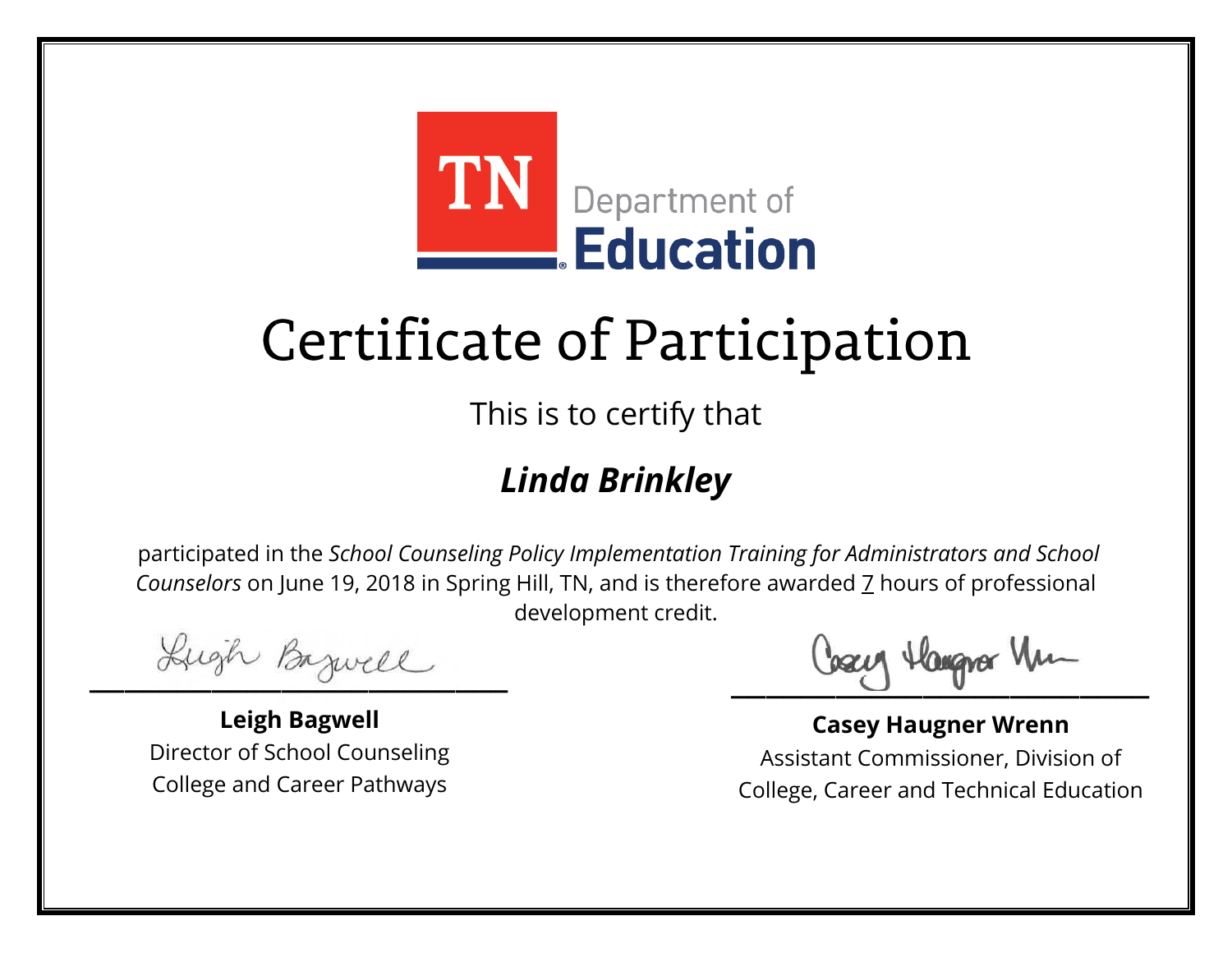

This is to certify that

### *Clair Byrd*

Lugh Bazwell

**Leigh Bagwell** Director of School Counseling College and Career Pathways

Losey Hangra Vm

**Casey Haugner Wrenn** Assistant Commissioner, Division of College, Career and Technical Education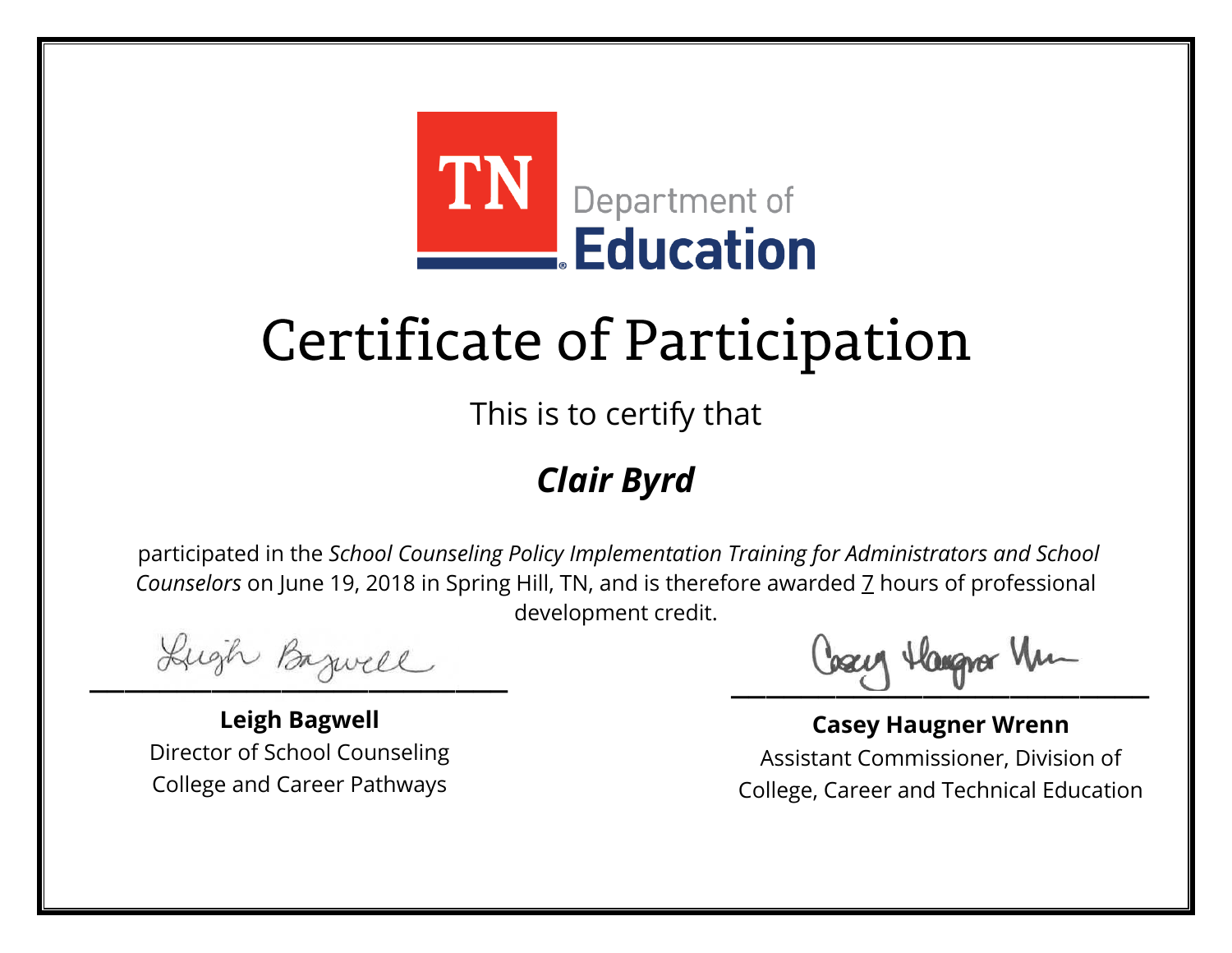

This is to certify that

### *Angela Cahill*

Lugh Bazwell

**Leigh Bagwell** Director of School Counseling College and Career Pathways

Losey Hangra Vm

**Casey Haugner Wrenn** Assistant Commissioner, Division of College, Career and Technical Education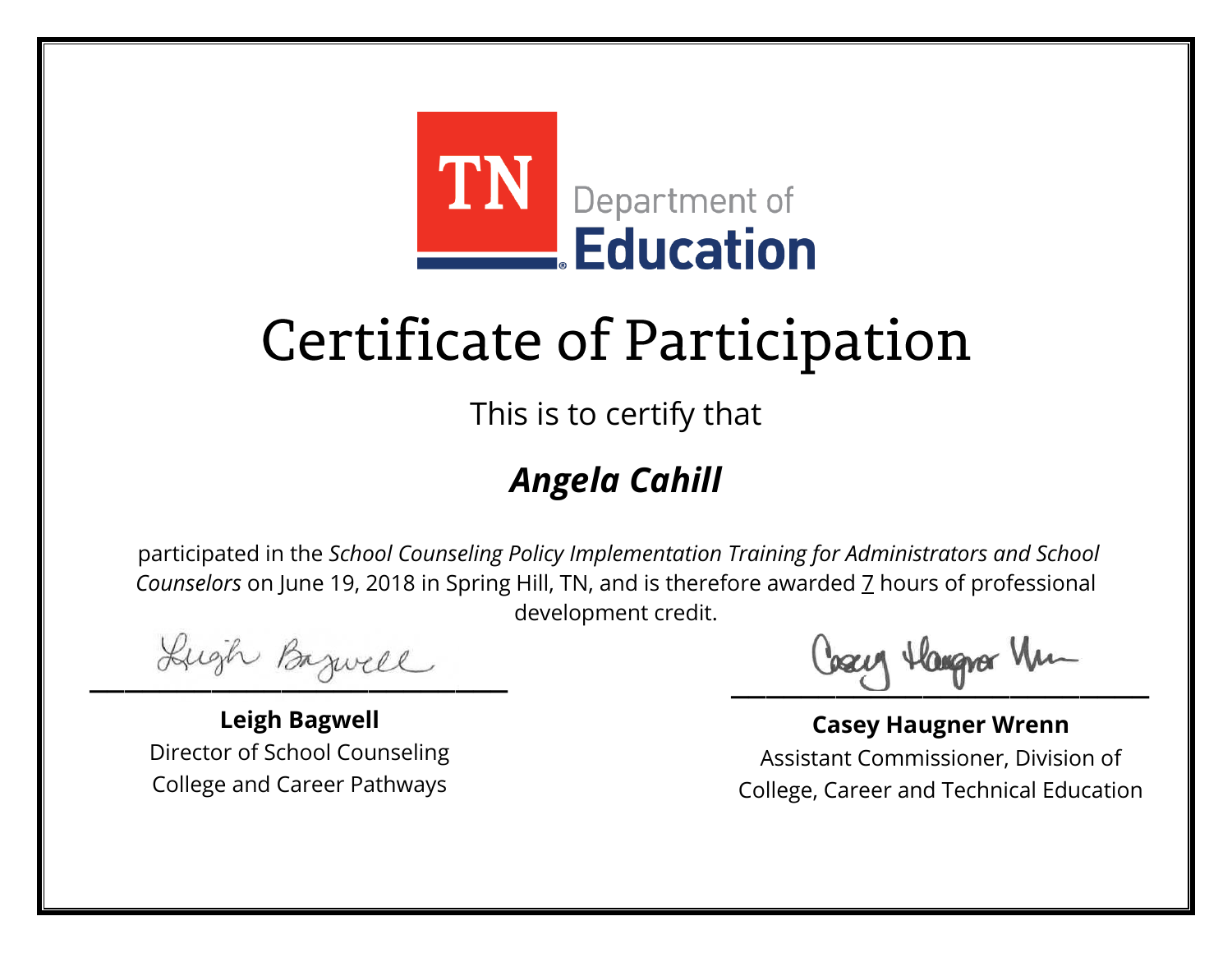

This is to certify that

### *Amy Cashion*

Lugh Bazwell

**Leigh Bagwell** Director of School Counseling College and Career Pathways

Losey Hangra Vm

**Casey Haugner Wrenn** Assistant Commissioner, Division of College, Career and Technical Education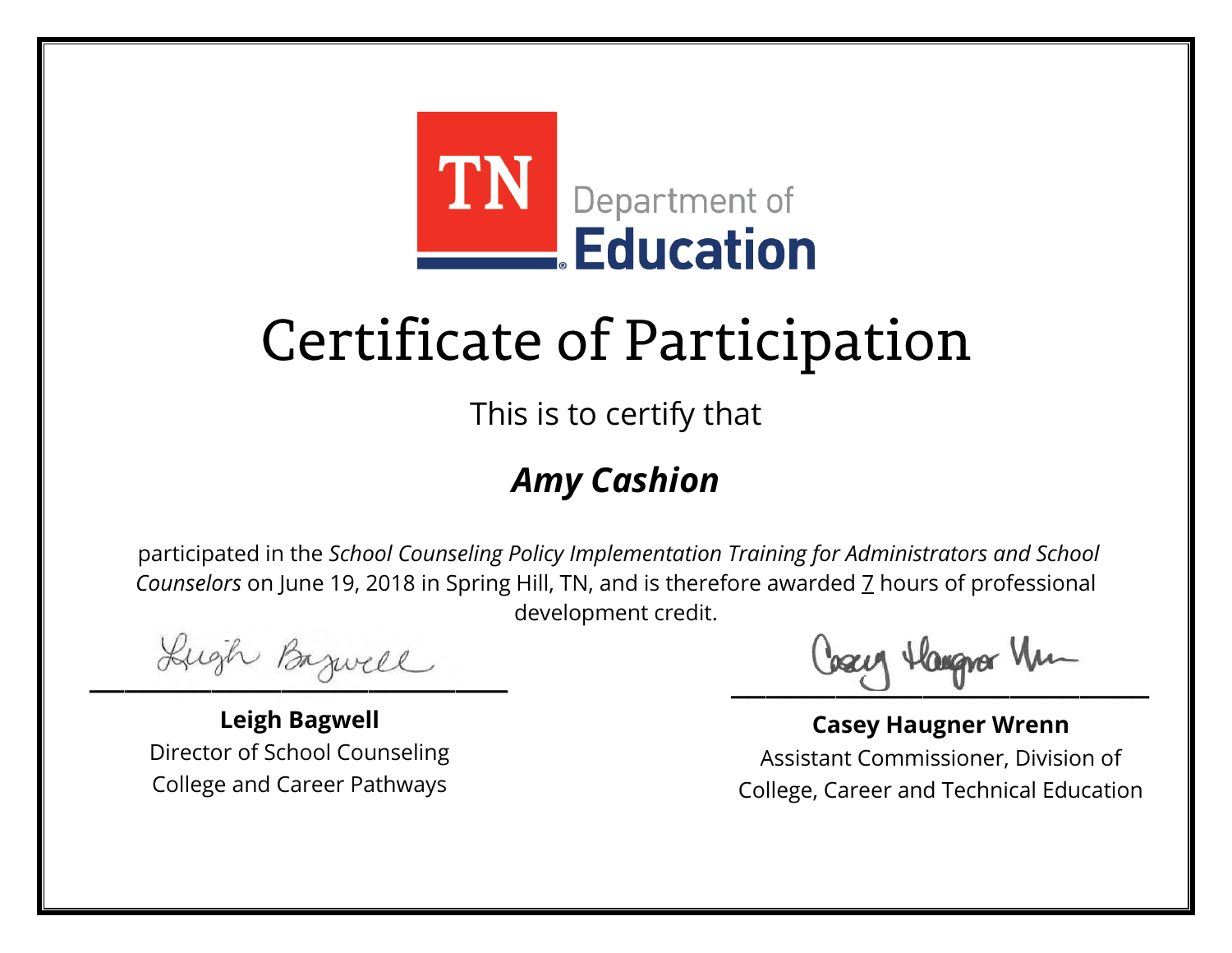

This is to certify that

### *Rita Castelow*

Lugh Bazwell

**Leigh Bagwell** Director of School Counseling College and Career Pathways

Losey Hangra Vm

**Casey Haugner Wrenn** Assistant Commissioner, Division of College, Career and Technical Education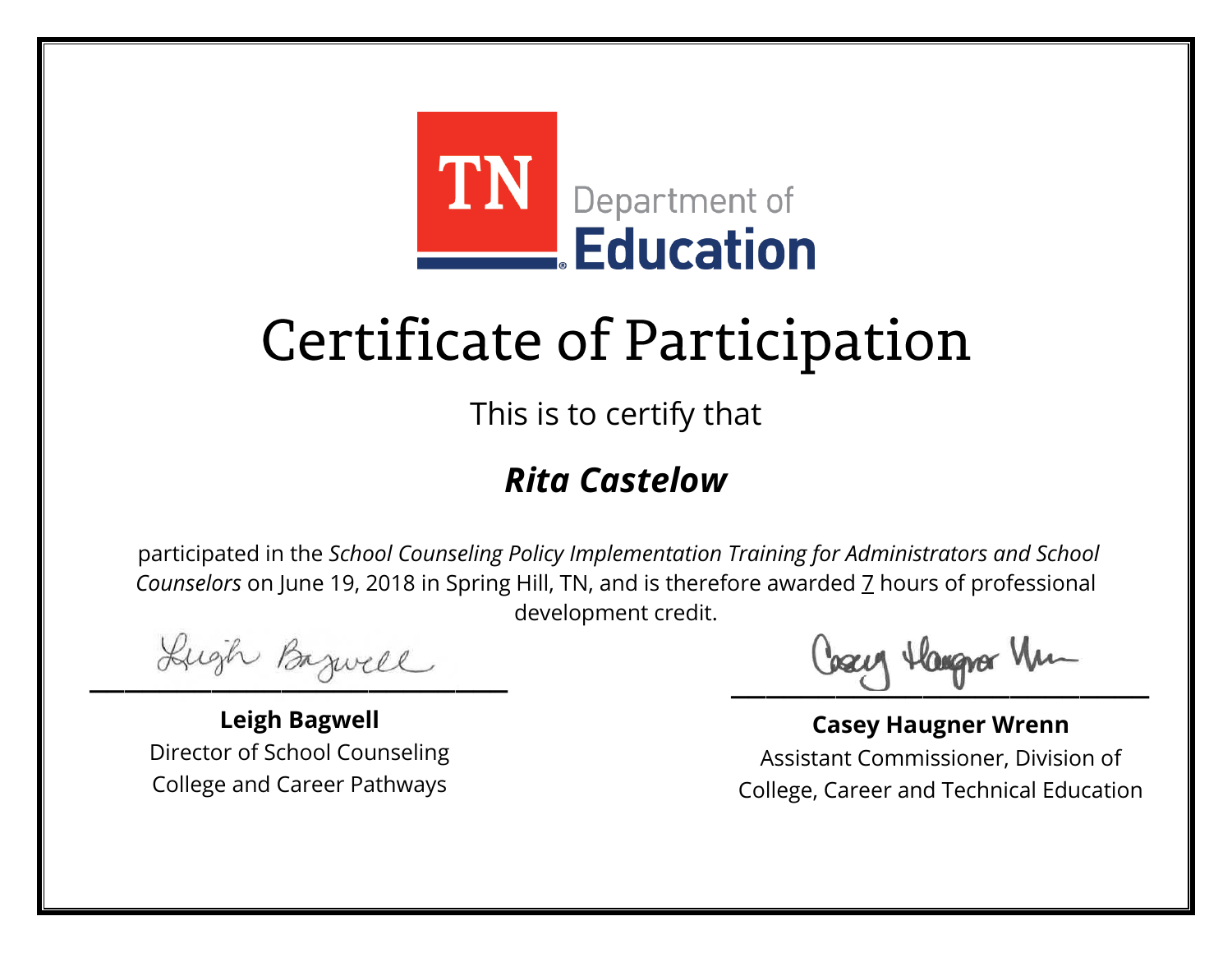

This is to certify that

### *Clara Chandler*

Lugh Bazwell

**Leigh Bagwell** Director of School Counseling College and Career Pathways

Losey Hangra Vm

**Casey Haugner Wrenn** Assistant Commissioner, Division of College, Career and Technical Education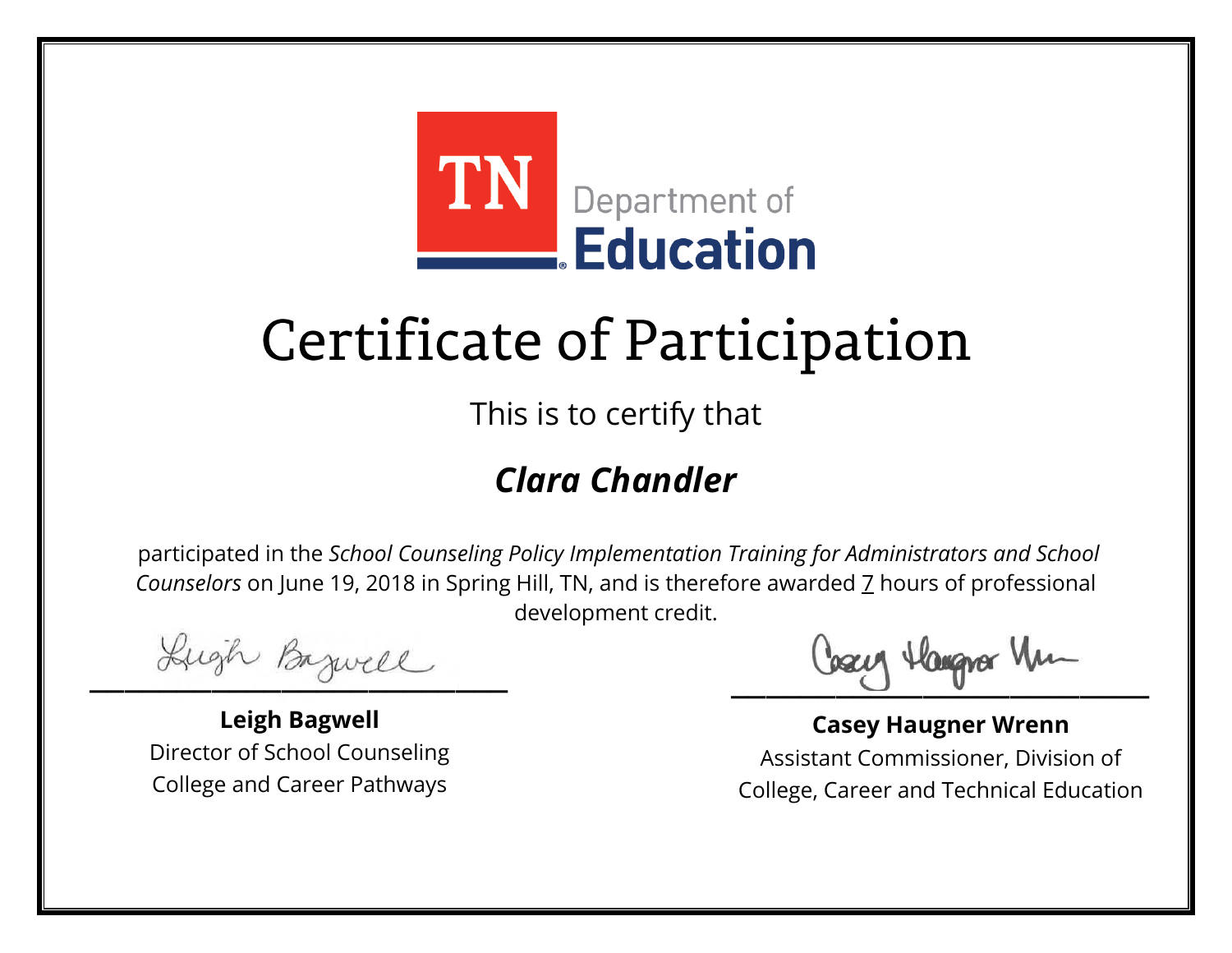

This is to certify that

### *Chris Coleman*

Lugh Bazwell

**Leigh Bagwell** Director of School Counseling College and Career Pathways

Losey Hangra Vm

**Casey Haugner Wrenn** Assistant Commissioner, Division of College, Career and Technical Education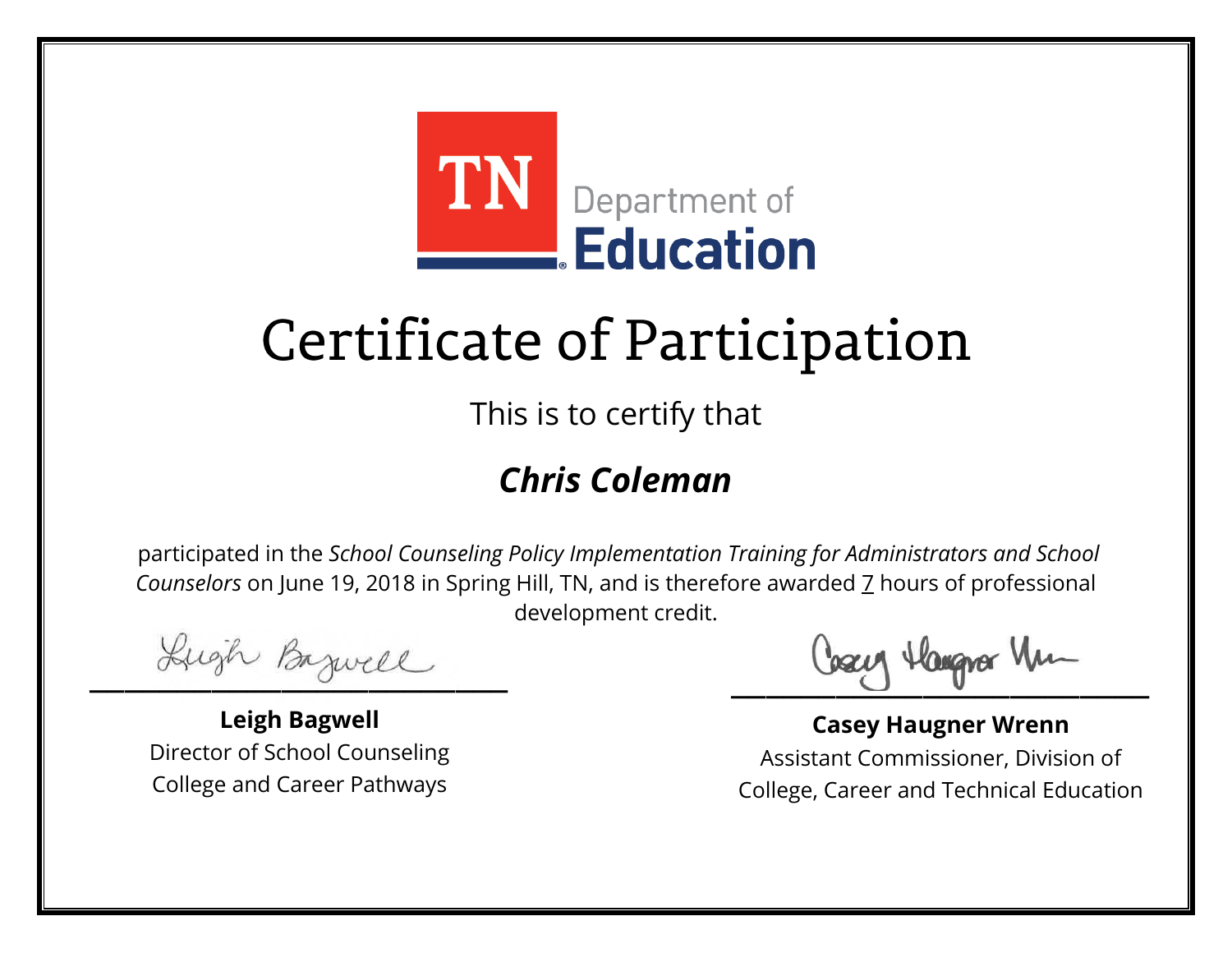

This is to certify that

### *Sherry Coleman*

Lugh Bazwell

**Leigh Bagwell** Director of School Counseling College and Career Pathways

Losey Hangra Vm

**Casey Haugner Wrenn** Assistant Commissioner, Division of College, Career and Technical Education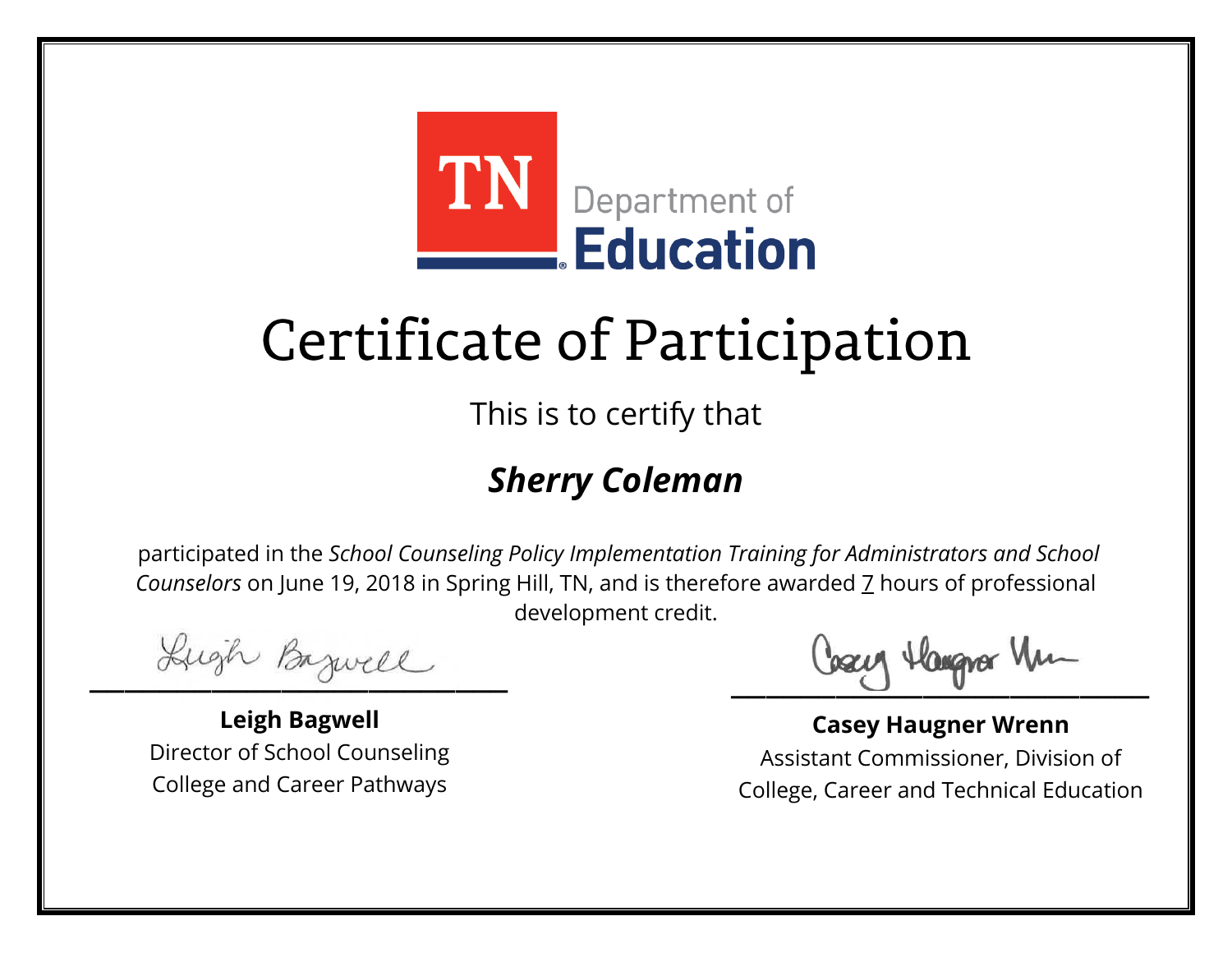

This is to certify that

#### *Jane Allison Crewse*

Lugh Bazwell

**Leigh Bagwell** Director of School Counseling College and Career Pathways

Losey Hangra Vm

**Casey Haugner Wrenn** Assistant Commissioner, Division of College, Career and Technical Education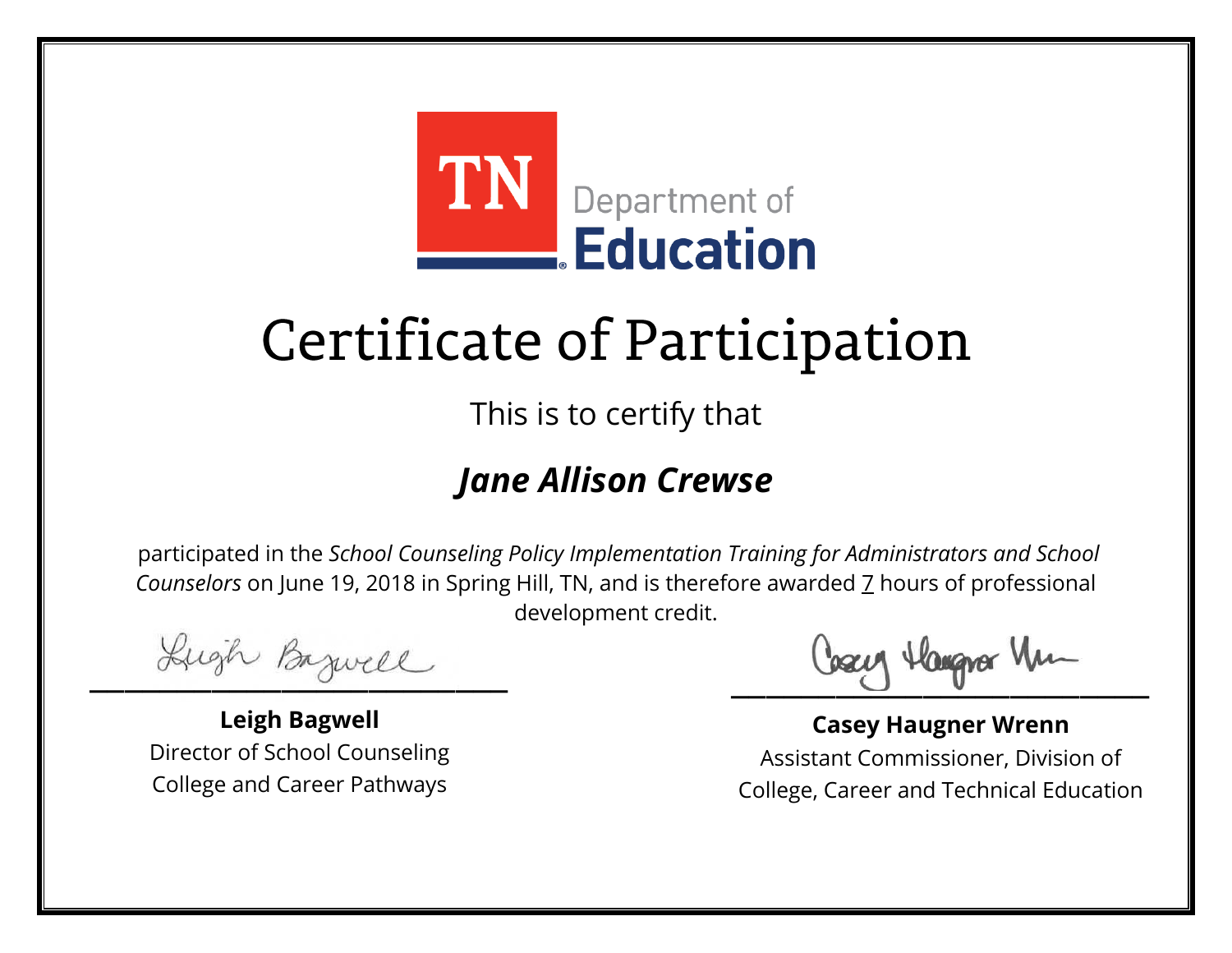

This is to certify that

### *Kati Dickerson*

Lugh Bazwell

**Leigh Bagwell** Director of School Counseling College and Career Pathways

Losey Hangra Vm

**Casey Haugner Wrenn** Assistant Commissioner, Division of College, Career and Technical Education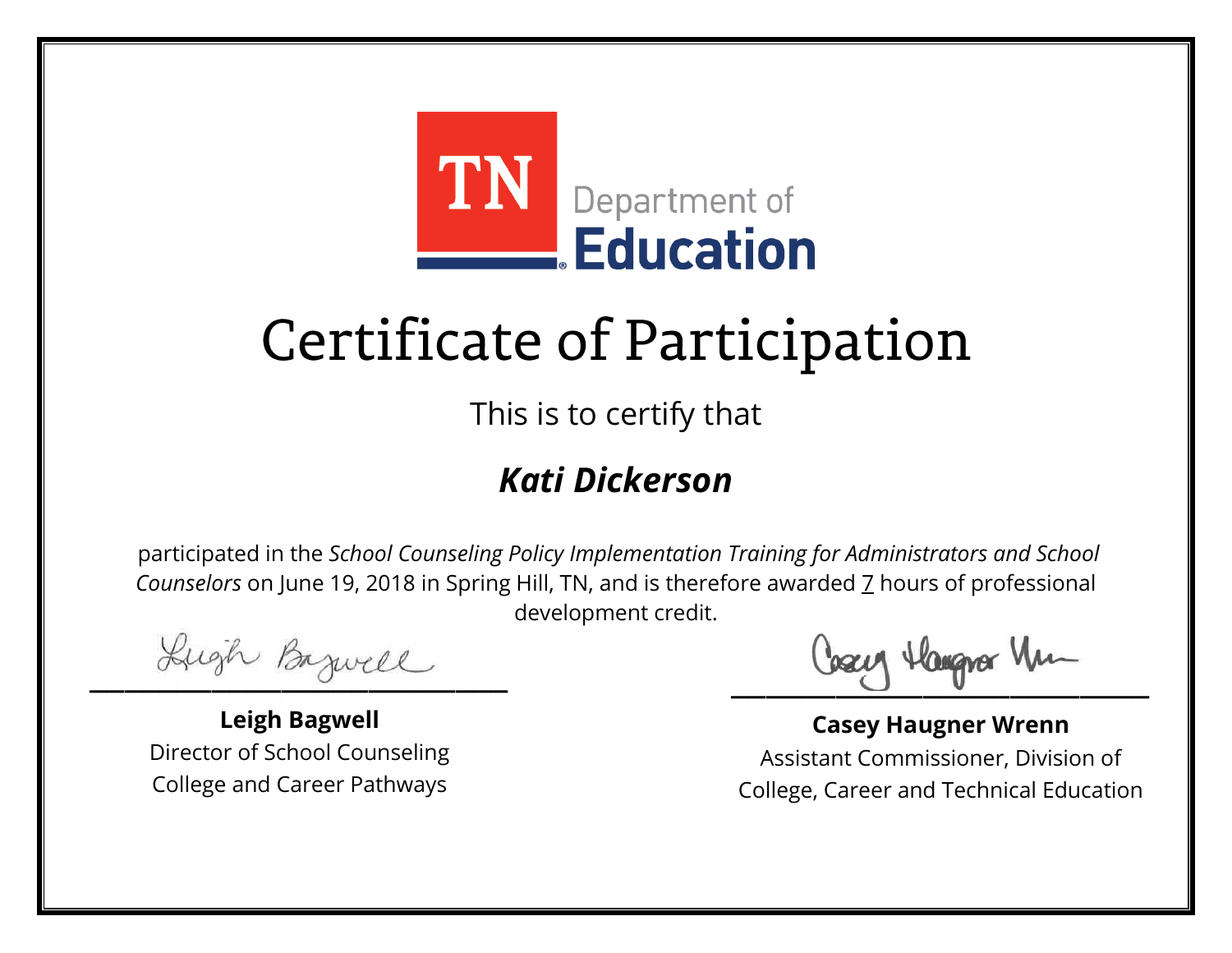

This is to certify that

### *Pam Duffus*

Lugh Bazwell

**Leigh Bagwell** Director of School Counseling College and Career Pathways

Losey Hangra Vm

**Casey Haugner Wrenn** Assistant Commissioner, Division of College, Career and Technical Education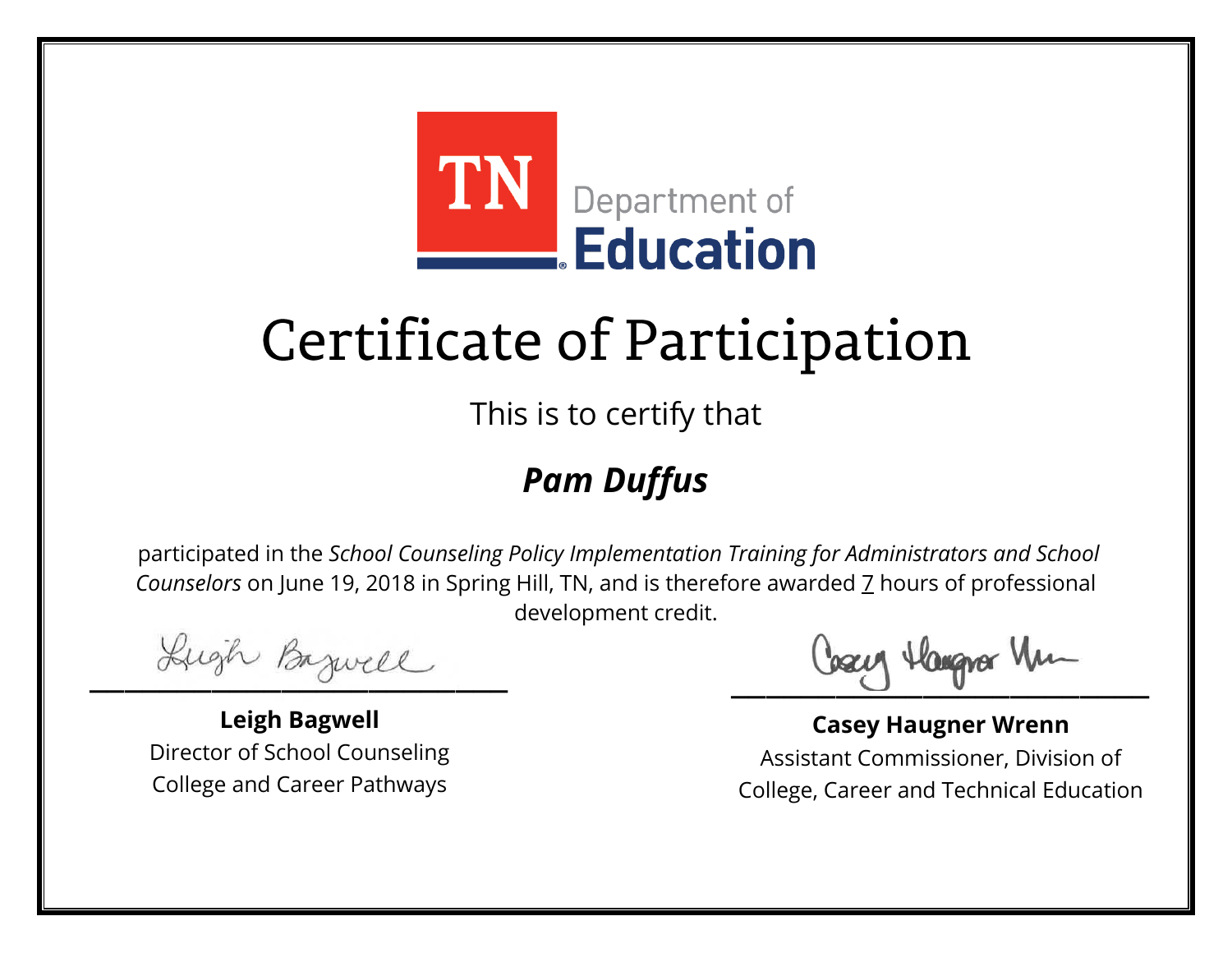

This is to certify that

### *Corey Ehinger*

Lugh Bazwell

**Leigh Bagwell** Director of School Counseling College and Career Pathways

Losey Hangra Vm

**Casey Haugner Wrenn** Assistant Commissioner, Division of College, Career and Technical Education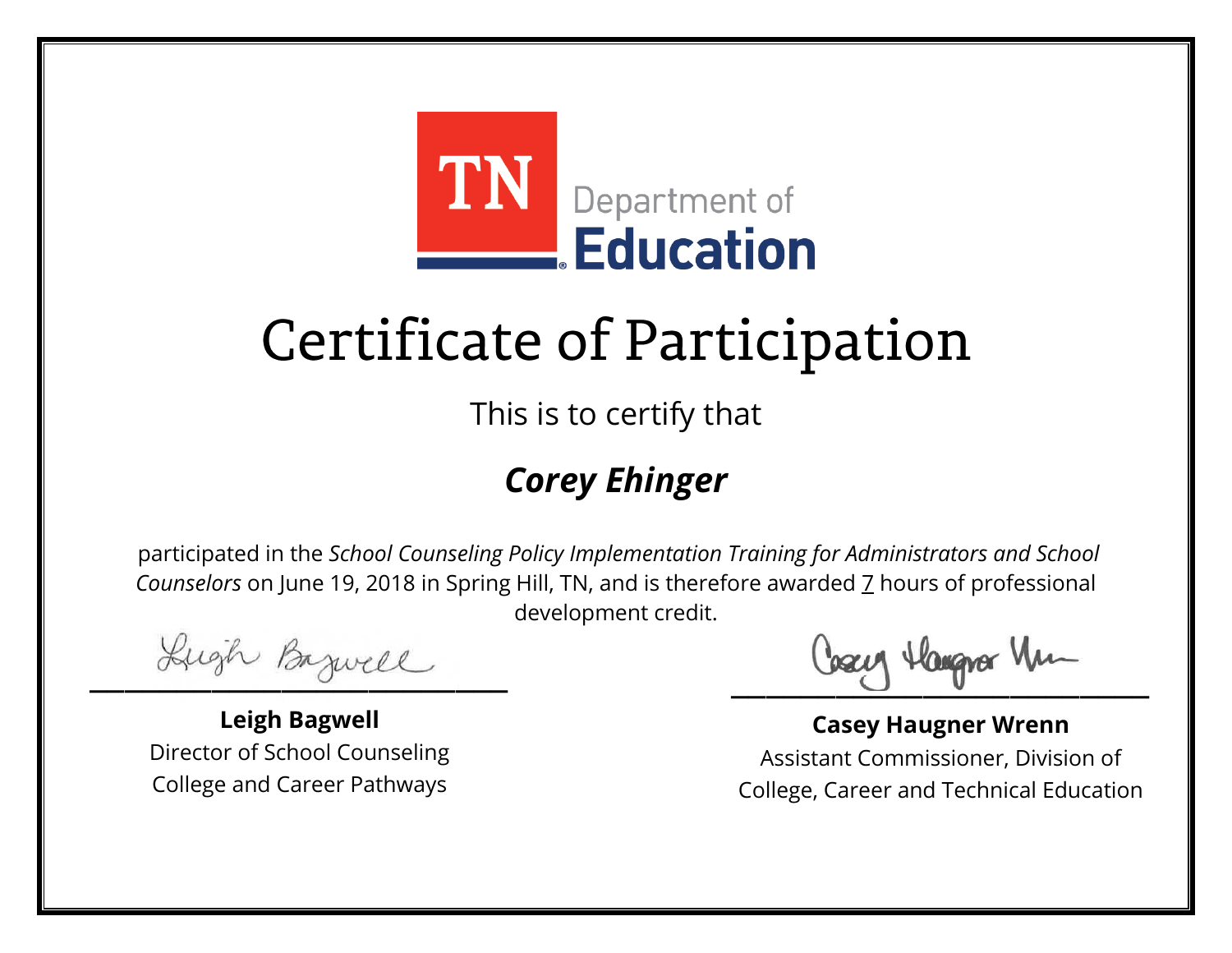

This is to certify that

### *Eagin Evans*

Lugh Bazwell

**Leigh Bagwell** Director of School Counseling College and Career Pathways

Losey Hangra Vm

**Casey Haugner Wrenn** Assistant Commissioner, Division of College, Career and Technical Education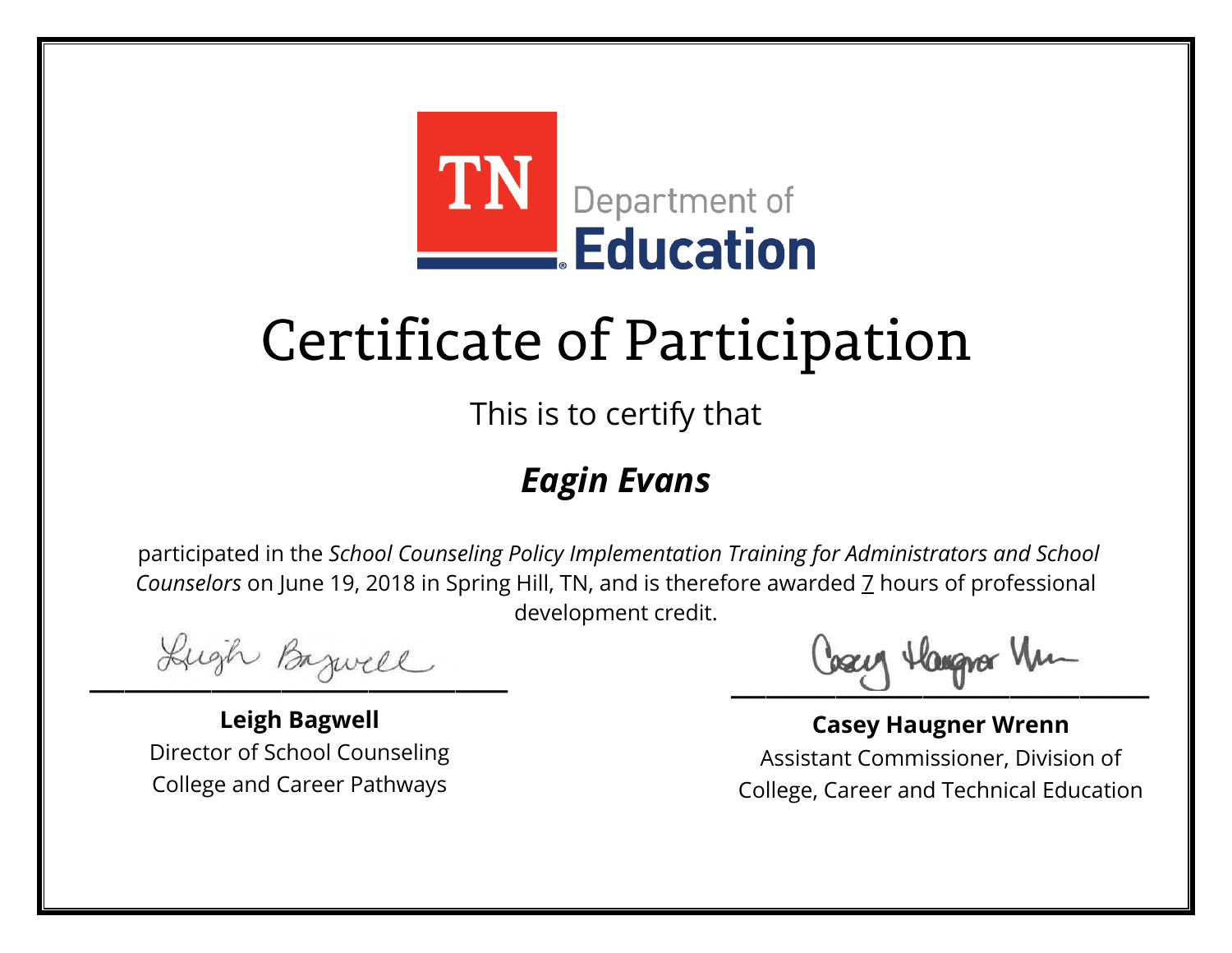

This is to certify that

### *Renee Fetting*

Lugh Bazwell

**Leigh Bagwell** Director of School Counseling College and Career Pathways

Losey Hangra Vm

**Casey Haugner Wrenn** Assistant Commissioner, Division of College, Career and Technical Education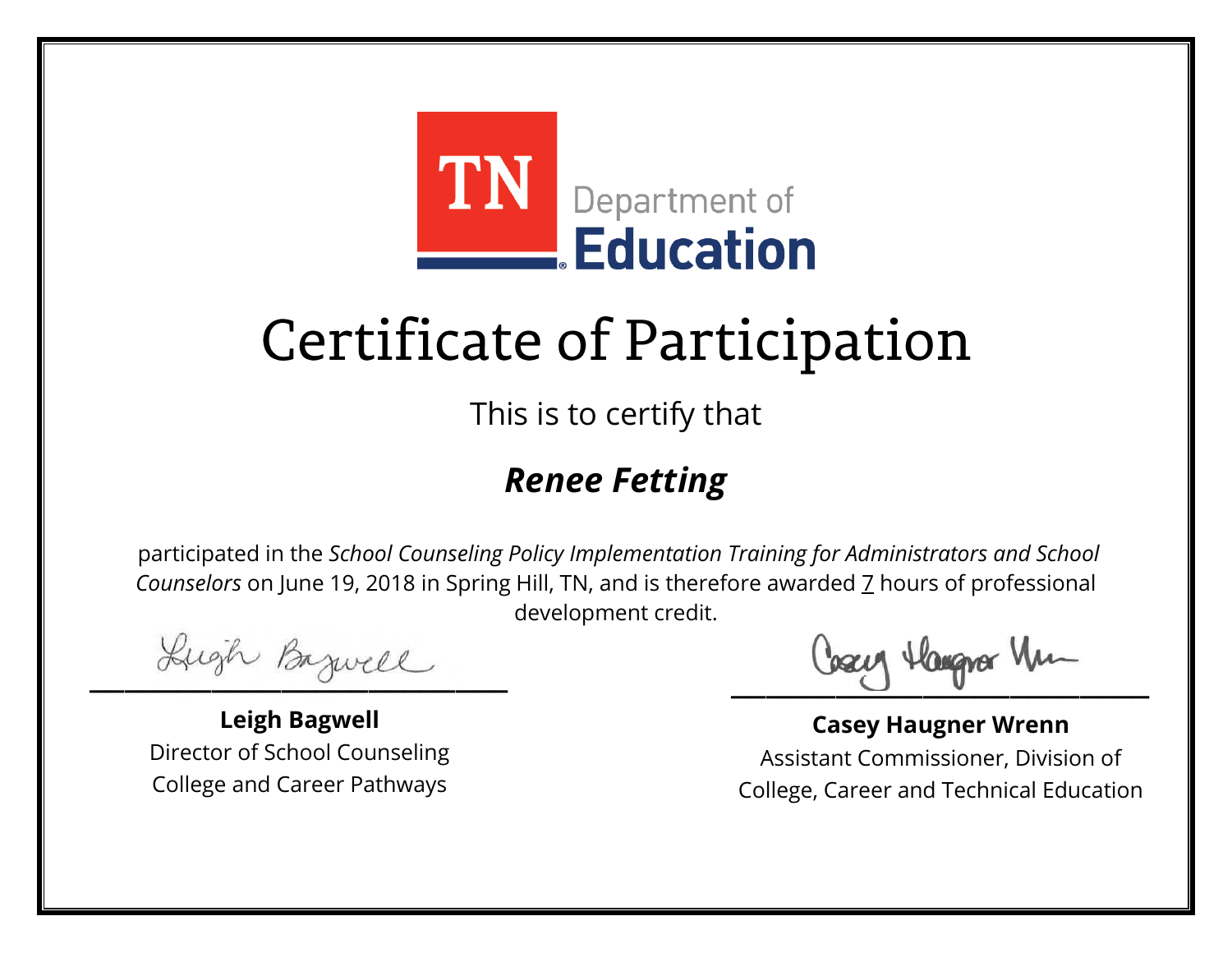

This is to certify that

### *Maribel Gadams*

Lugh Bazwell

**Leigh Bagwell** Director of School Counseling College and Career Pathways

Losey Hangra Vm

**Casey Haugner Wrenn** Assistant Commissioner, Division of College, Career and Technical Education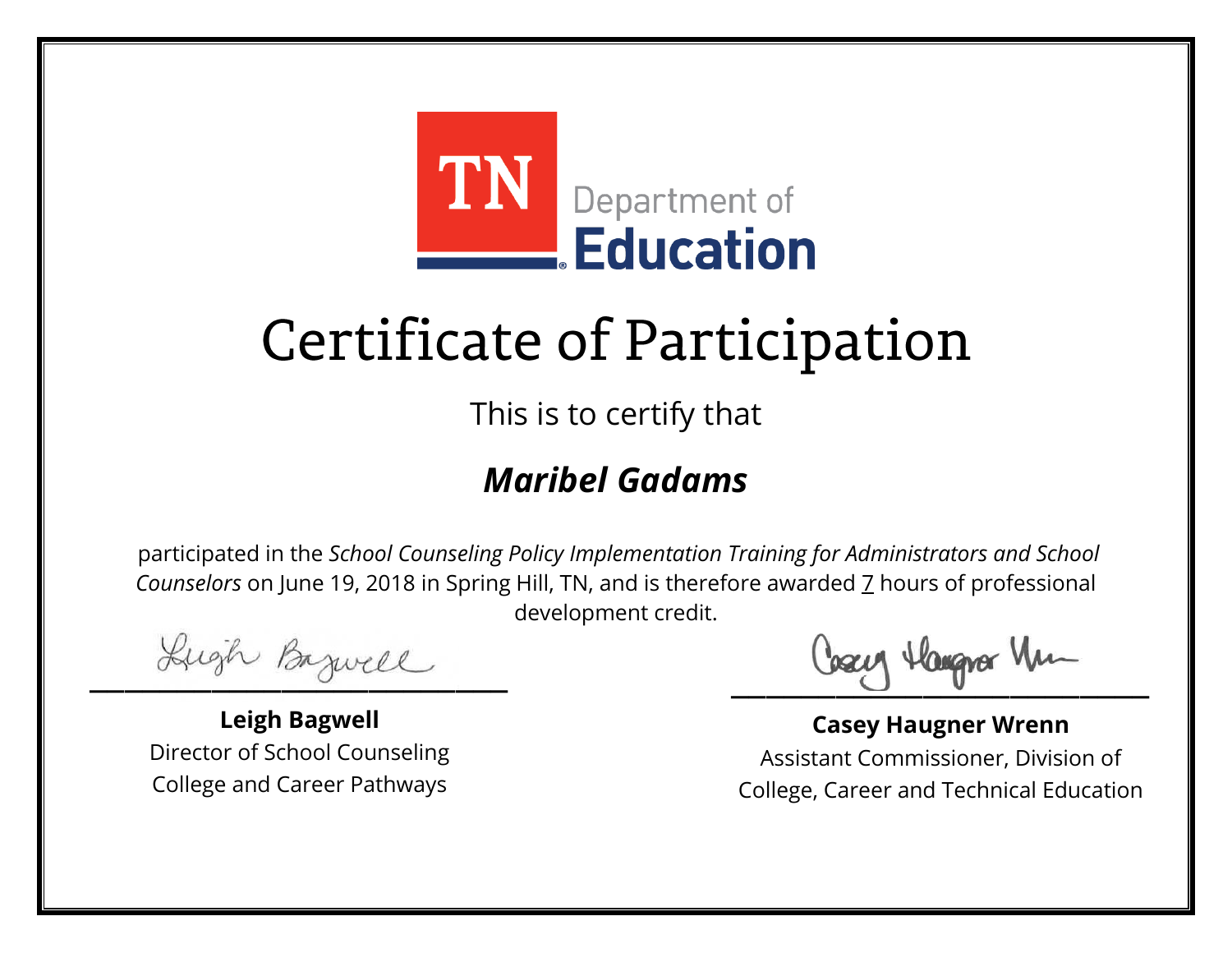

This is to certify that

### *Debra Gage*

Lugh Bazwell

**Leigh Bagwell** Director of School Counseling College and Career Pathways

Losey Hangra Vm

**Casey Haugner Wrenn** Assistant Commissioner, Division of College, Career and Technical Education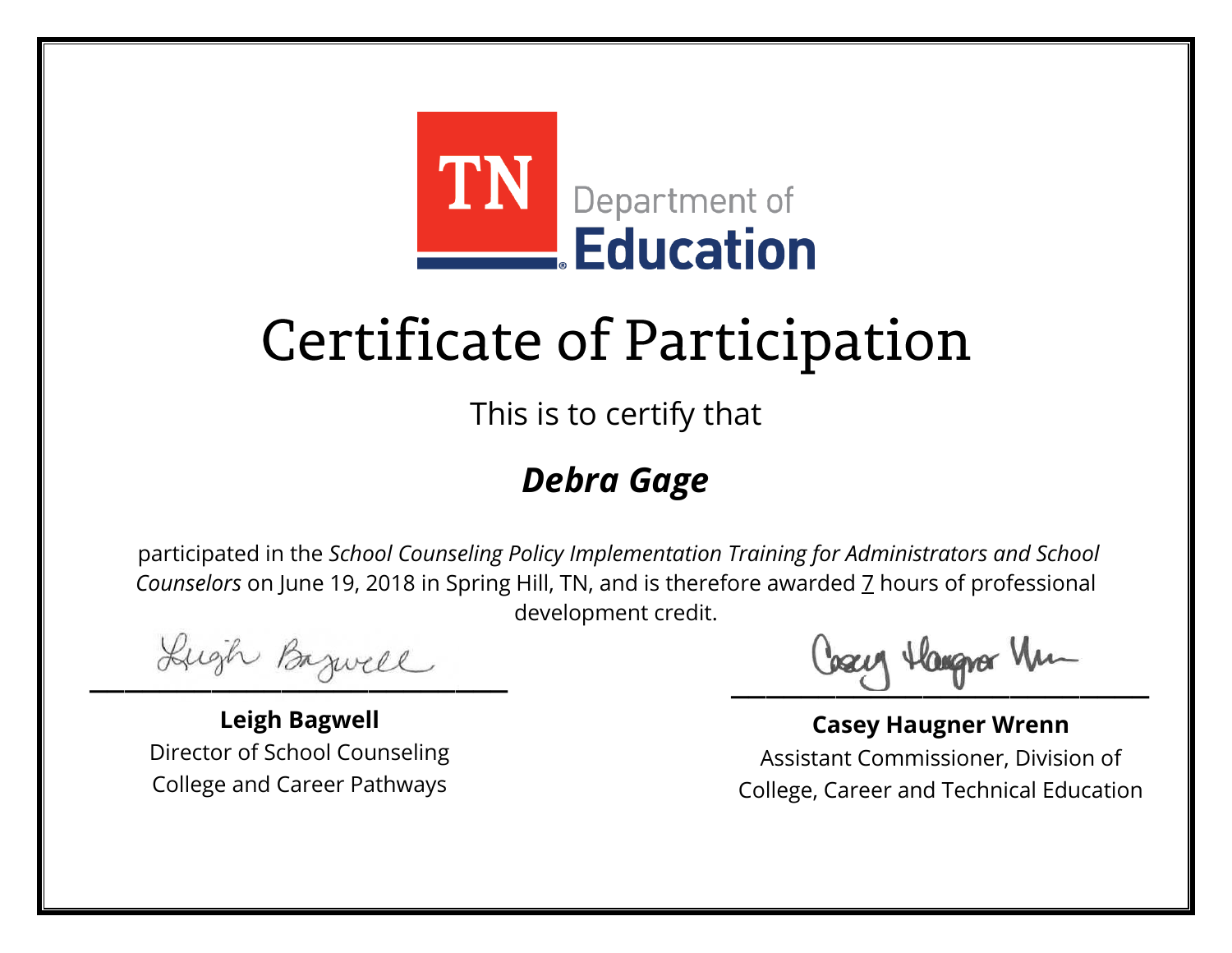

This is to certify that

### *Amy Gaworecki*

Lugh Bazwell

**Leigh Bagwell** Director of School Counseling College and Career Pathways

Losey Hangra Vm

**Casey Haugner Wrenn** Assistant Commissioner, Division of College, Career and Technical Education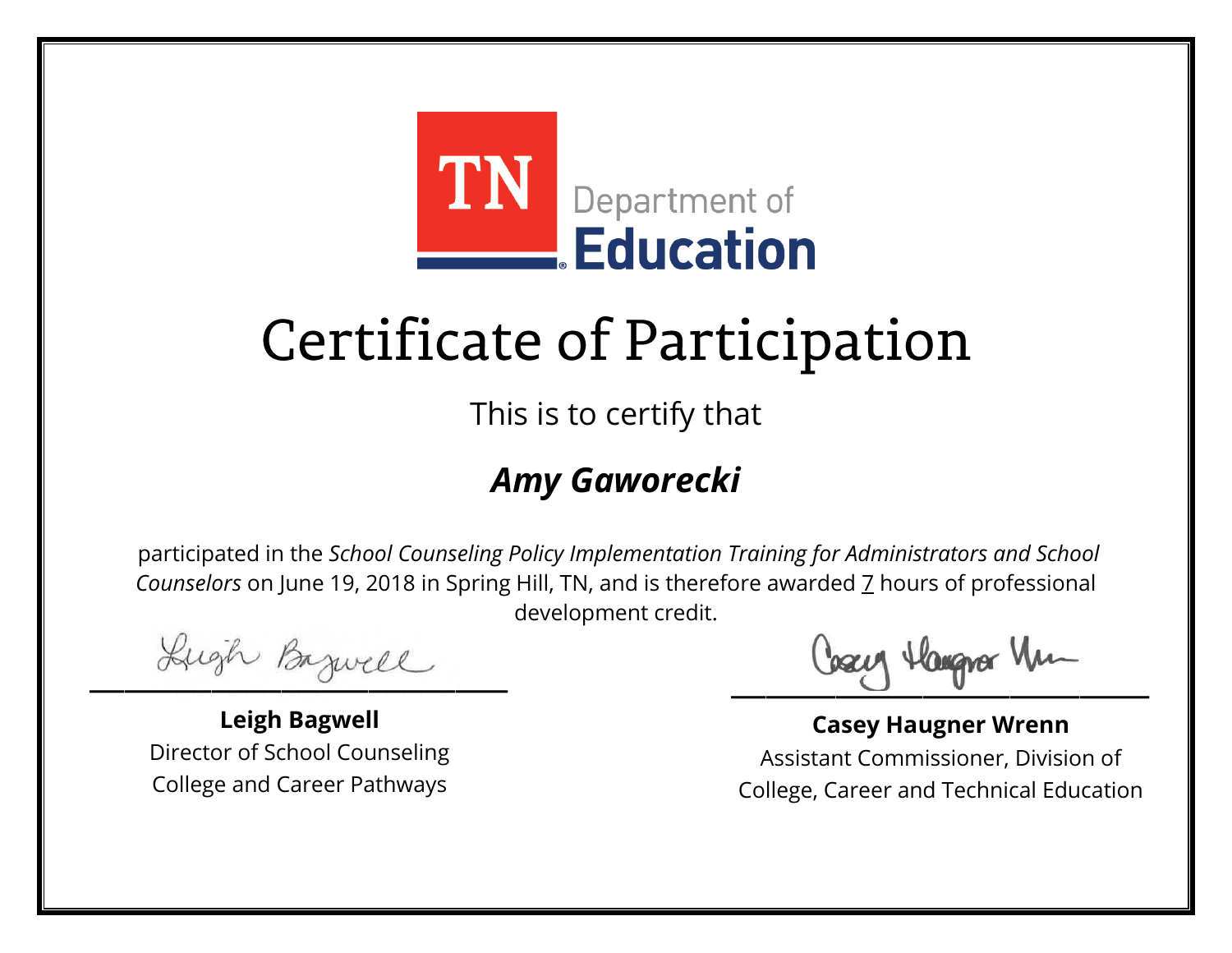

This is to certify that

#### *Amber Gilliam*

Lugh Bazwell

**Leigh Bagwell** Director of School Counseling College and Career Pathways

Losey Hangra Vm

**Casey Haugner Wrenn** Assistant Commissioner, Division of College, Career and Technical Education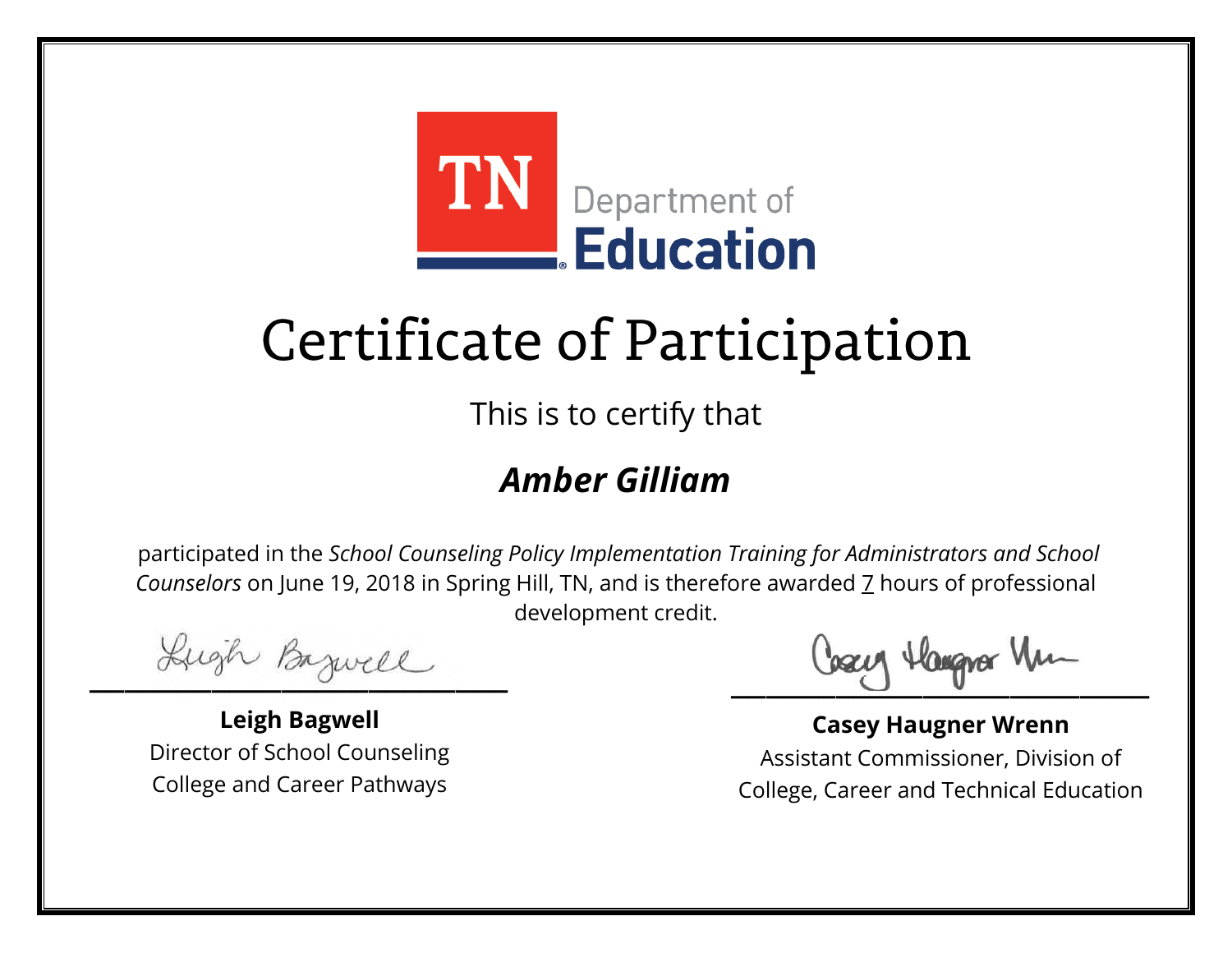

This is to certify that

### *Theresa Gregory*

Lugh Bazwell

**Leigh Bagwell** Director of School Counseling College and Career Pathways

Losey Hangra Vm

**Casey Haugner Wrenn** Assistant Commissioner, Division of College, Career and Technical Education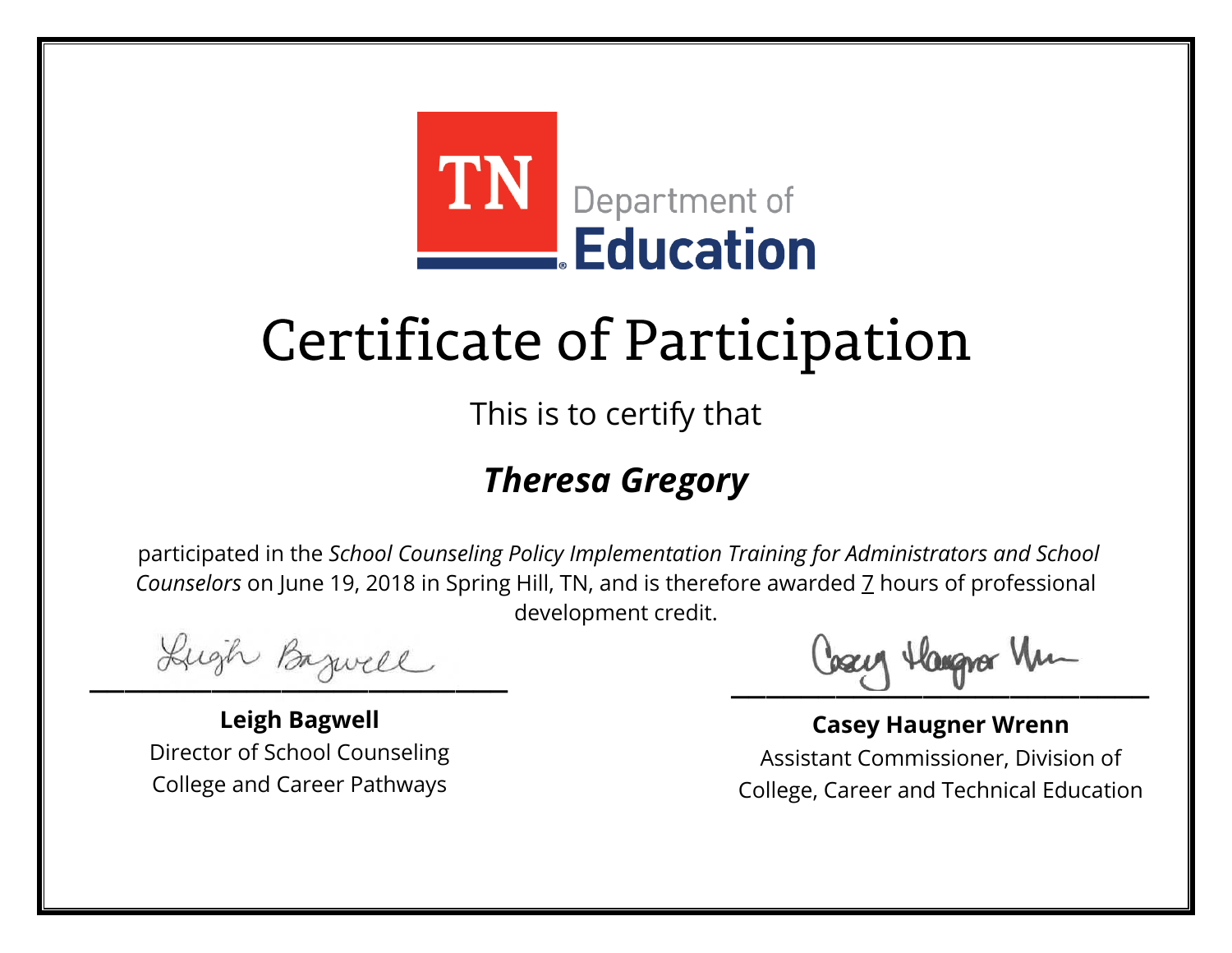

This is to certify that

#### *Karen Grice*

Lugh Bazwell

**Leigh Bagwell** Director of School Counseling College and Career Pathways

Losey Hangra Vm

**Casey Haugner Wrenn** Assistant Commissioner, Division of College, Career and Technical Education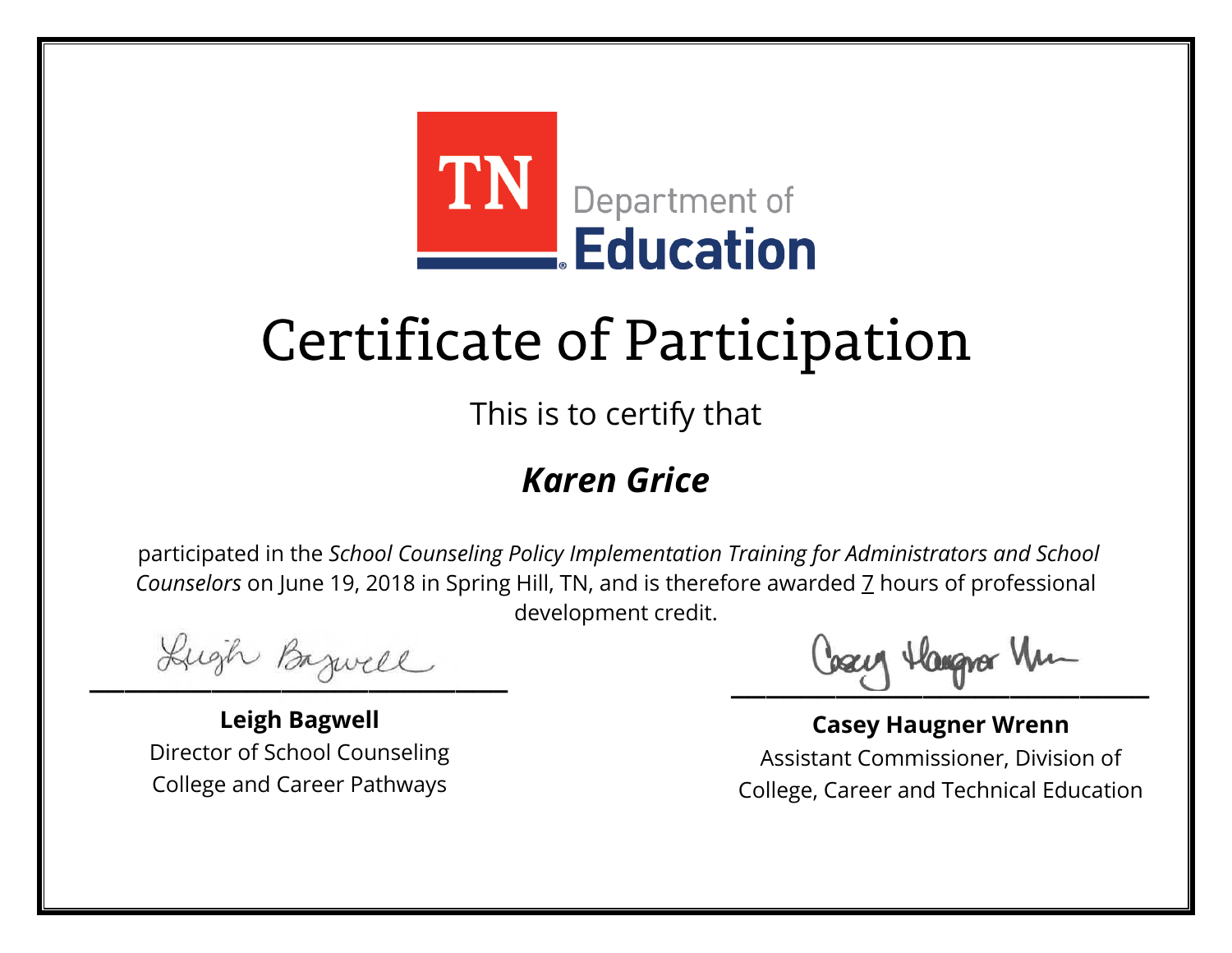

This is to certify that

### *Jennifer Hale*

Lugh Bazwell

**Leigh Bagwell** Director of School Counseling College and Career Pathways

Losey Hangra Vm

**Casey Haugner Wrenn** Assistant Commissioner, Division of College, Career and Technical Education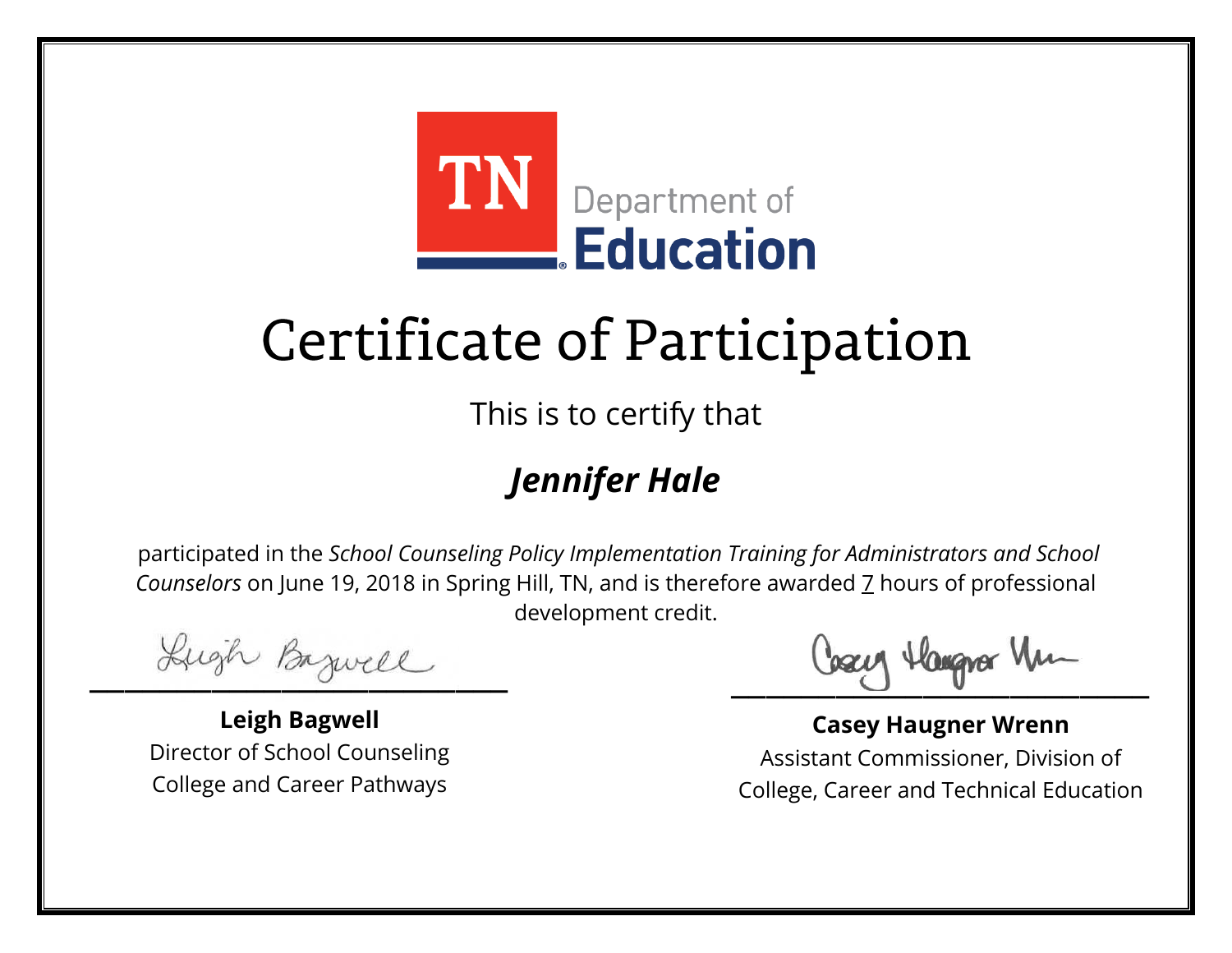

This is to certify that

### *Carolynn Hallbright*

Lugh Bazwell

**Leigh Bagwell** Director of School Counseling College and Career Pathways

Losey Hangra Vm

**Casey Haugner Wrenn** Assistant Commissioner, Division of College, Career and Technical Education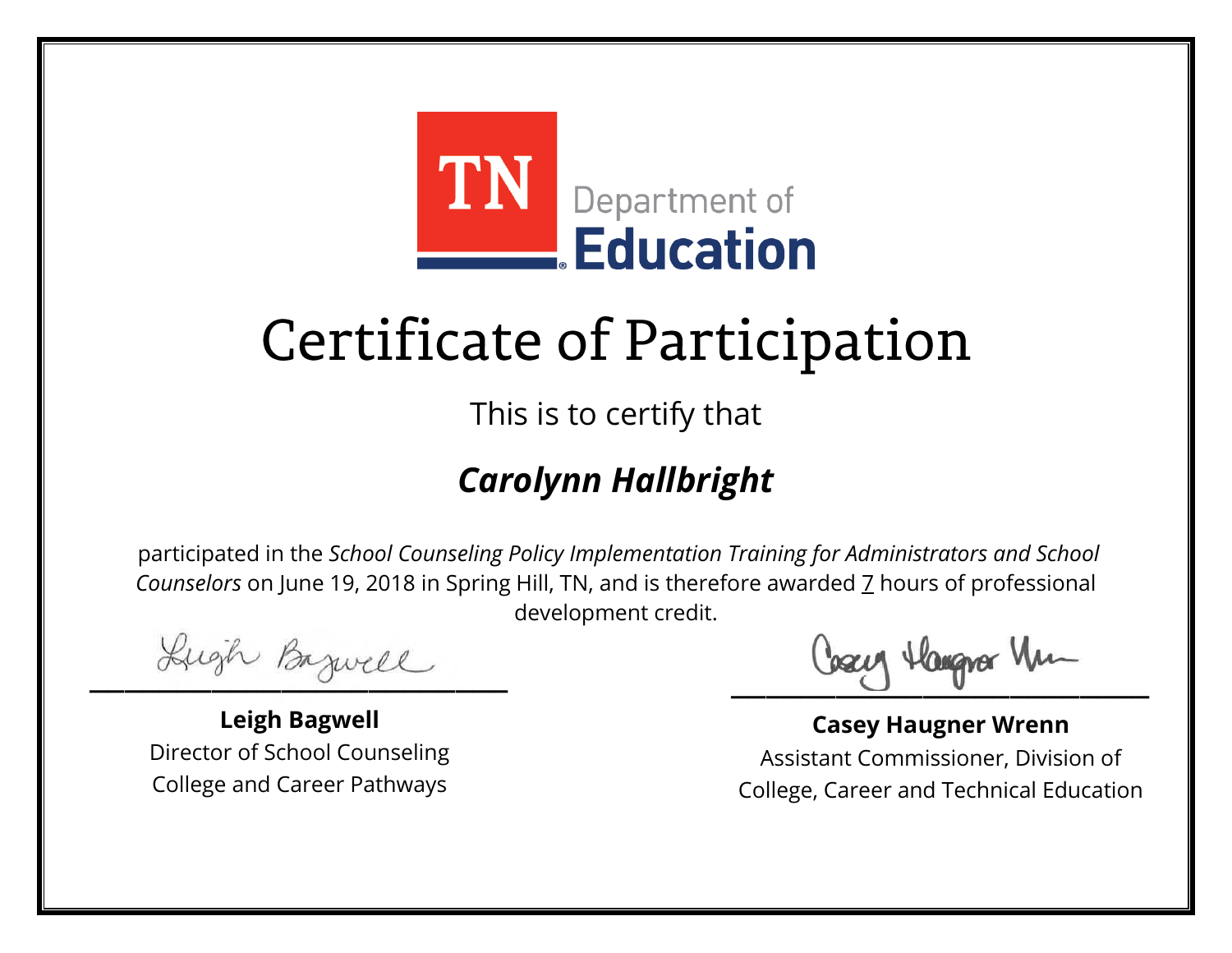

This is to certify that

#### *Susan Hardin*

Lugh Bazwell

**Leigh Bagwell** Director of School Counseling College and Career Pathways

Losey Hangra Vm

**Casey Haugner Wrenn** Assistant Commissioner, Division of College, Career and Technical Education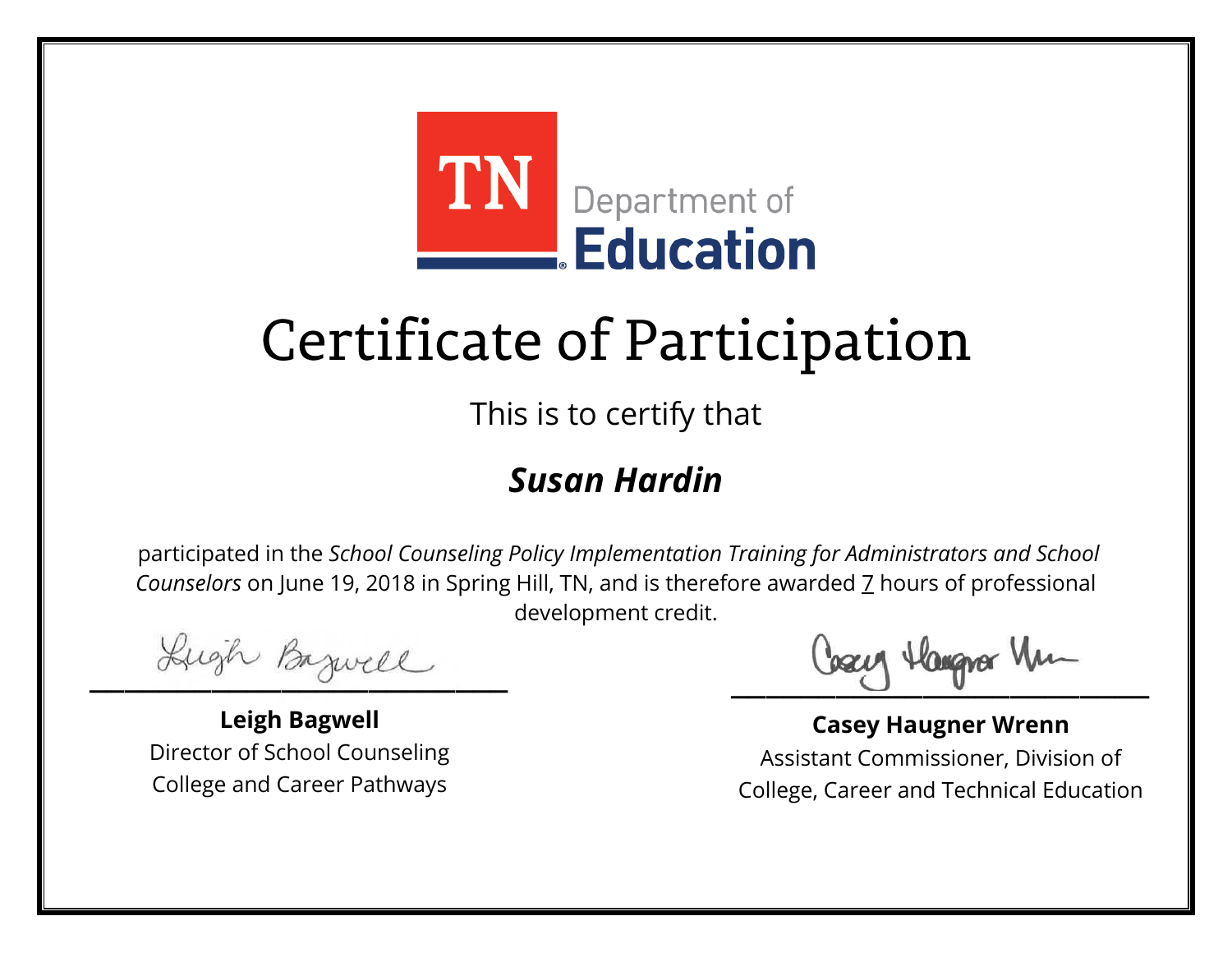

This is to certify that

#### *Michaeline Harrison*

Lugh Bazwell

**Leigh Bagwell** Director of School Counseling College and Career Pathways

Losey Hangra Vm

**Casey Haugner Wrenn** Assistant Commissioner, Division of College, Career and Technical Education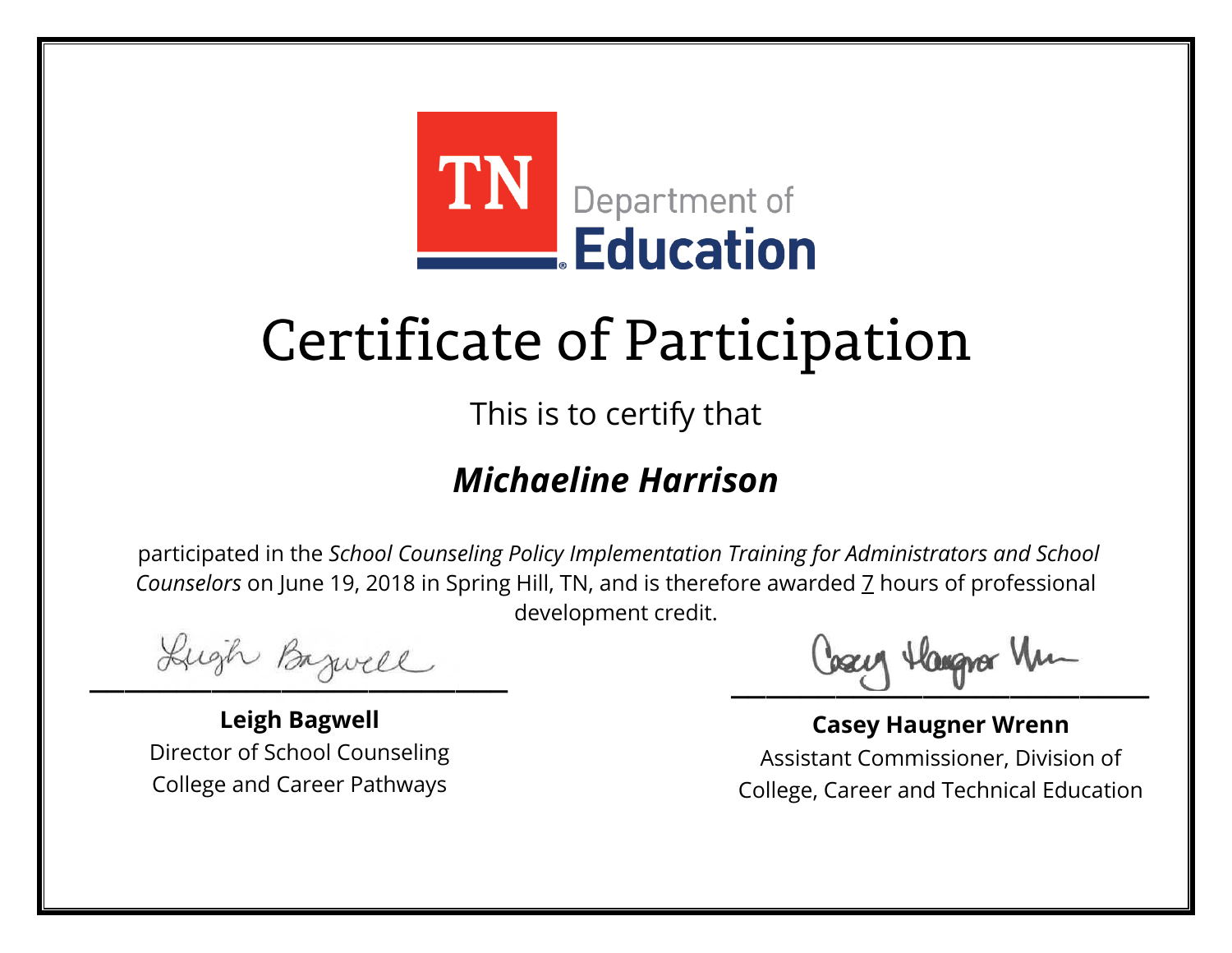

This is to certify that

#### *Amy Harvison*

Lugh Bazwell

**Leigh Bagwell** Director of School Counseling College and Career Pathways

Losey Hangra Vm

**Casey Haugner Wrenn** Assistant Commissioner, Division of College, Career and Technical Education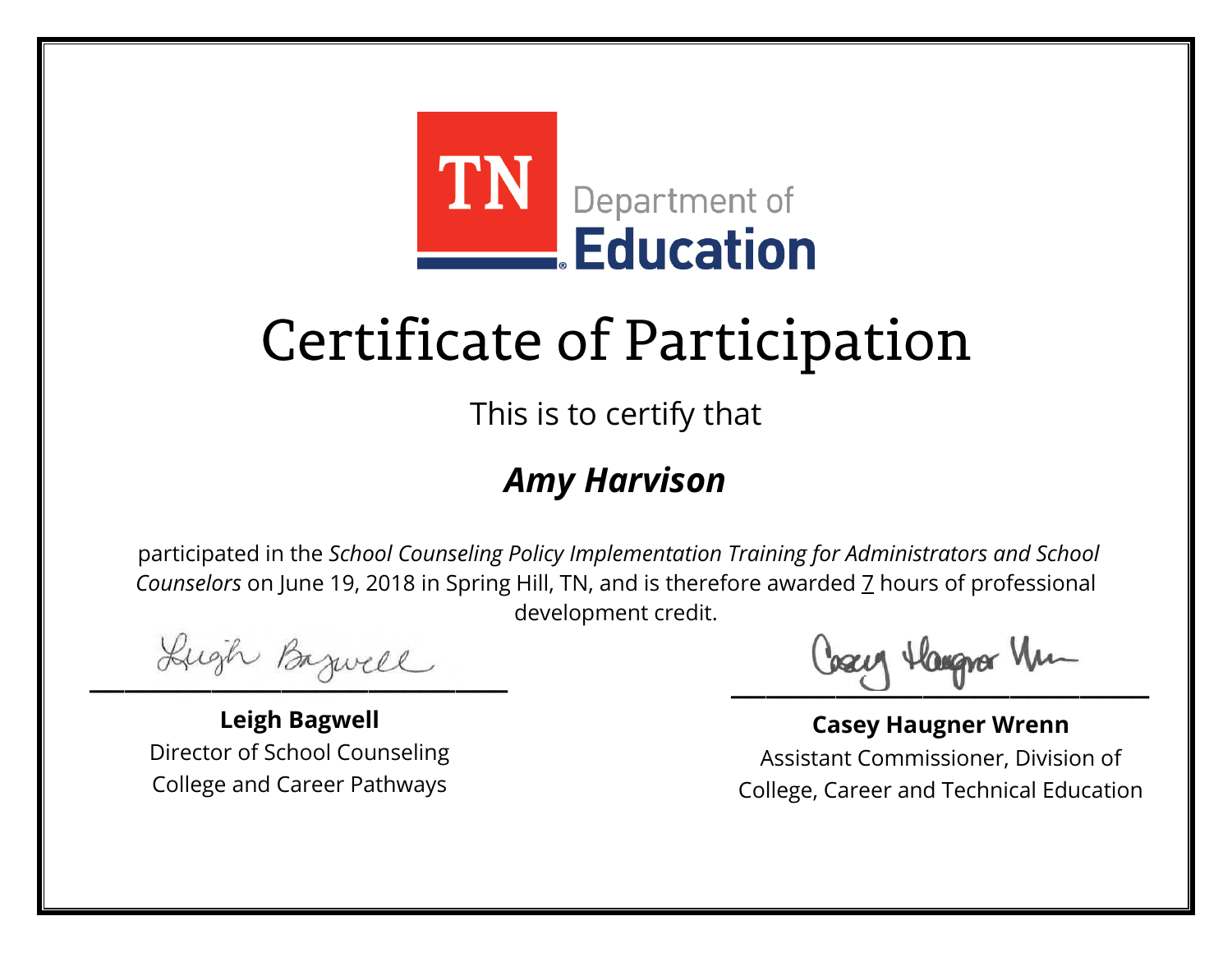

This is to certify that

#### *Taren Hatcher*

Lugh Bazwell

**Leigh Bagwell** Director of School Counseling College and Career Pathways

Losey Hangra Vm

**Casey Haugner Wrenn** Assistant Commissioner, Division of College, Career and Technical Education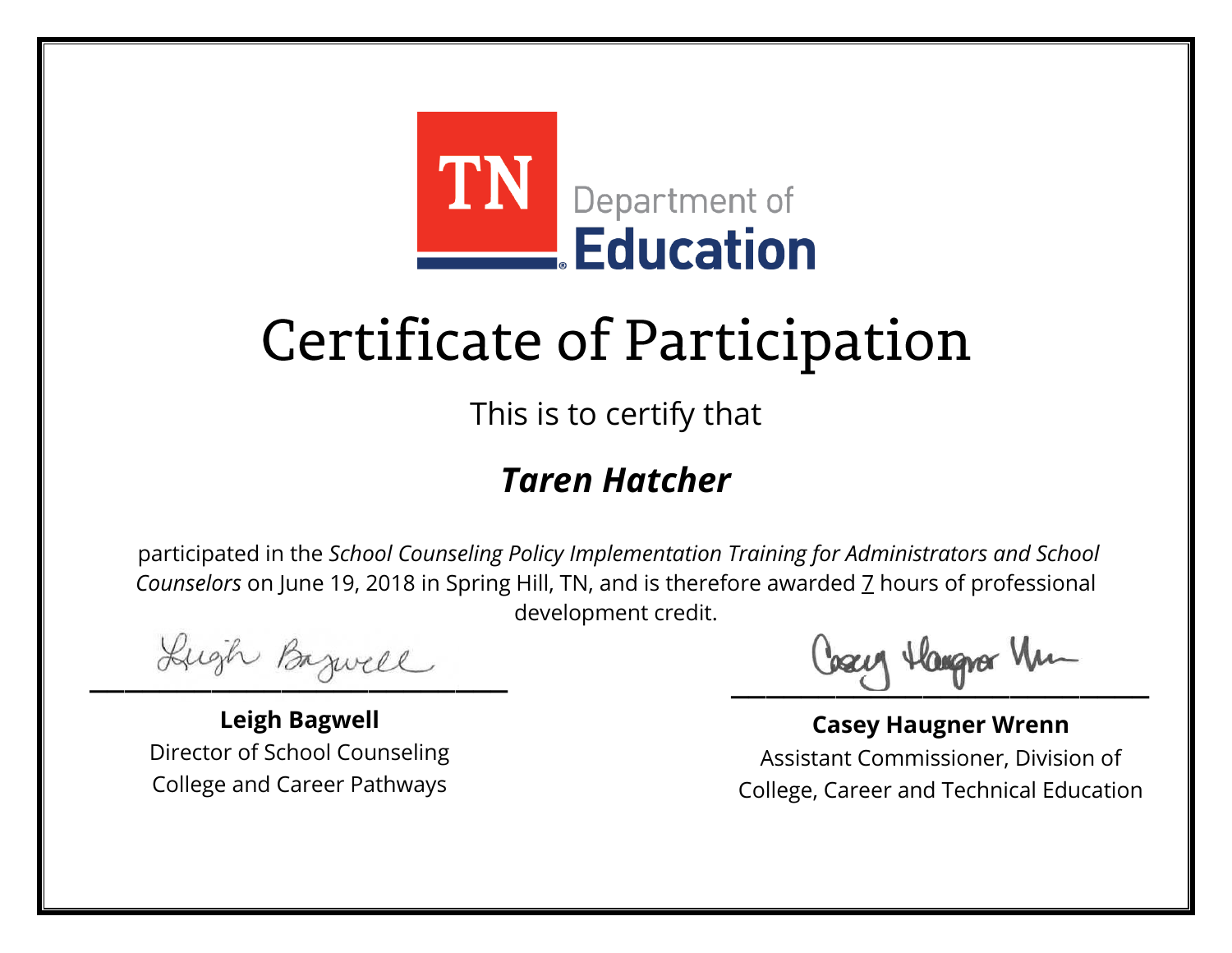

This is to certify that

### *Julie Holloway*

Lugh Bazwell

**Leigh Bagwell** Director of School Counseling College and Career Pathways

Losey Hangra Vm

**Casey Haugner Wrenn** Assistant Commissioner, Division of College, Career and Technical Education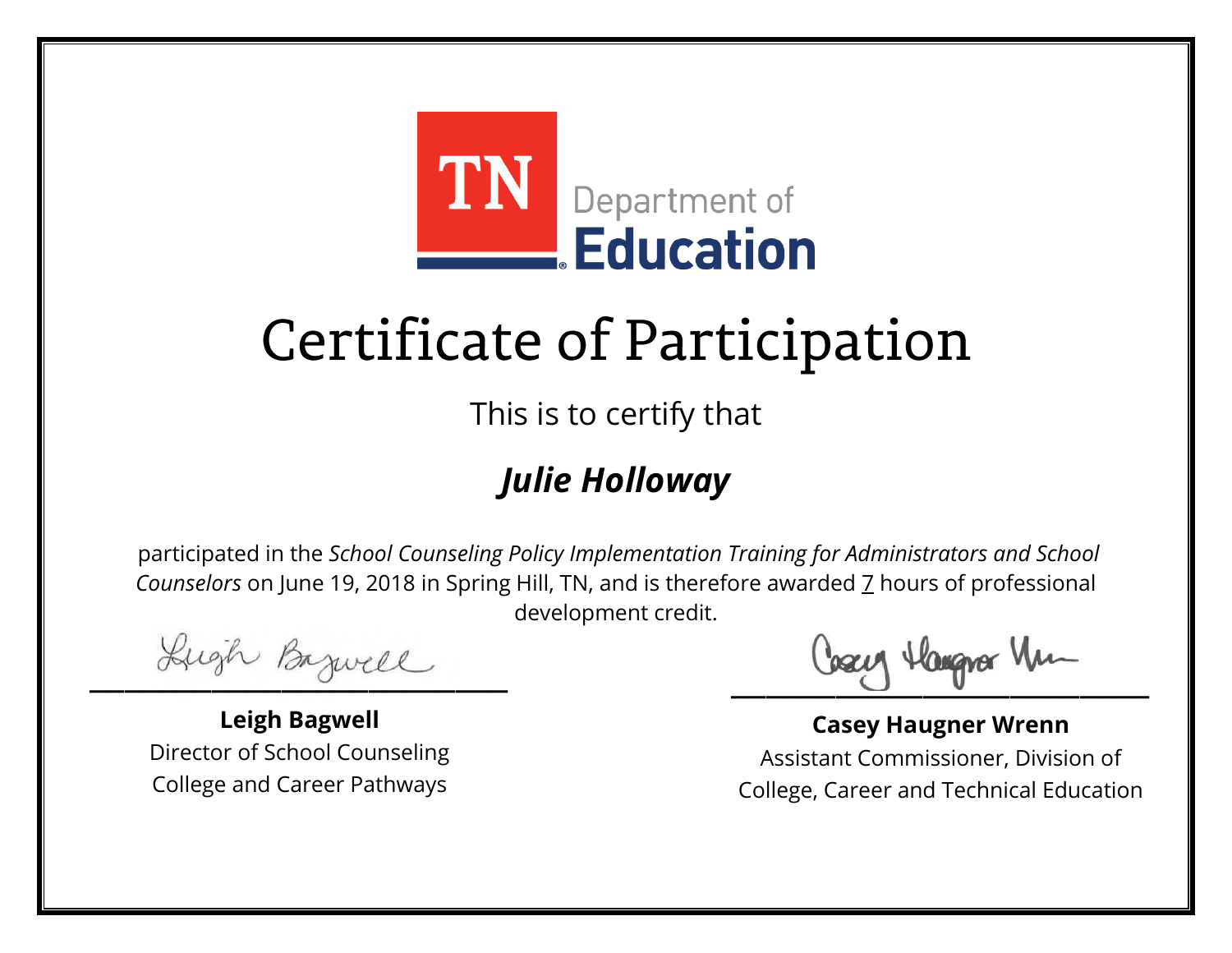

This is to certify that

### *Jennifer Hood*

Lugh Bazwell

**Leigh Bagwell** Director of School Counseling College and Career Pathways

Losey Hangra Vm

**Casey Haugner Wrenn** Assistant Commissioner, Division of College, Career and Technical Education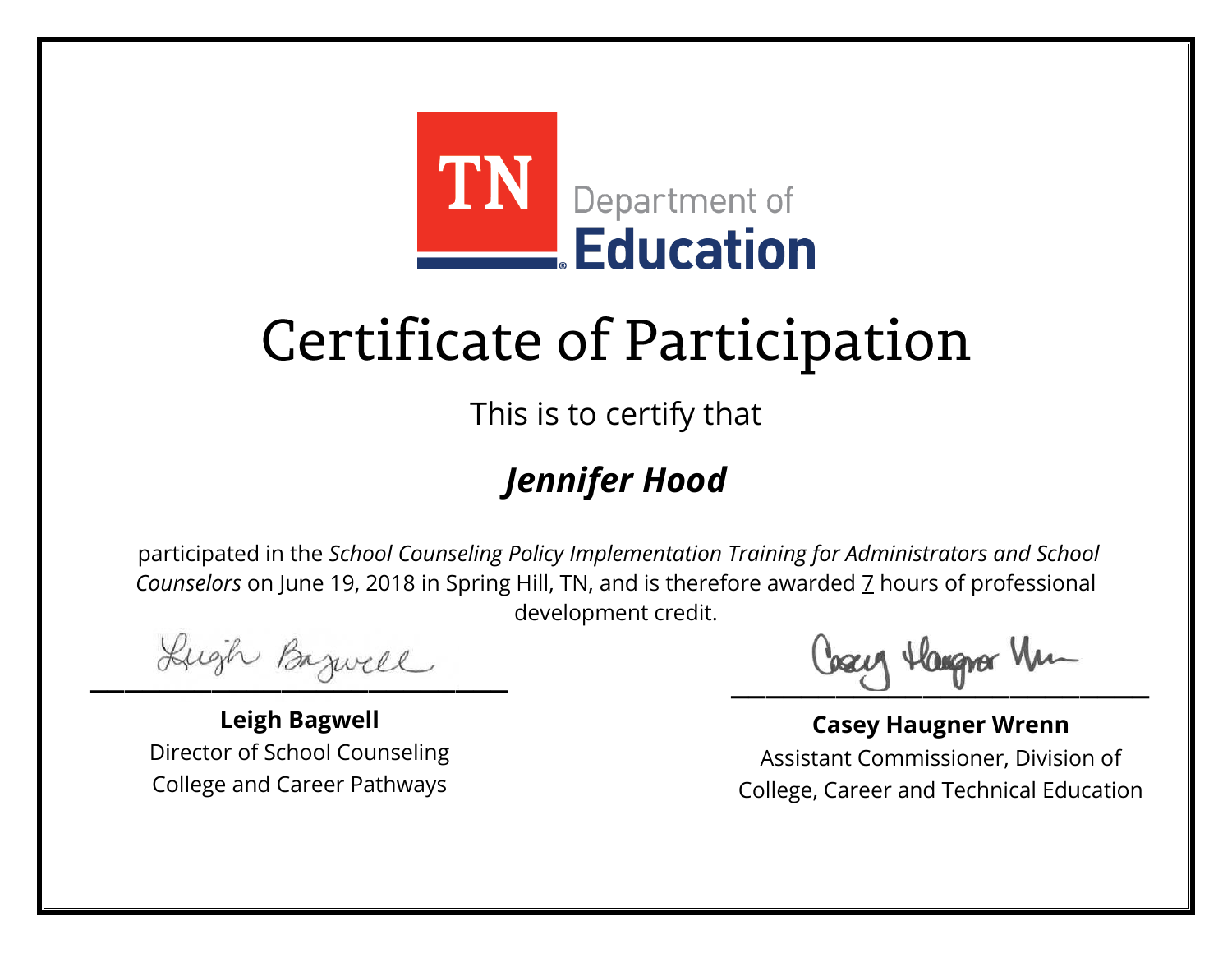

This is to certify that

### *Jenny Howard*

Lugh Bazwell

**Leigh Bagwell** Director of School Counseling College and Career Pathways

Losey Hangra Vm

**Casey Haugner Wrenn** Assistant Commissioner, Division of College, Career and Technical Education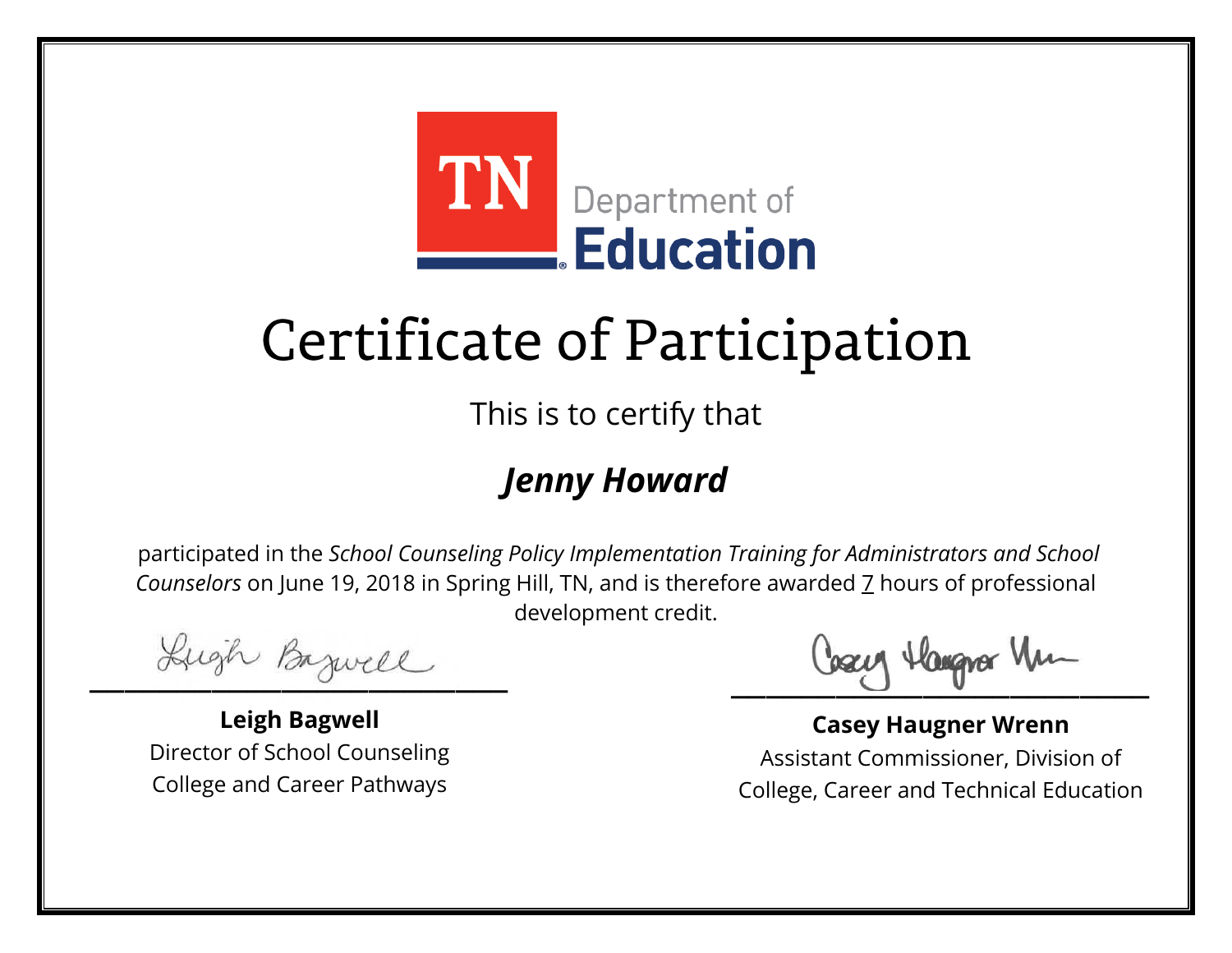

This is to certify that

### *Kim Hyde*

Lugh Bazwell

**Leigh Bagwell** Director of School Counseling College and Career Pathways

Losey Hangra Vm

**Casey Haugner Wrenn** Assistant Commissioner, Division of College, Career and Technical Education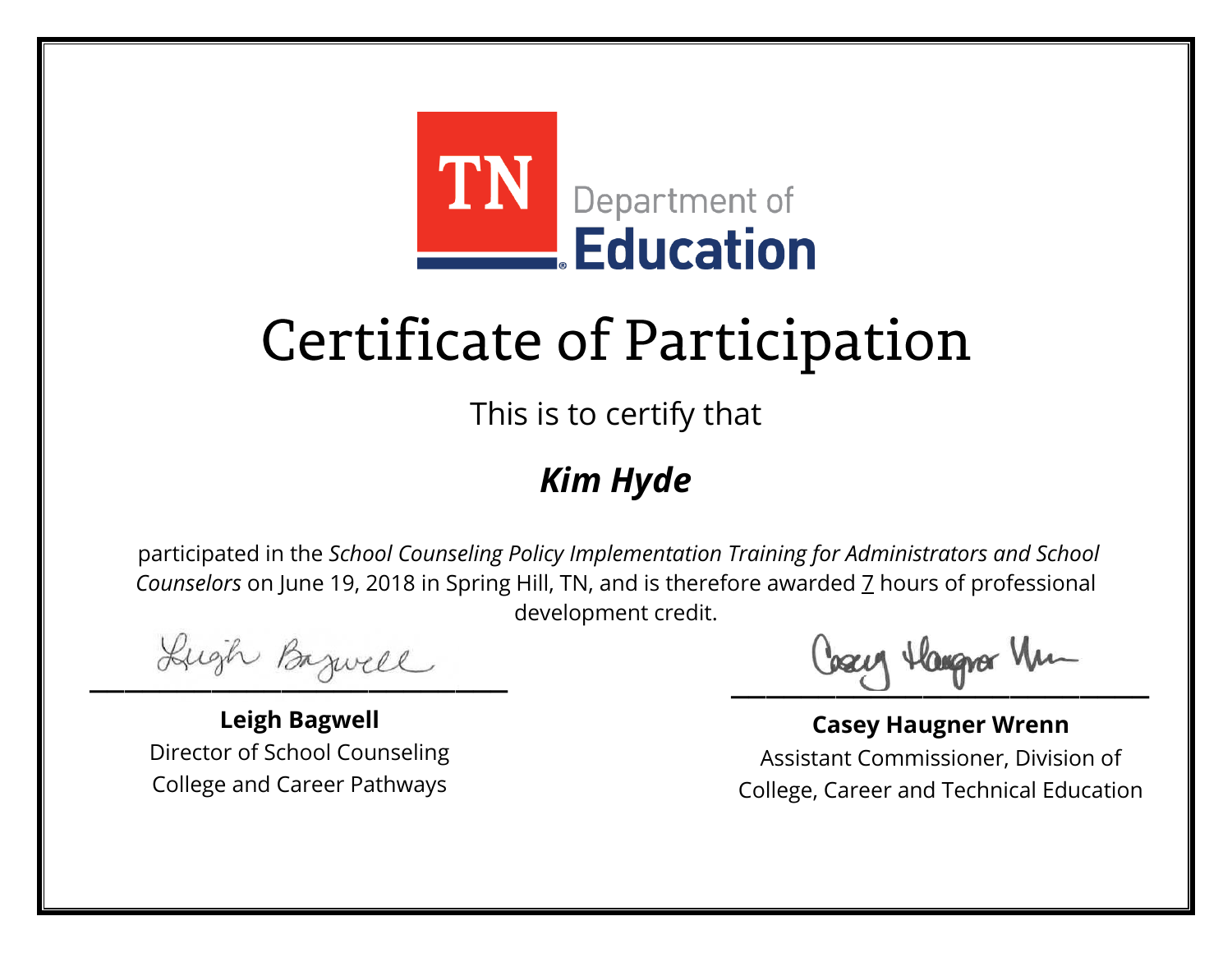

This is to certify that

### *Jeanne James*

Lugh Bazwell

**Leigh Bagwell** Director of School Counseling College and Career Pathways

Losey Hangra Vm

**Casey Haugner Wrenn** Assistant Commissioner, Division of College, Career and Technical Education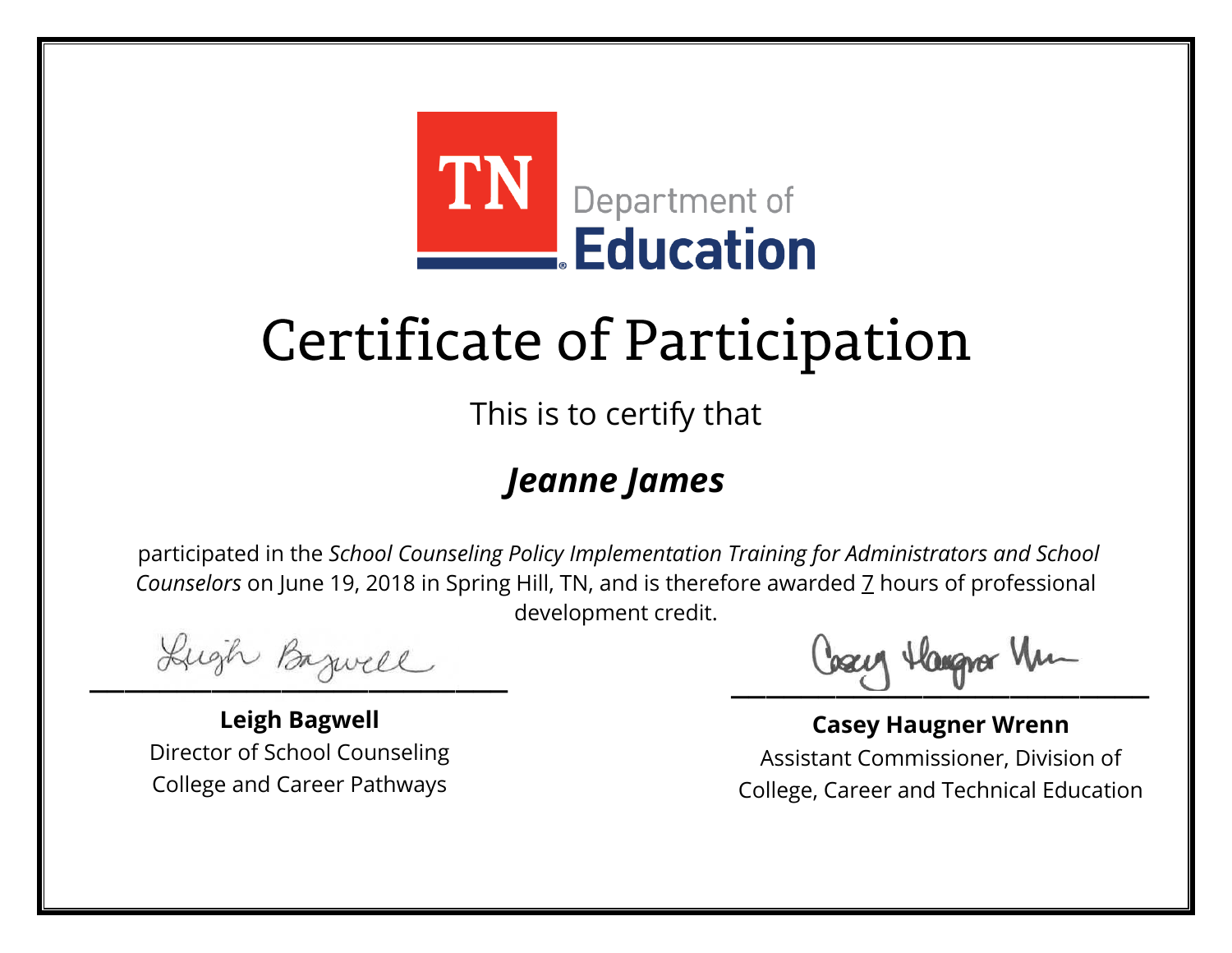

This is to certify that

### *Sonya Jeans*

Lugh Bazwell

**Leigh Bagwell** Director of School Counseling College and Career Pathways

Losey Hangra Vm

**Casey Haugner Wrenn** Assistant Commissioner, Division of College, Career and Technical Education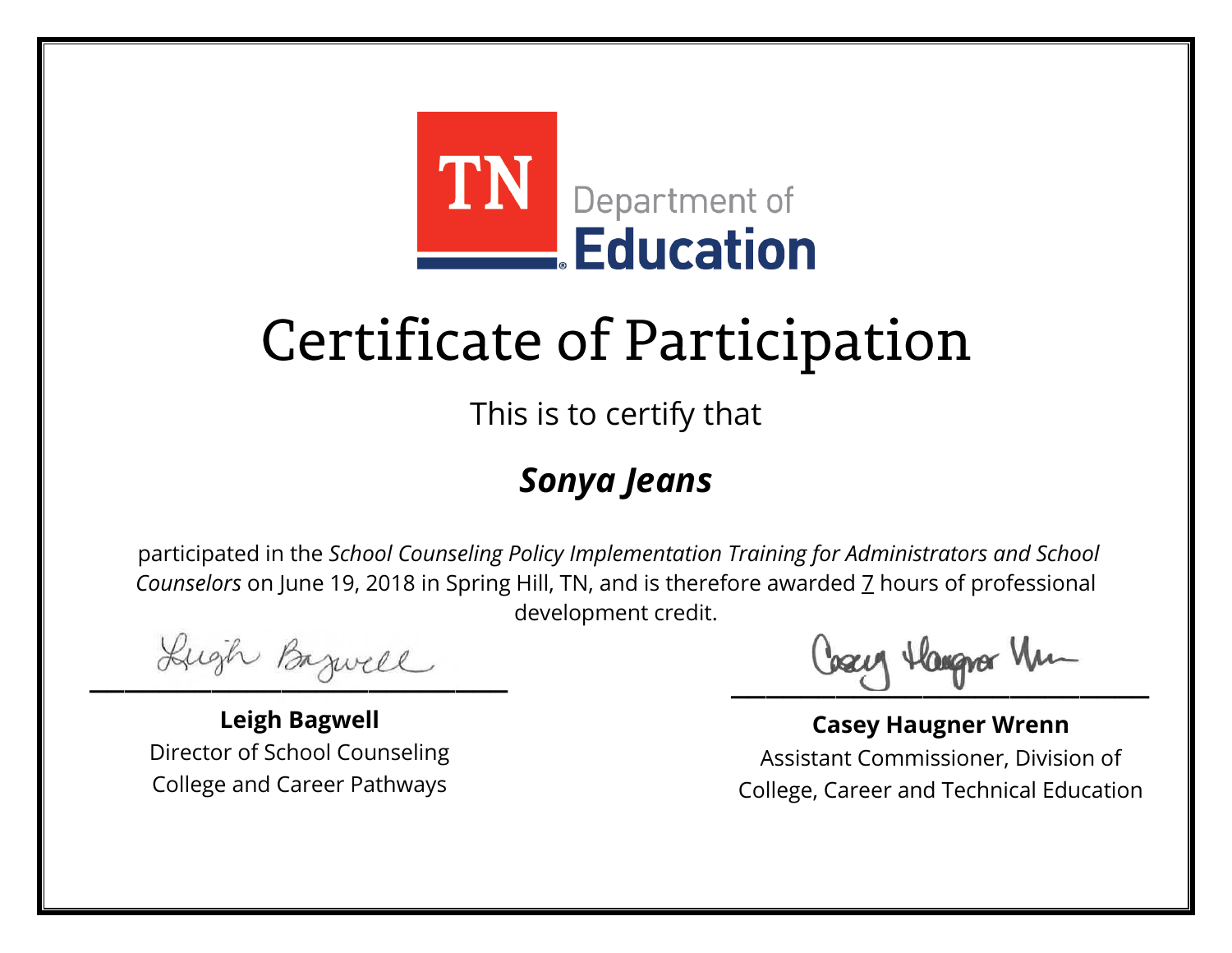

This is to certify that

### *Mary Beth Jenkins*

Lugh Bazwell

**Leigh Bagwell** Director of School Counseling College and Career Pathways

Losey Hangra Vm

**Casey Haugner Wrenn** Assistant Commissioner, Division of College, Career and Technical Education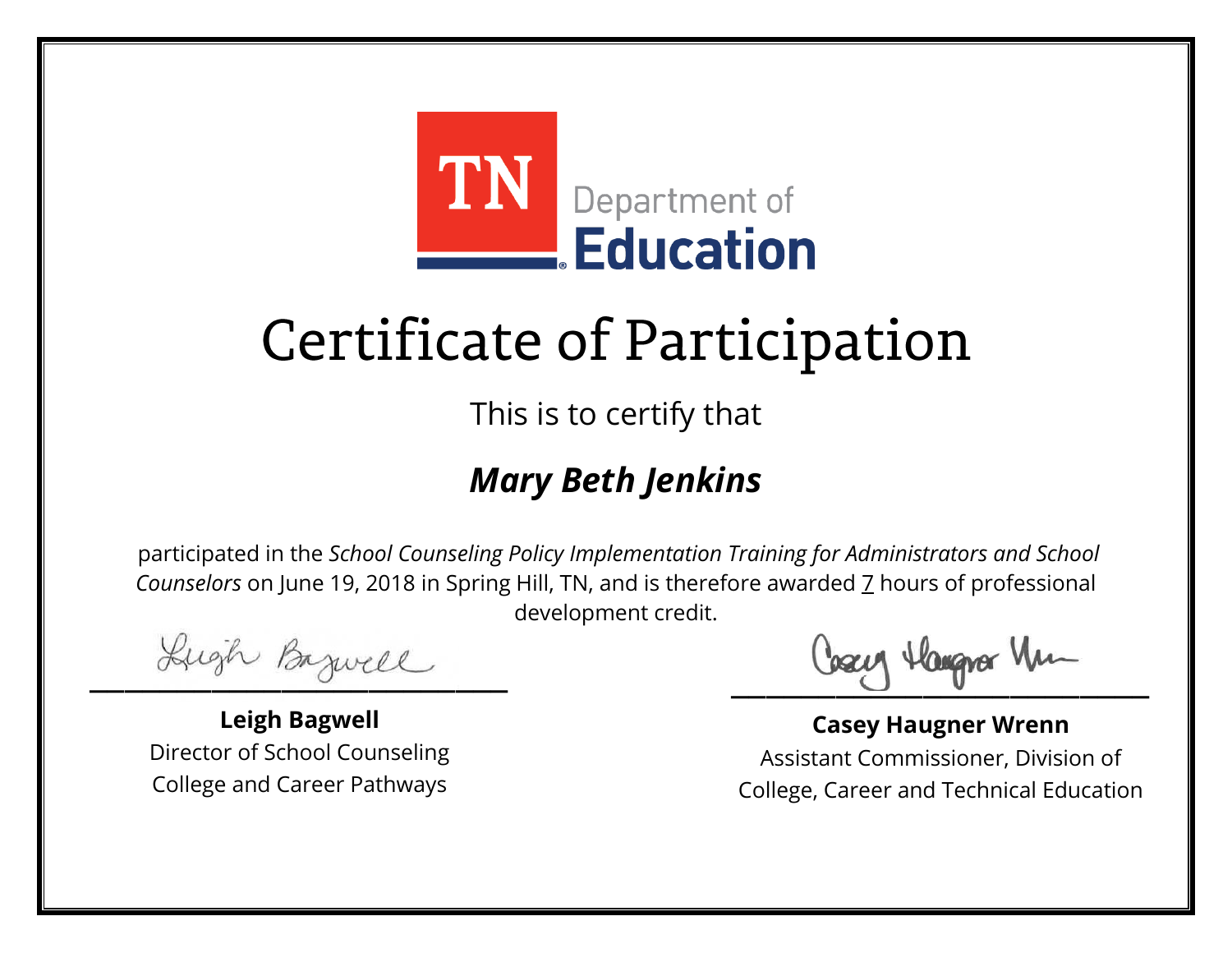

This is to certify that

### *Leilani Karls*

Lugh Bazwell

**Leigh Bagwell** Director of School Counseling College and Career Pathways

Losey Hangra Vm

**Casey Haugner Wrenn** Assistant Commissioner, Division of College, Career and Technical Education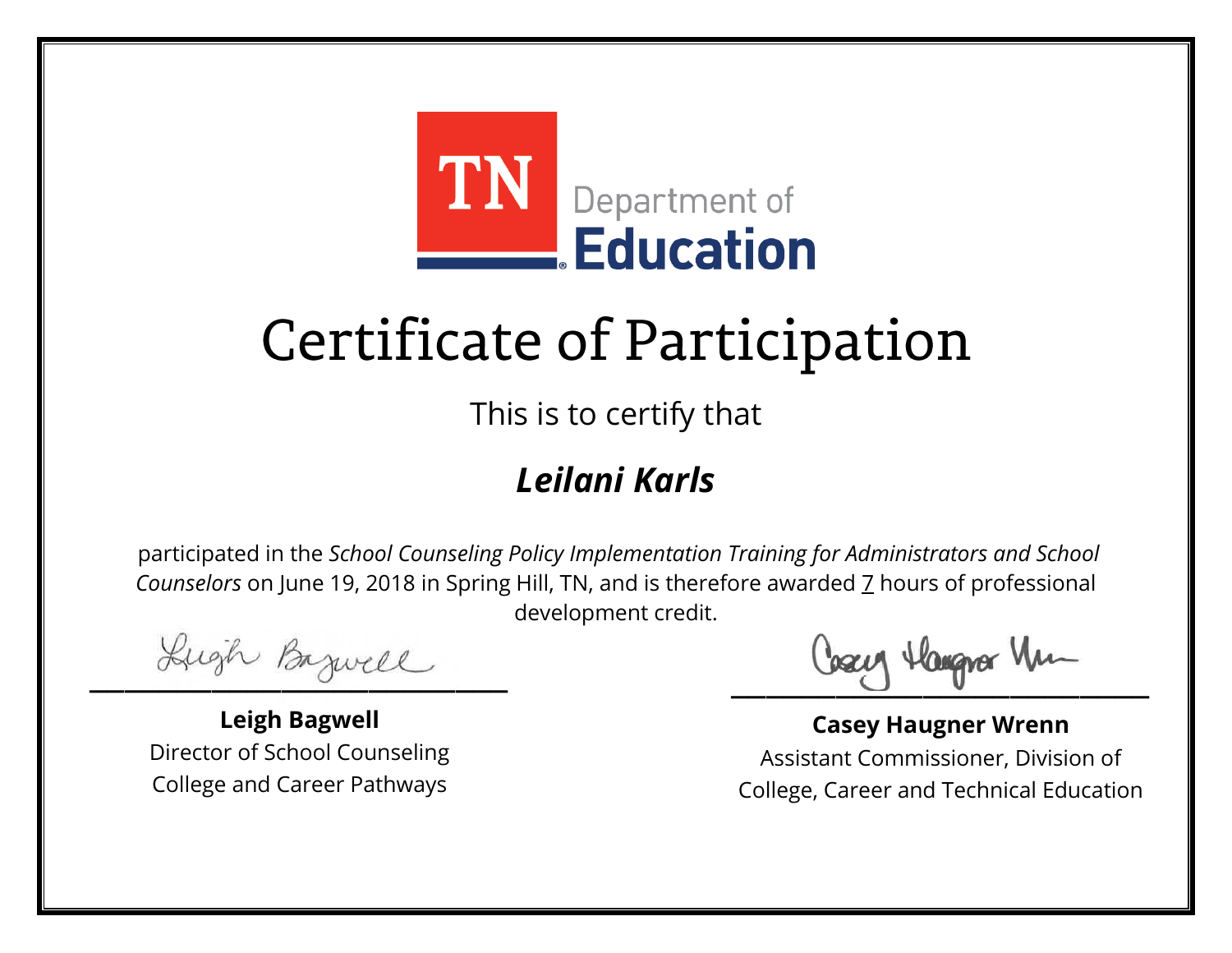

This is to certify that

### *Robb Killen*

Lugh Bazwell

**Leigh Bagwell** Director of School Counseling College and Career Pathways

Losey Hangra Vm

**Casey Haugner Wrenn** Assistant Commissioner, Division of College, Career and Technical Education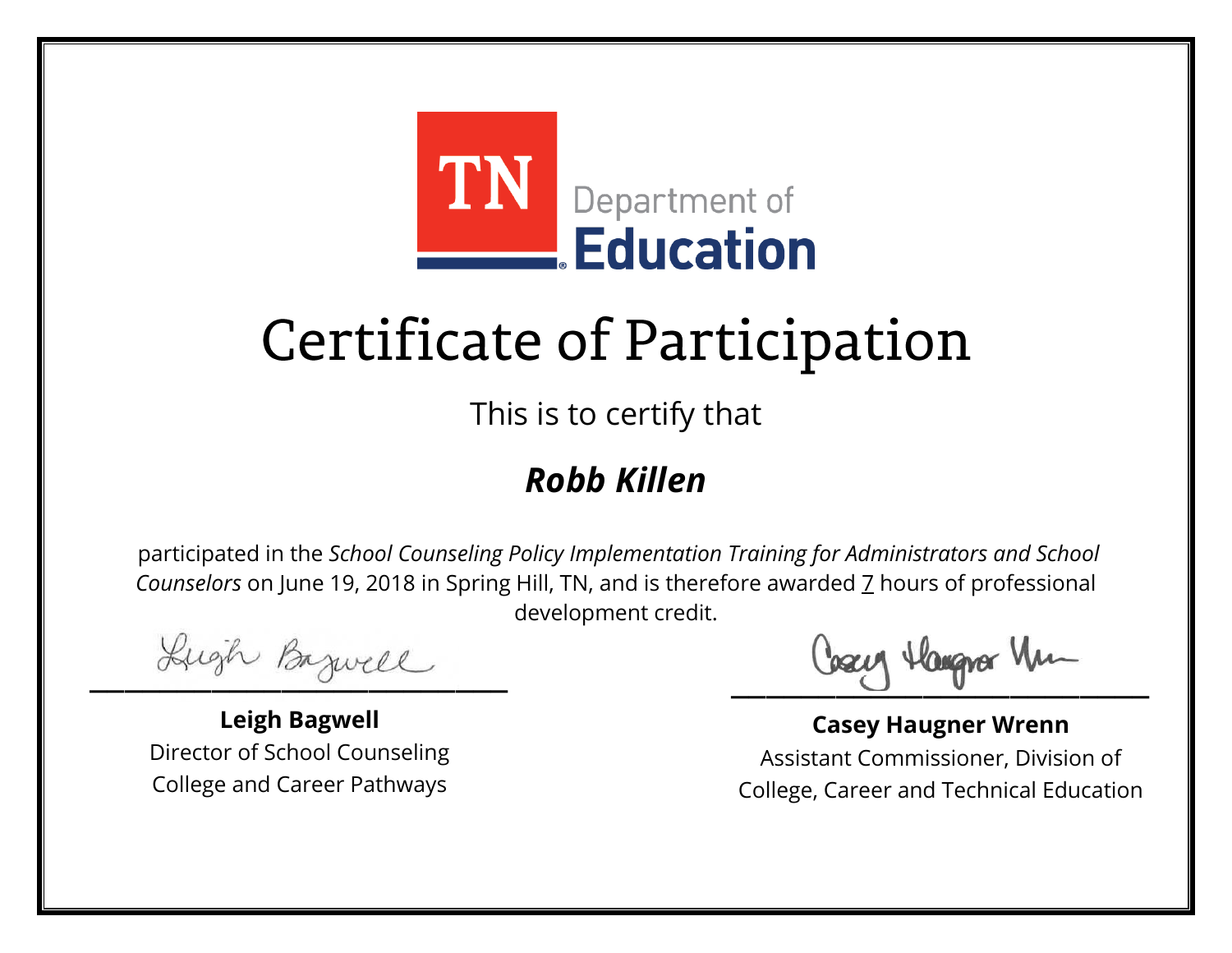

This is to certify that

### *Lisa King*

Lugh Bazwell

**Leigh Bagwell** Director of School Counseling College and Career Pathways

Losey Hangra Vm

**Casey Haugner Wrenn** Assistant Commissioner, Division of College, Career and Technical Education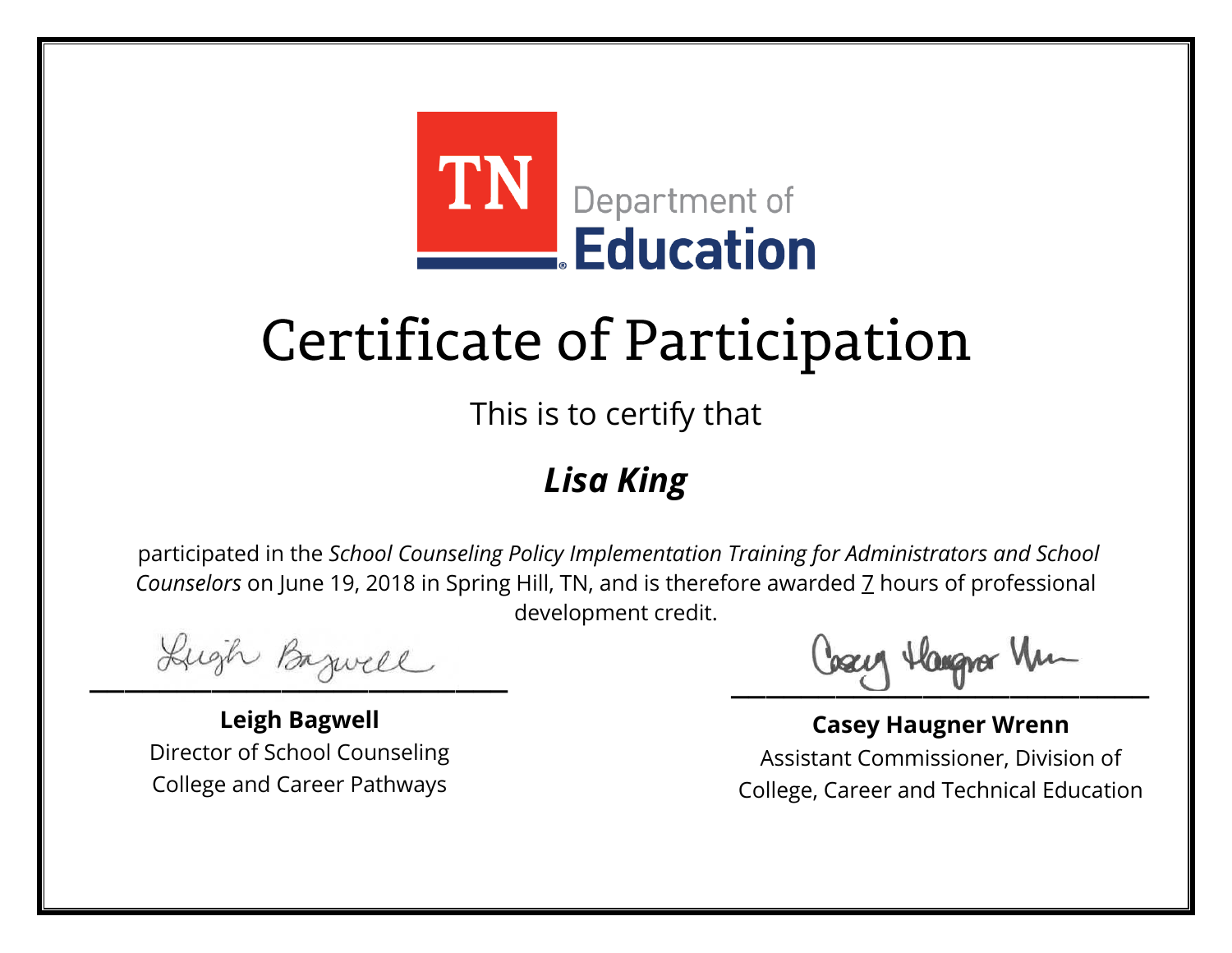

This is to certify that

### *Sheila Koeppendoerfer*

Lugh Bazwell

**Leigh Bagwell** Director of School Counseling College and Career Pathways

Cosey Hangra Vm

**Casey Haugner Wrenn** Assistant Commissioner, Division of College, Career and Technical Education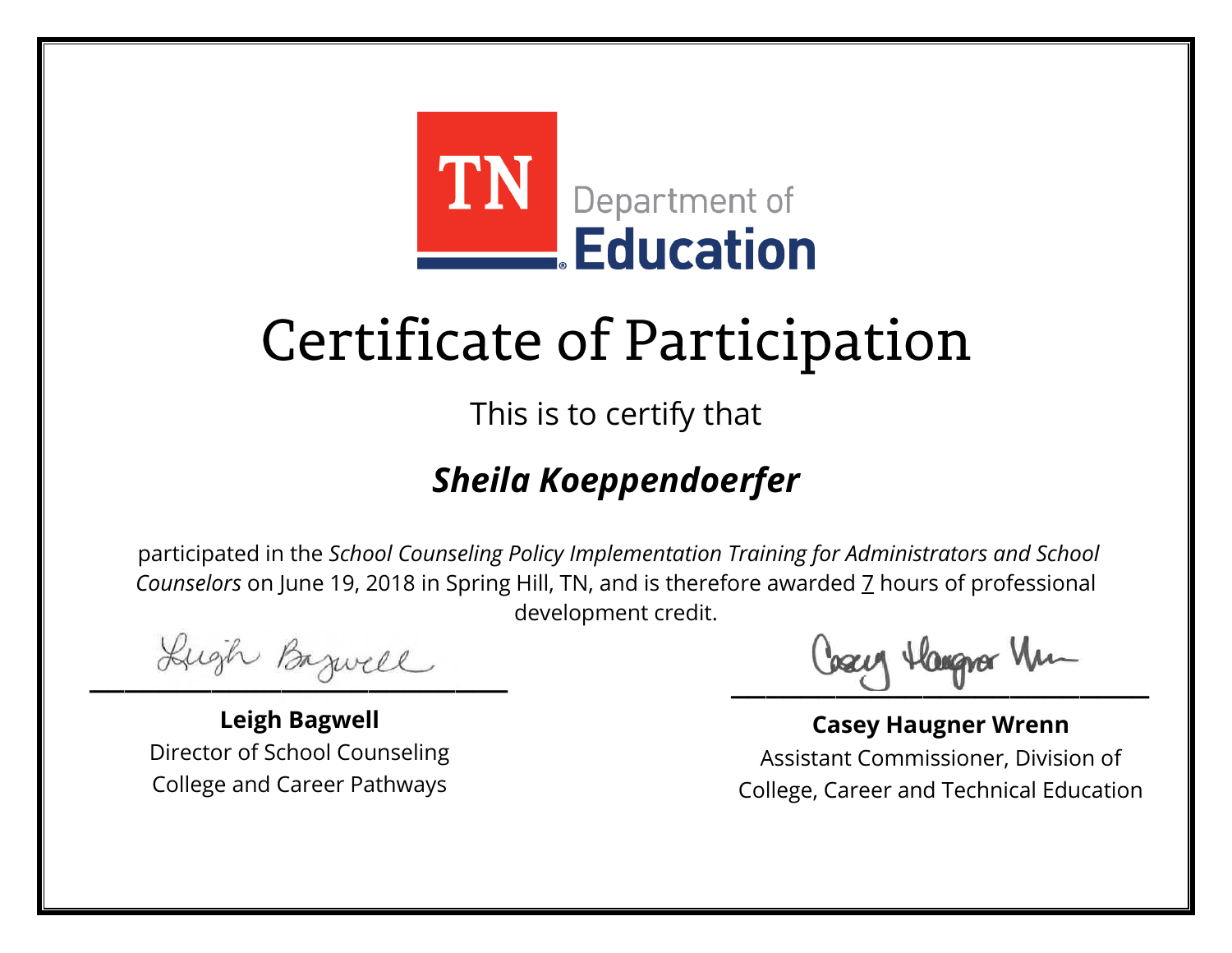

This is to certify that

### *Jenna Lee*

Lugh Bazwell

**Leigh Bagwell** Director of School Counseling College and Career Pathways

Losey Hangra Vm

**Casey Haugner Wrenn** Assistant Commissioner, Division of College, Career and Technical Education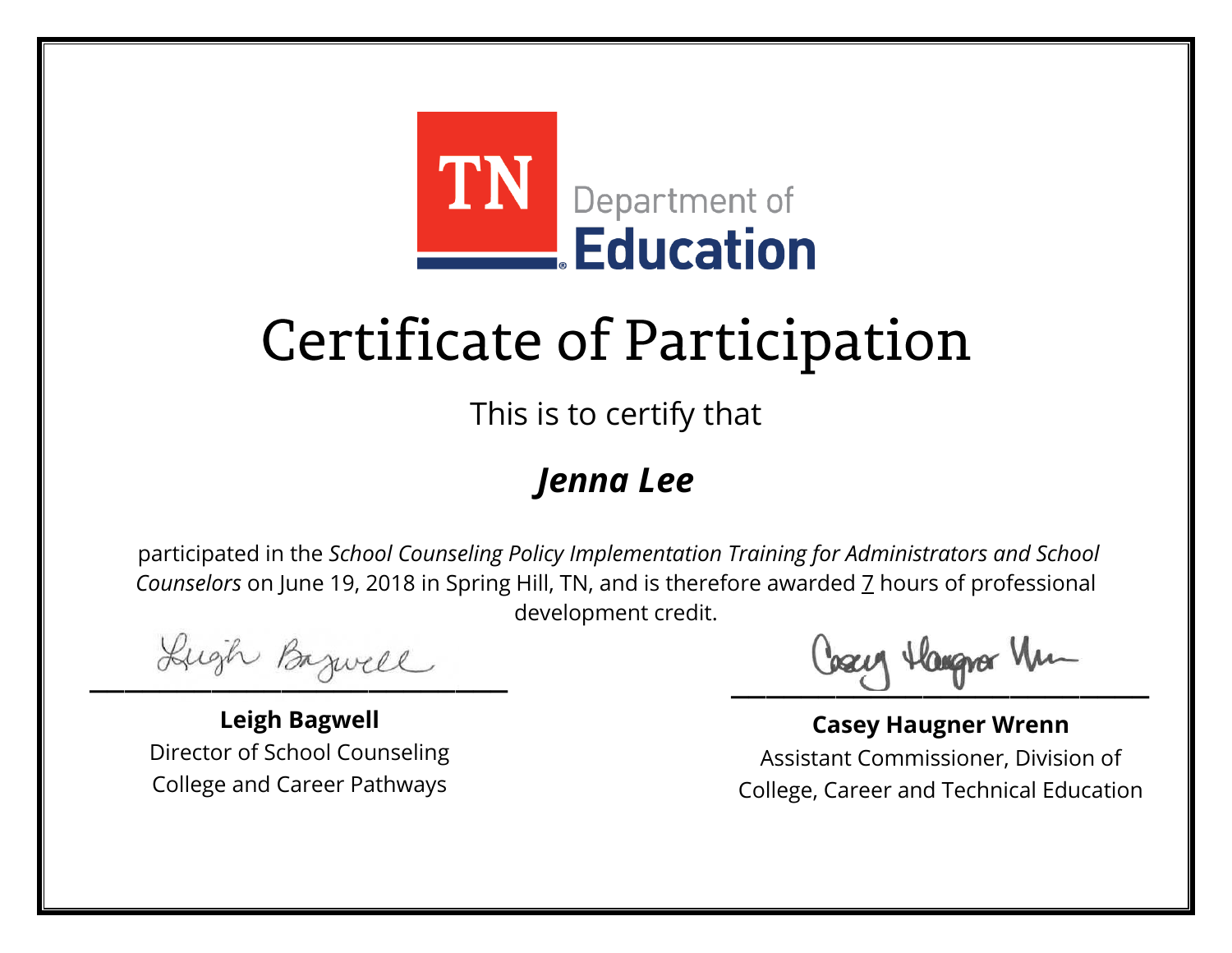

This is to certify that

### *Renee Littlejohn*

Lugh Bazwell

**Leigh Bagwell** Director of School Counseling College and Career Pathways

Losey Hangra Vm

**Casey Haugner Wrenn** Assistant Commissioner, Division of College, Career and Technical Education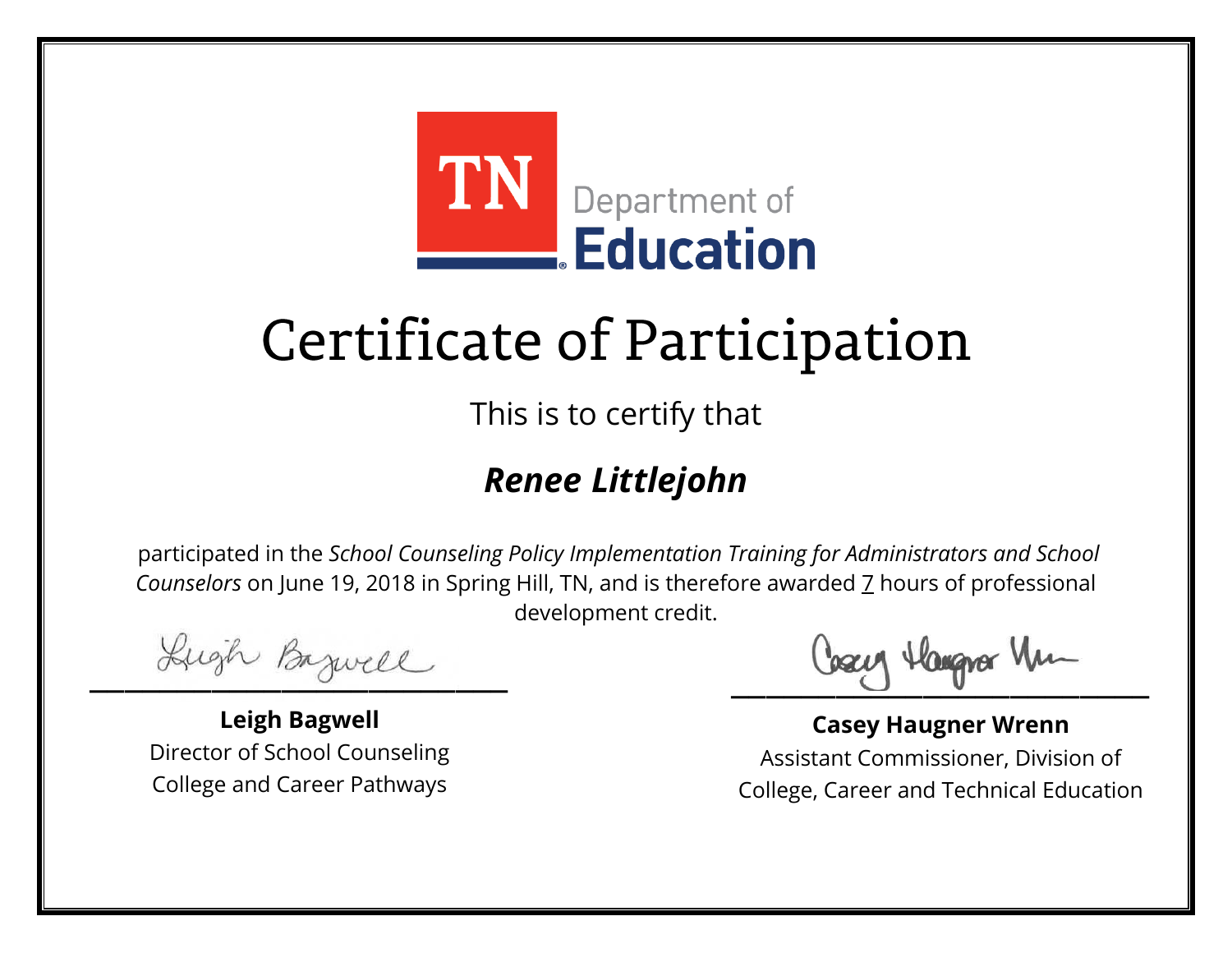

This is to certify that

### *Edna London*

Lugh Bazwell

**Leigh Bagwell** Director of School Counseling College and Career Pathways

Losey Hangra Vm

**Casey Haugner Wrenn** Assistant Commissioner, Division of College, Career and Technical Education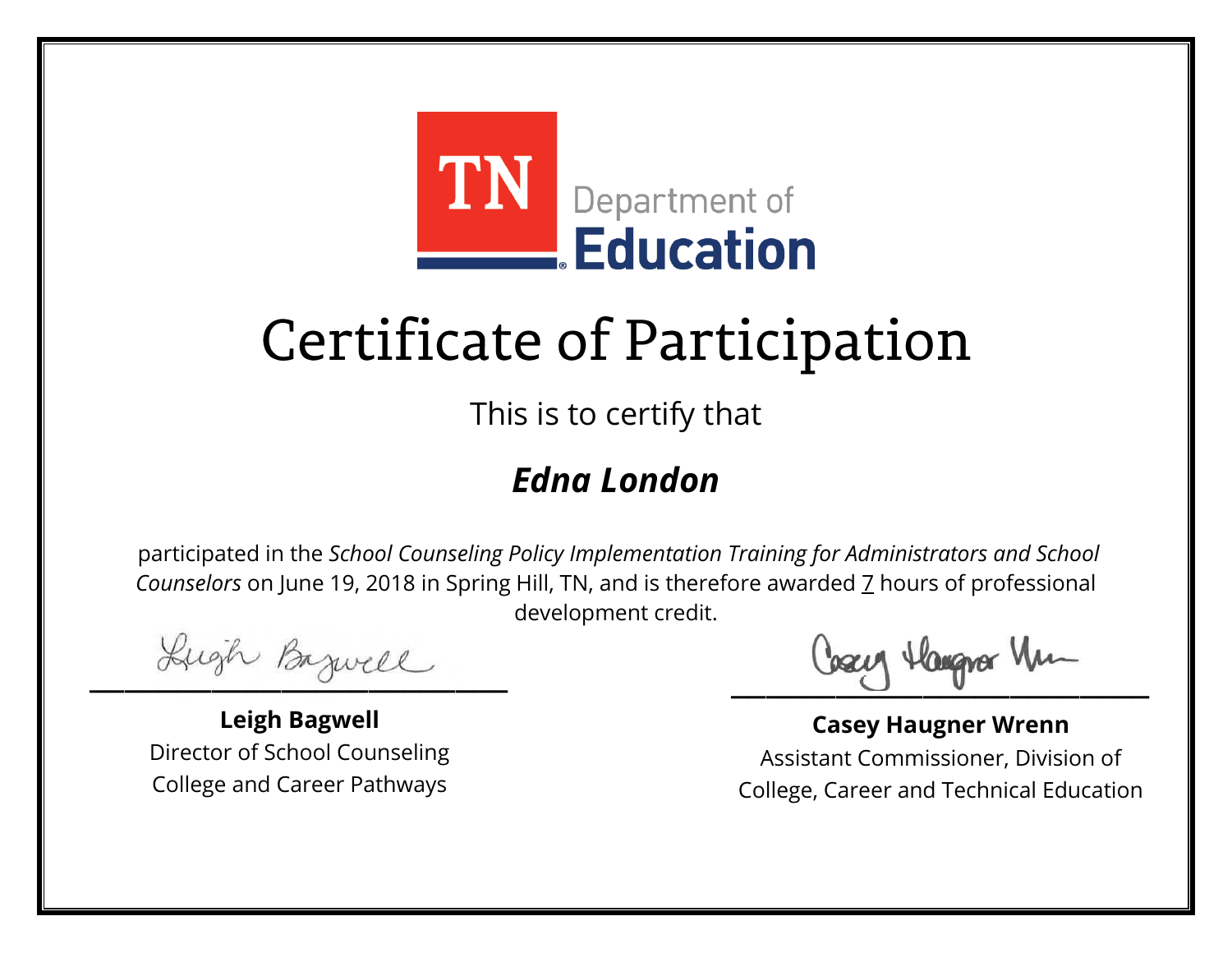

This is to certify that

### *Kelly Lusk*

Lugh Bazwell

**Leigh Bagwell** Director of School Counseling College and Career Pathways

Losey Hangra Vm

**Casey Haugner Wrenn** Assistant Commissioner, Division of College, Career and Technical Education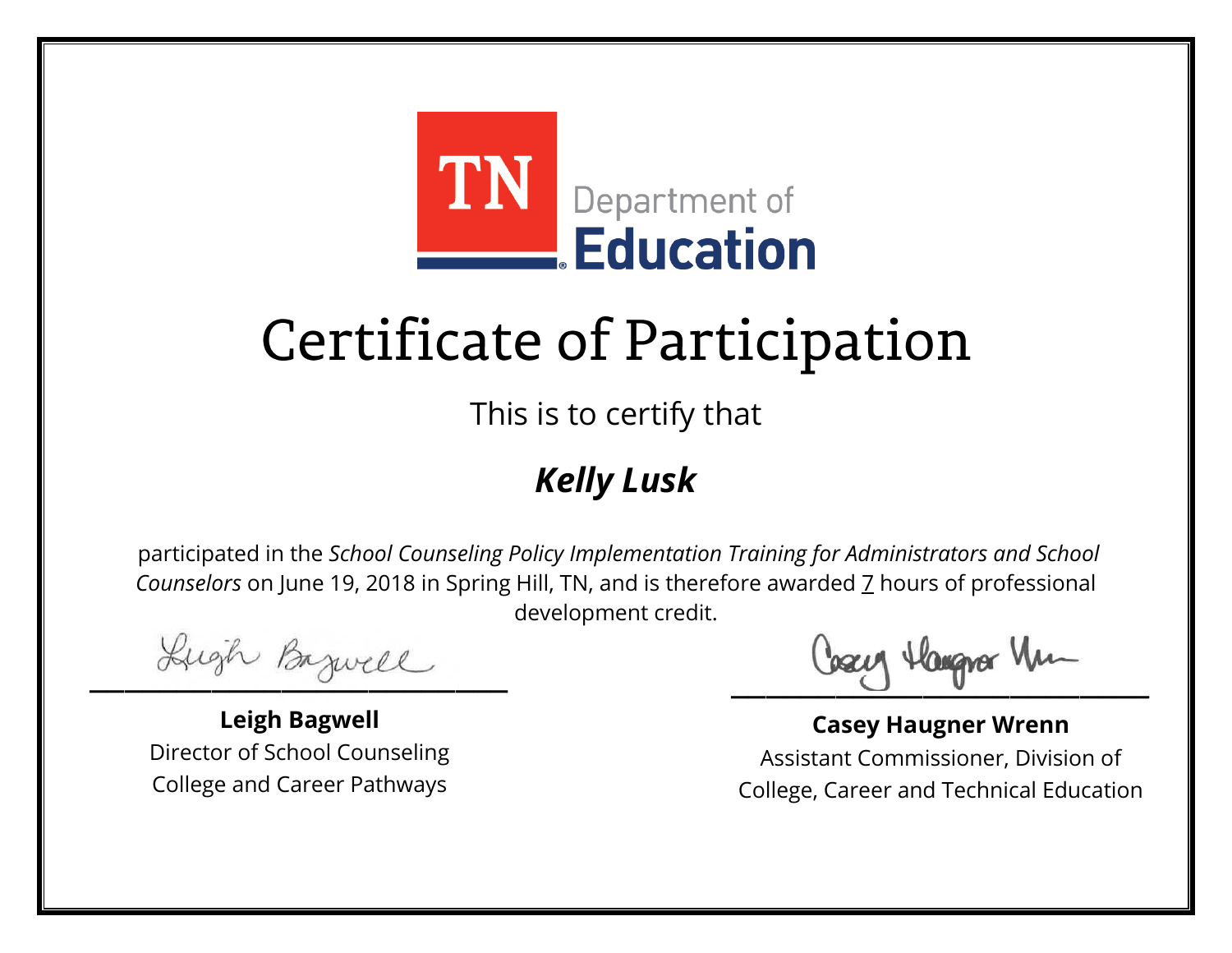

This is to certify that

### *Jim Mahan*

Lugh Bazwell

**Leigh Bagwell** Director of School Counseling College and Career Pathways

Losey Hangra Vm

**Casey Haugner Wrenn** Assistant Commissioner, Division of College, Career and Technical Education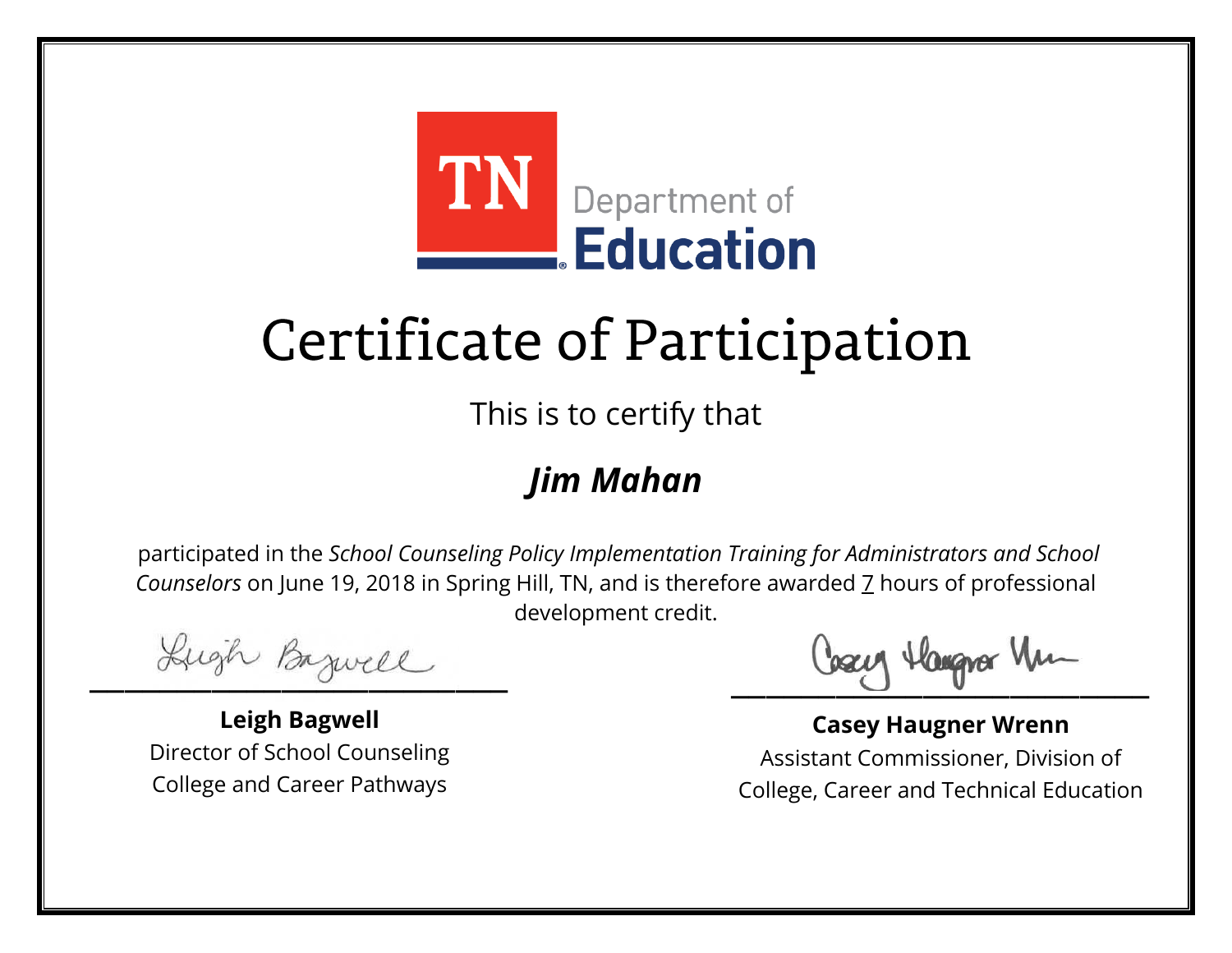

This is to certify that

### *Erin Marks*

Lugh Bazwell

**Leigh Bagwell** Director of School Counseling College and Career Pathways

Losey Hangra Vm

**Casey Haugner Wrenn** Assistant Commissioner, Division of College, Career and Technical Education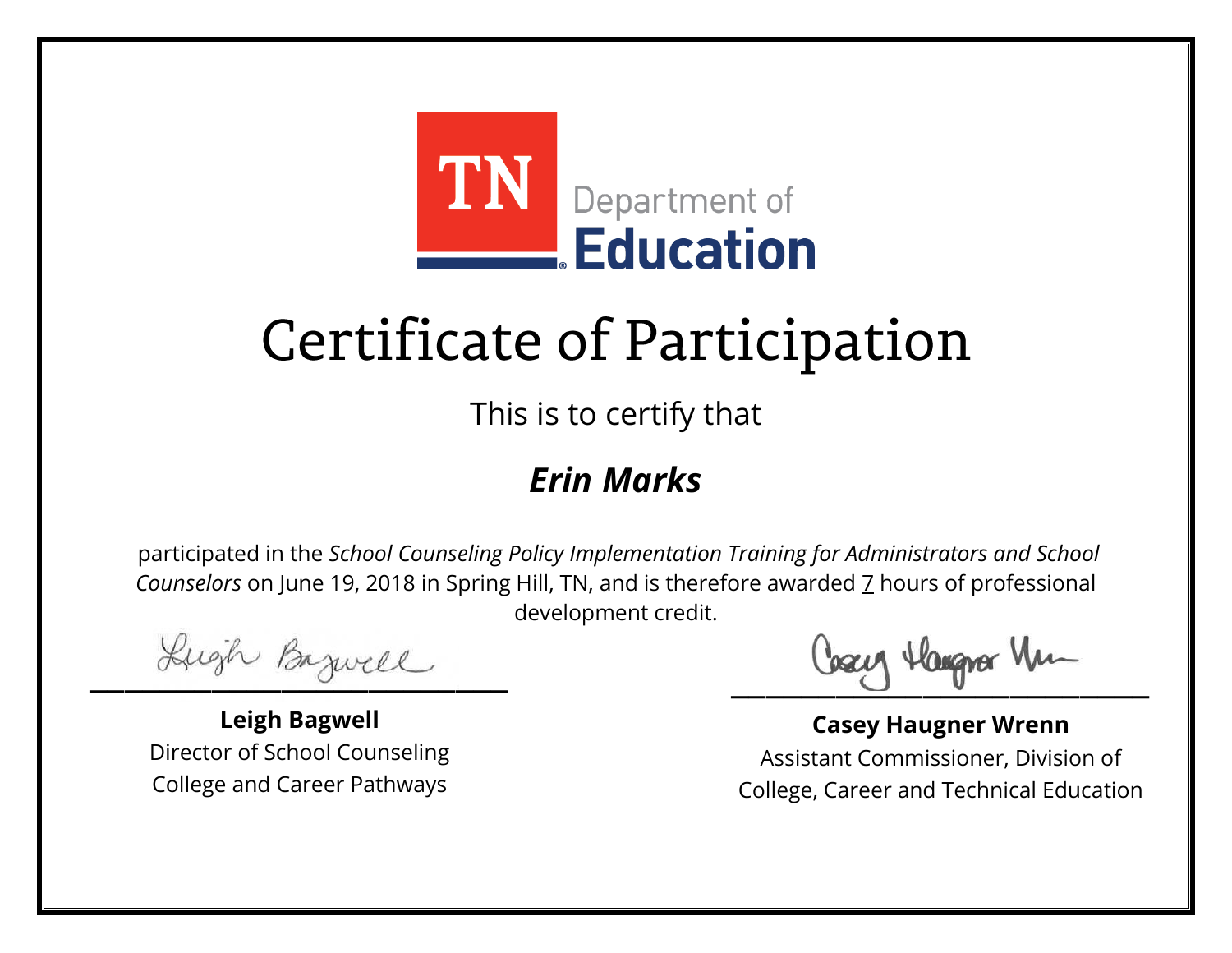

This is to certify that

### *Shayla McCarter*

Lugh Bazwell

**Leigh Bagwell** Director of School Counseling College and Career Pathways

Losey Hangra Vm

**Casey Haugner Wrenn** Assistant Commissioner, Division of College, Career and Technical Education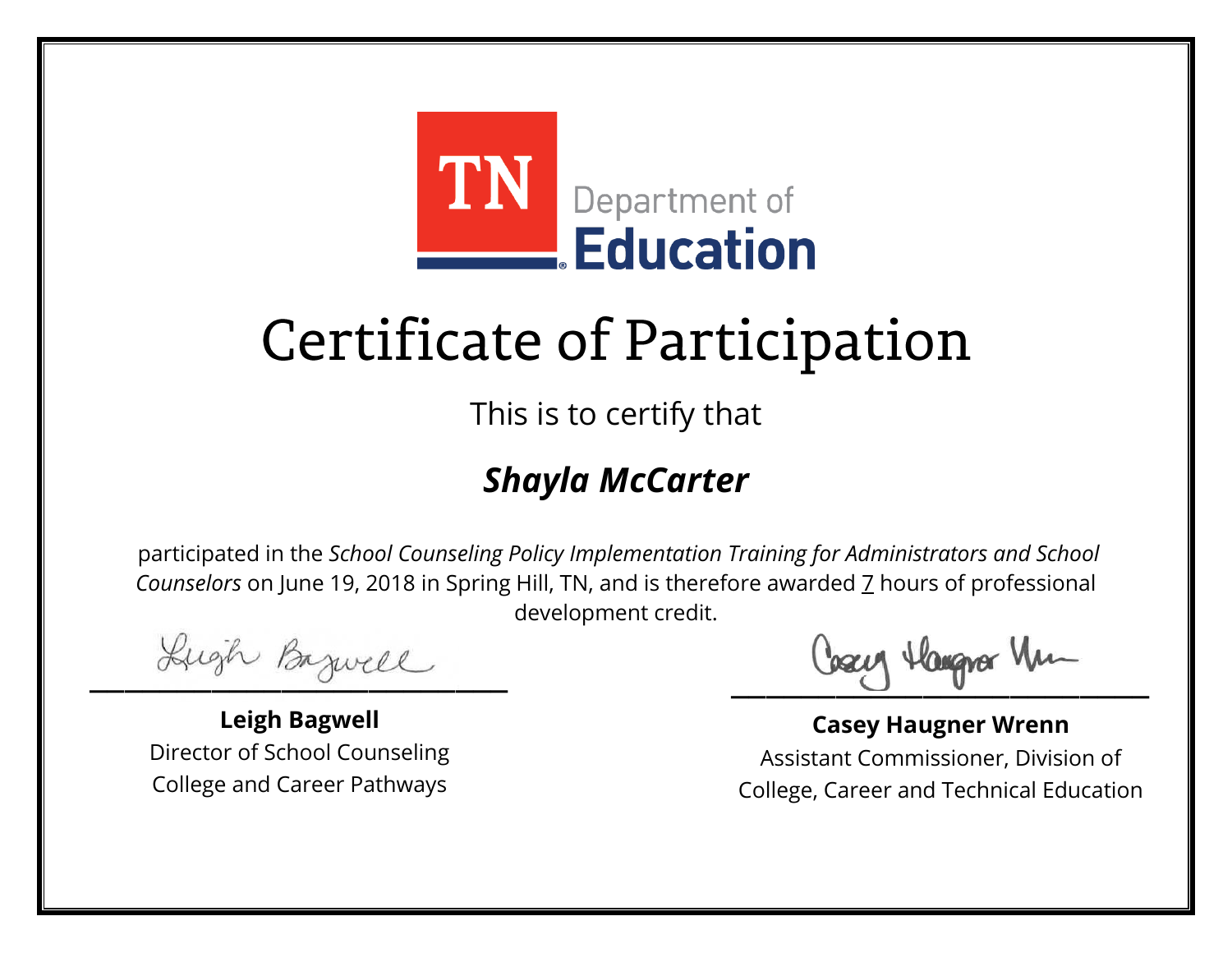

This is to certify that

### *Molly McGuire*

Lugh Bazwell

**Leigh Bagwell** Director of School Counseling College and Career Pathways

Losey Hangra Vm

**Casey Haugner Wrenn** Assistant Commissioner, Division of College, Career and Technical Education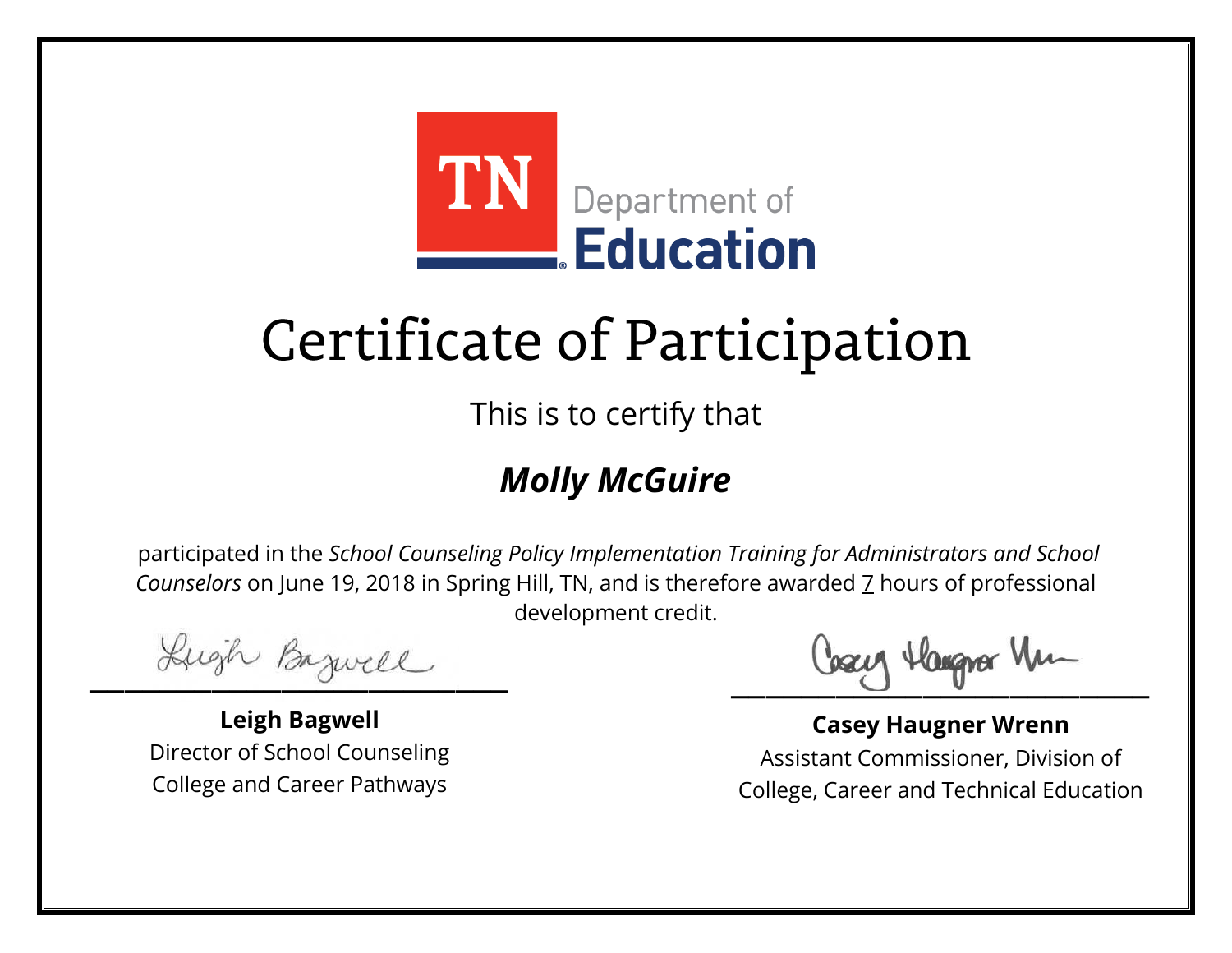

This is to certify that

#### *Brittany Mercer*

Lugh Bazwell

**Leigh Bagwell** Director of School Counseling College and Career Pathways

Losey Hangra Vm

**Casey Haugner Wrenn** Assistant Commissioner, Division of College, Career and Technical Education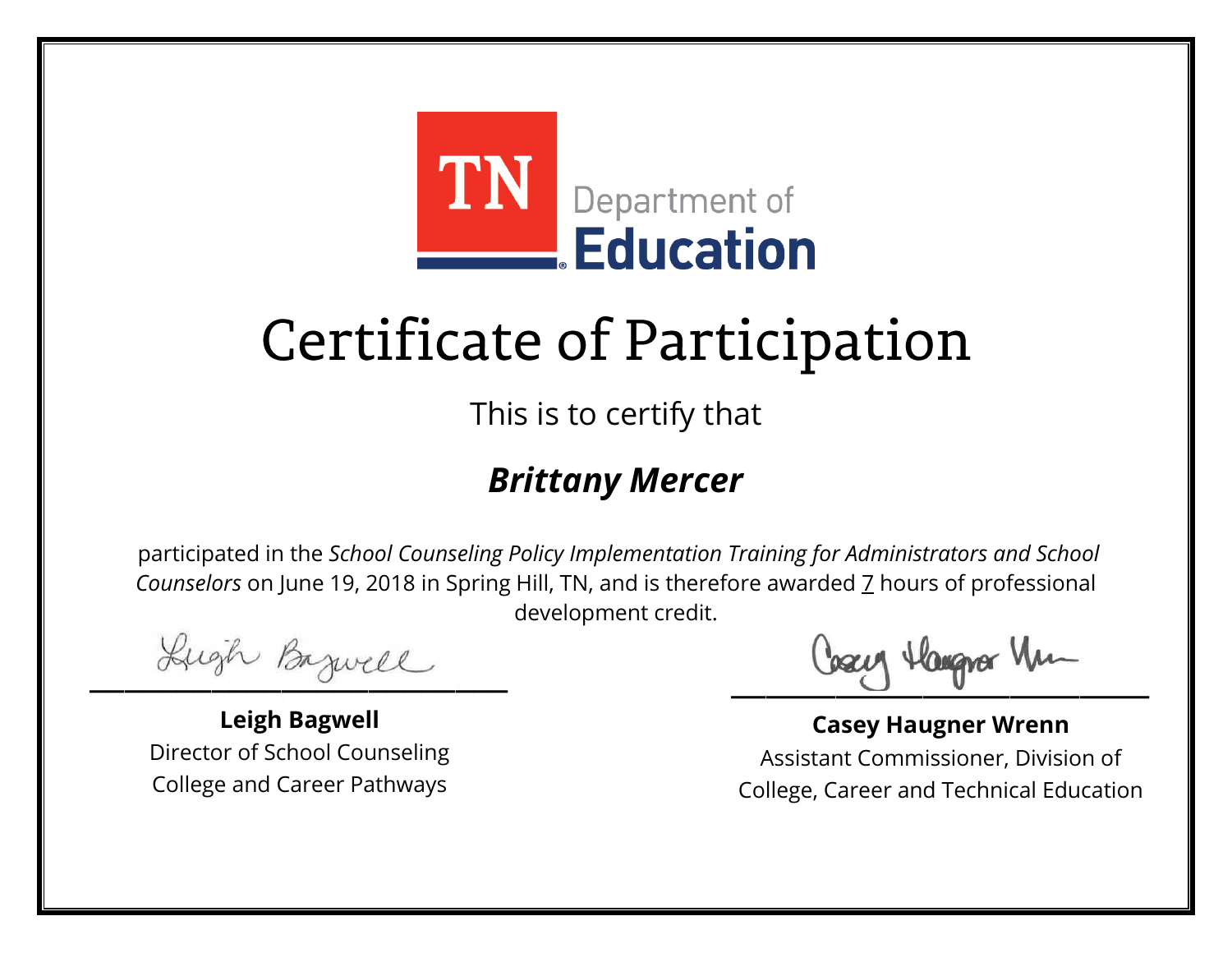

This is to certify that

### *Betty Miller*

Lugh Bazwell

**Leigh Bagwell** Director of School Counseling College and Career Pathways

Losey Hangra Vm

**Casey Haugner Wrenn** Assistant Commissioner, Division of College, Career and Technical Education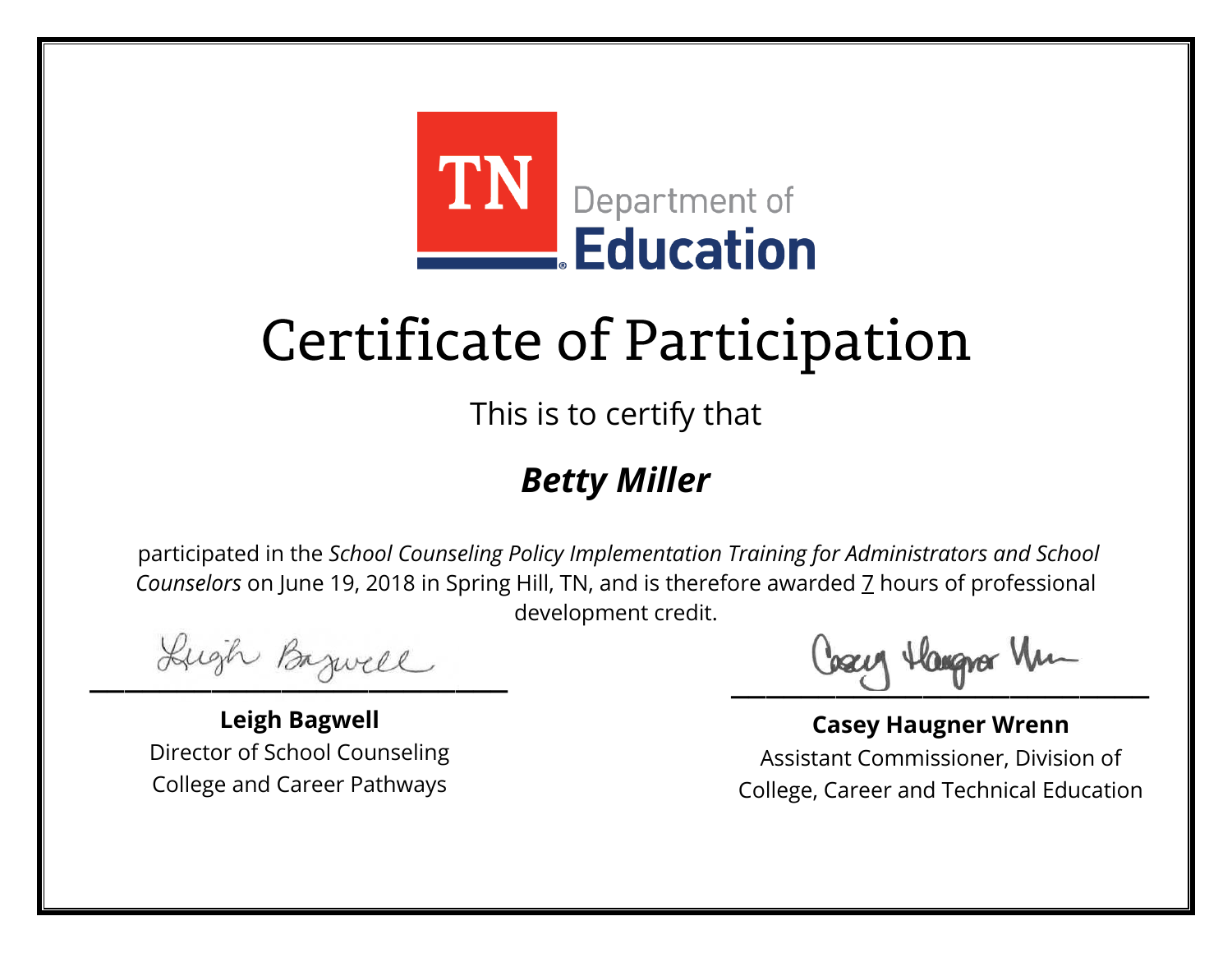

This is to certify that

### *Sommer Mitchell*

Lugh Bazwell

**Leigh Bagwell** Director of School Counseling College and Career Pathways

Losey Hangra Vm

**Casey Haugner Wrenn** Assistant Commissioner, Division of College, Career and Technical Education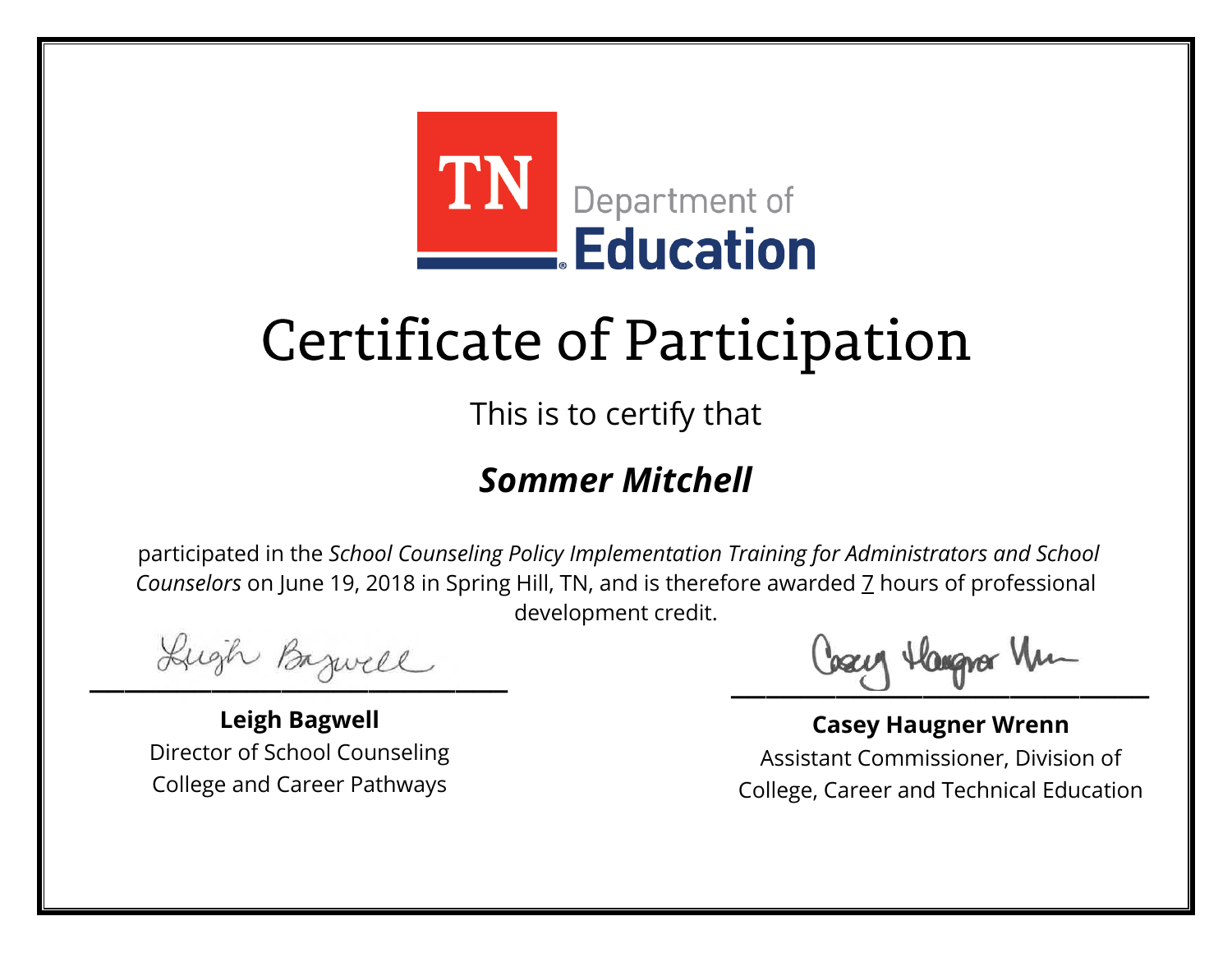

This is to certify that

#### *Amanda Mize*

Lugh Bazwell

**Leigh Bagwell** Director of School Counseling College and Career Pathways

Losey Hangra Vm

**Casey Haugner Wrenn** Assistant Commissioner, Division of College, Career and Technical Education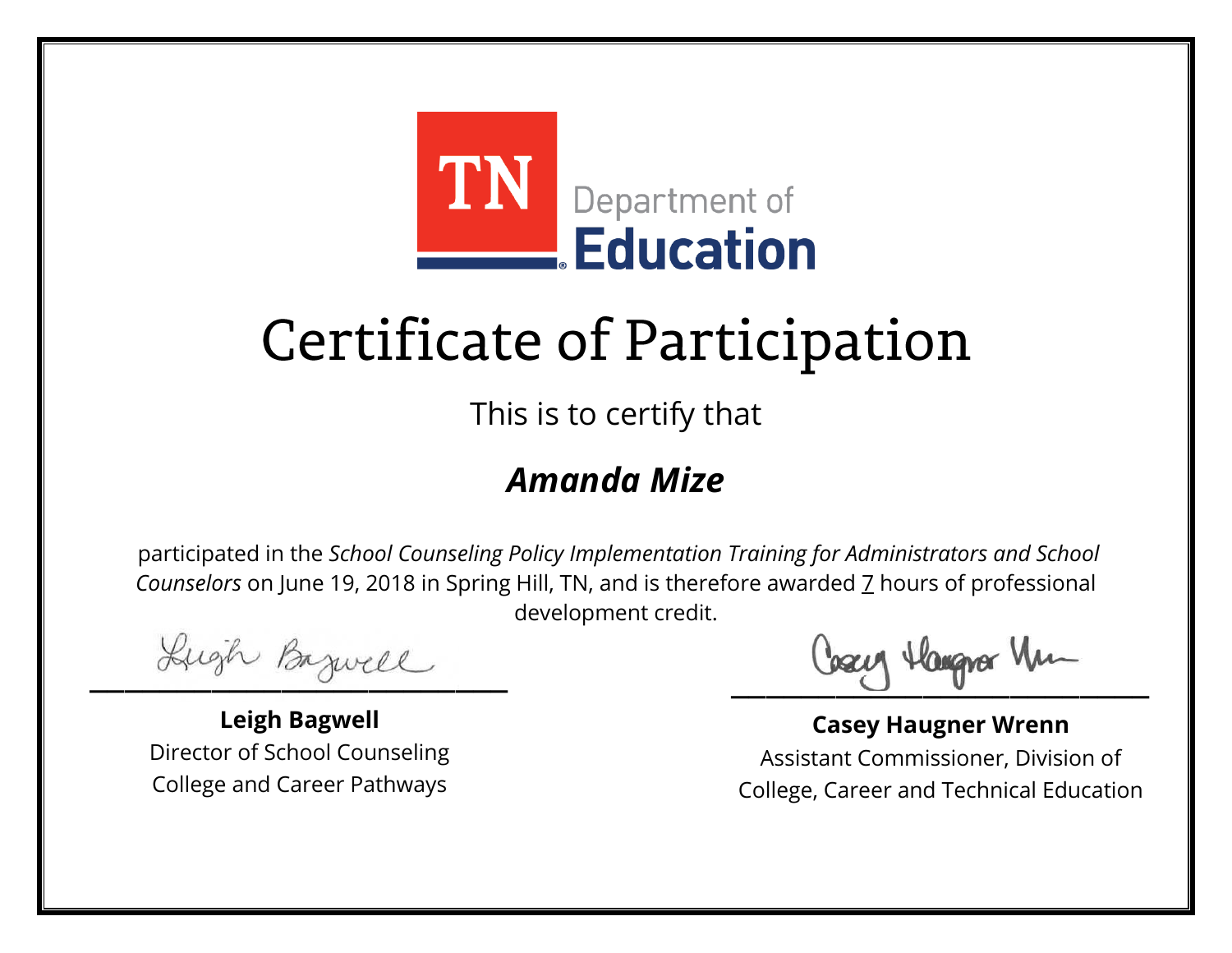

This is to certify that

### *Angel Moore*

Lugh Bazwell

**Leigh Bagwell** Director of School Counseling College and Career Pathways

Losey Hangra Vm

**Casey Haugner Wrenn** Assistant Commissioner, Division of College, Career and Technical Education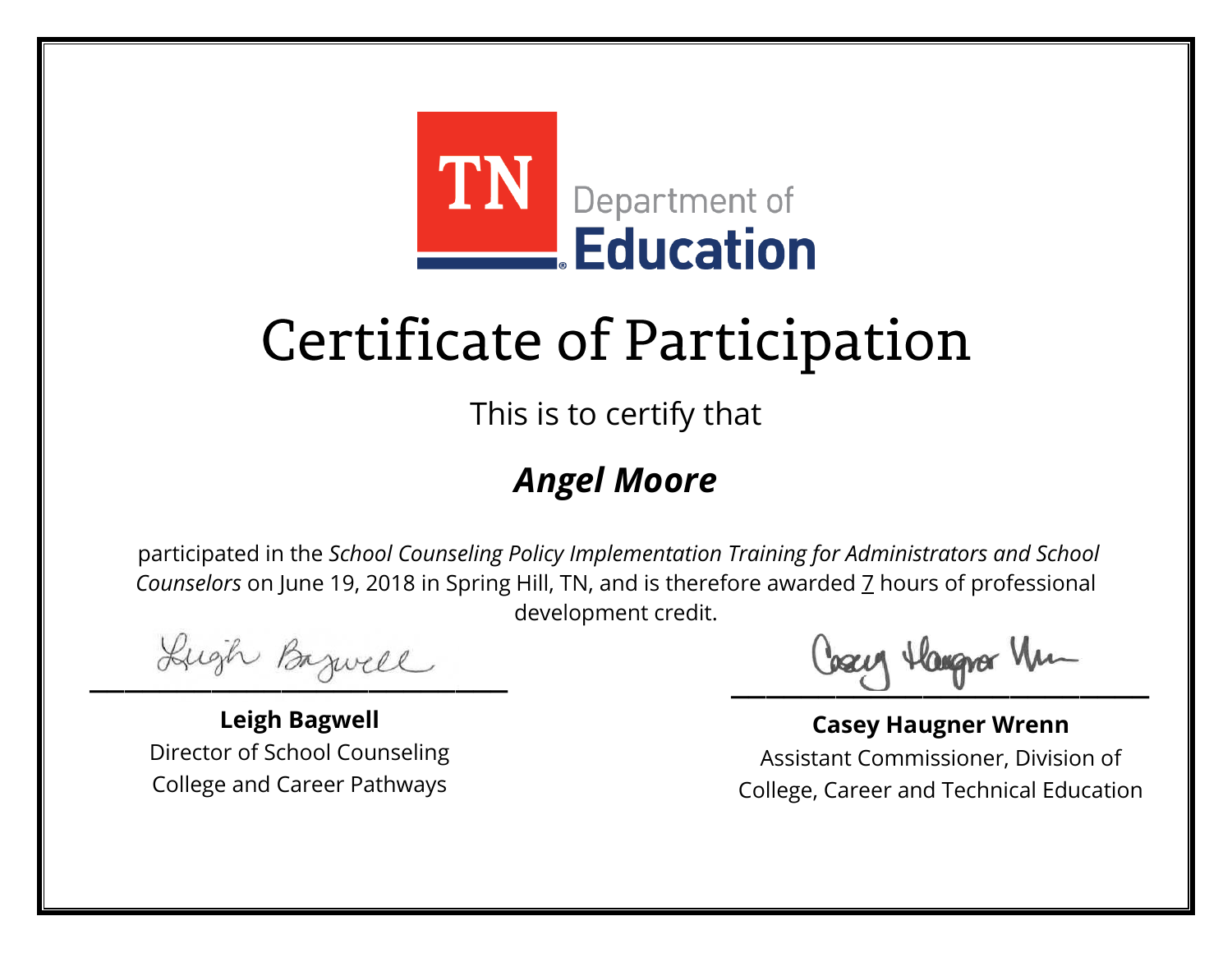

This is to certify that

### *Rhonda Morrow*

Lugh Bazwell

**Leigh Bagwell** Director of School Counseling College and Career Pathways

Losey Hangra Vm

**Casey Haugner Wrenn** Assistant Commissioner, Division of College, Career and Technical Education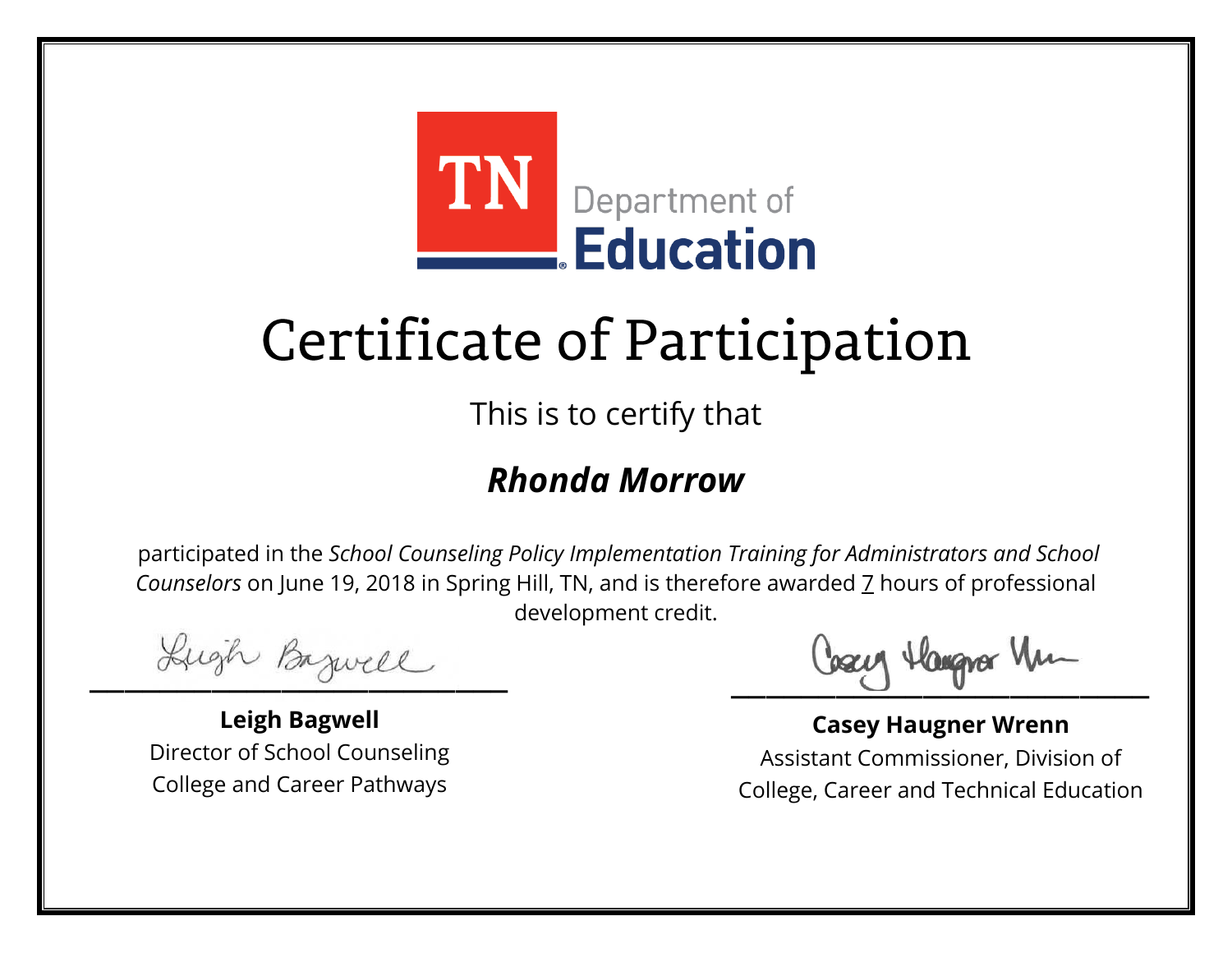

This is to certify that

### *Danielle Moscato*

Lugh Bazwell

**Leigh Bagwell** Director of School Counseling College and Career Pathways

Losey Hangra Vm

**Casey Haugner Wrenn** Assistant Commissioner, Division of College, Career and Technical Education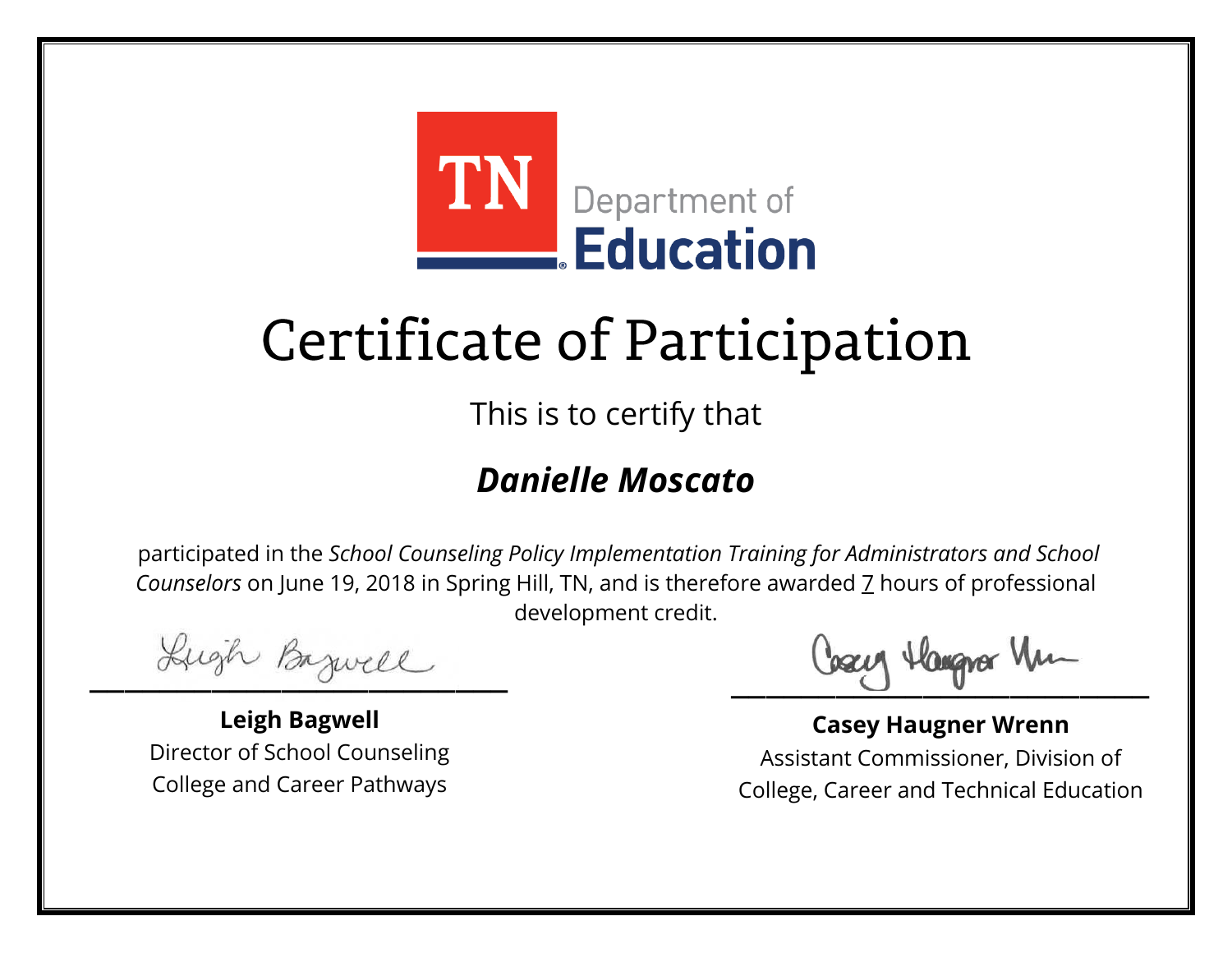

This is to certify that

### *Sheri Muehlbauer*

Lugh Bazwell

**Leigh Bagwell** Director of School Counseling College and Career Pathways

Losey Hangra Vm

**Casey Haugner Wrenn** Assistant Commissioner, Division of College, Career and Technical Education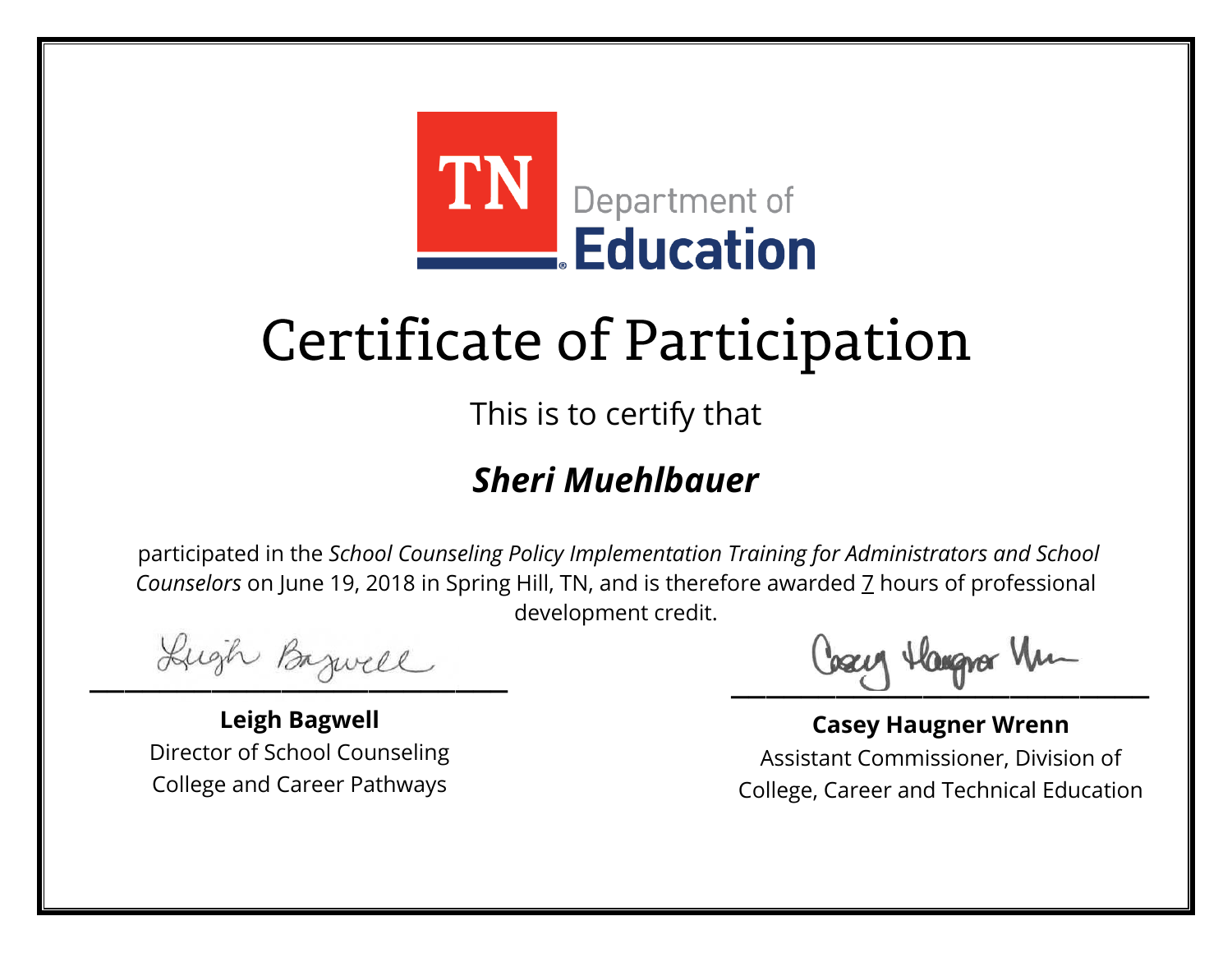

This is to certify that

### *Mary Jean Nave*

Lugh Bazwell

**Leigh Bagwell** Director of School Counseling College and Career Pathways

Losey Hangra Vm

**Casey Haugner Wrenn** Assistant Commissioner, Division of College, Career and Technical Education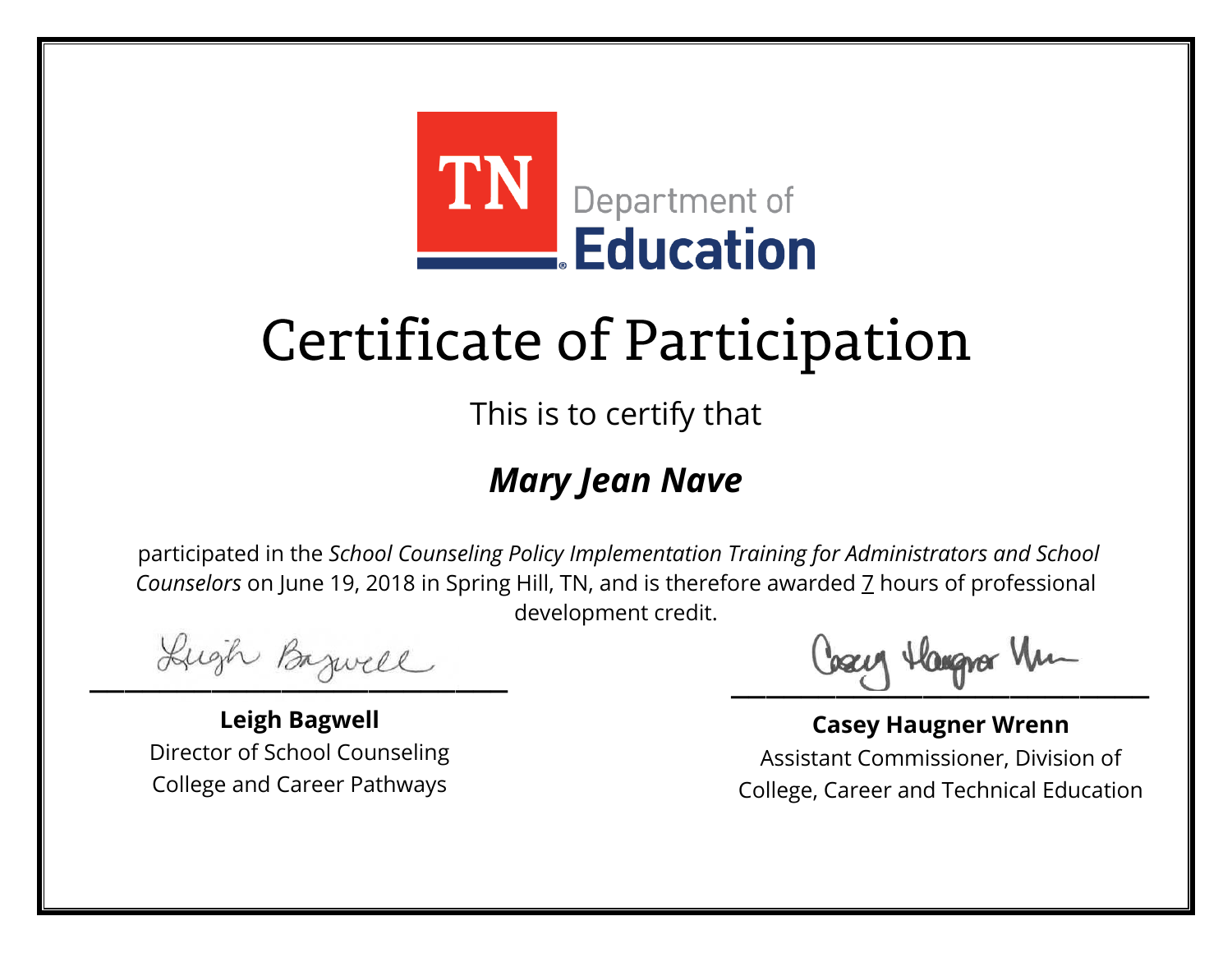

This is to certify that

### *Kelley Nobles*

Lugh Bazwell

**Leigh Bagwell** Director of School Counseling College and Career Pathways

Losey Hangra Vm

**Casey Haugner Wrenn** Assistant Commissioner, Division of College, Career and Technical Education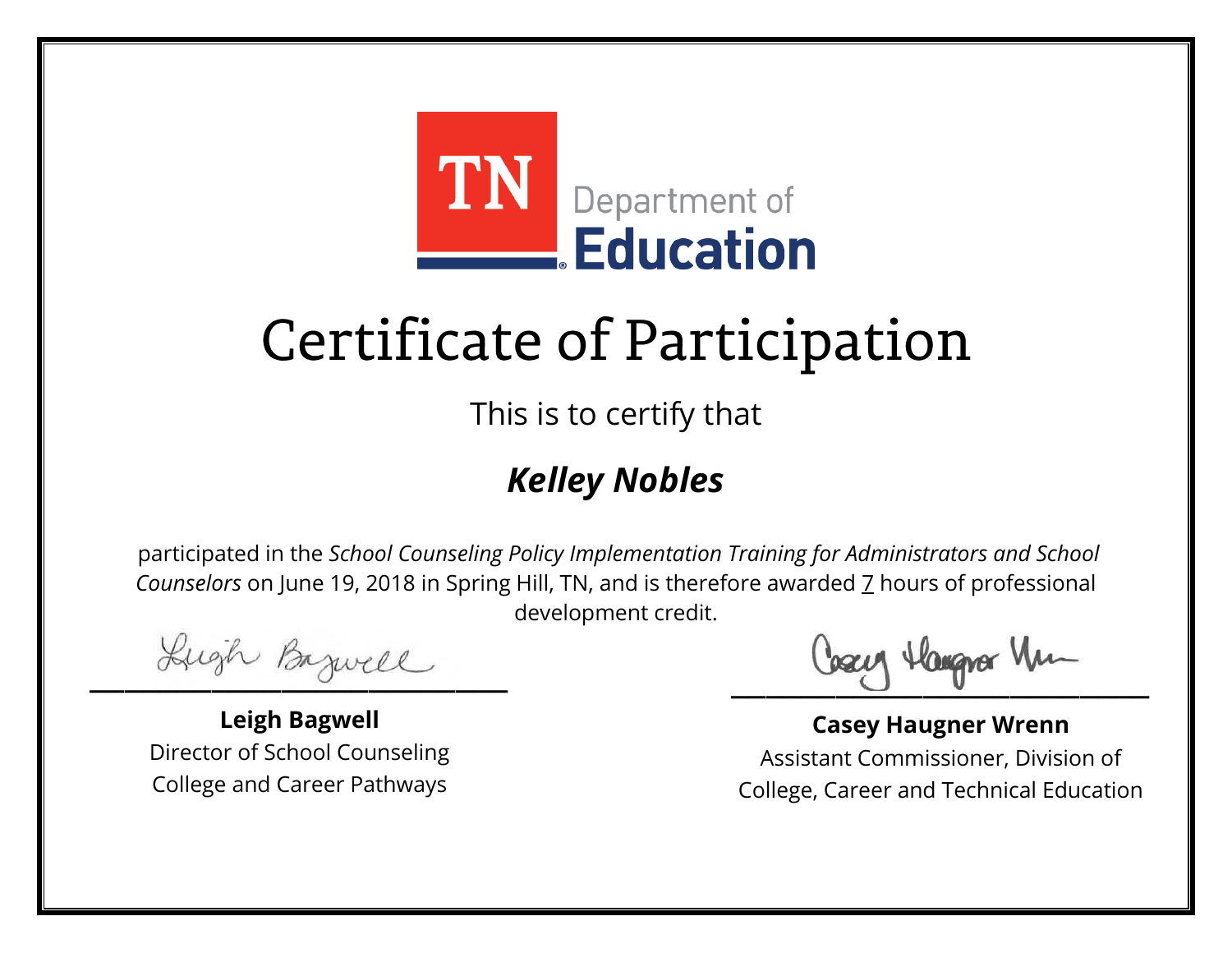

This is to certify that

### *Stephanie Oneal*

Lugh Bazwell

**Leigh Bagwell** Director of School Counseling College and Career Pathways

Losey Hangra Vm

**Casey Haugner Wrenn** Assistant Commissioner, Division of College, Career and Technical Education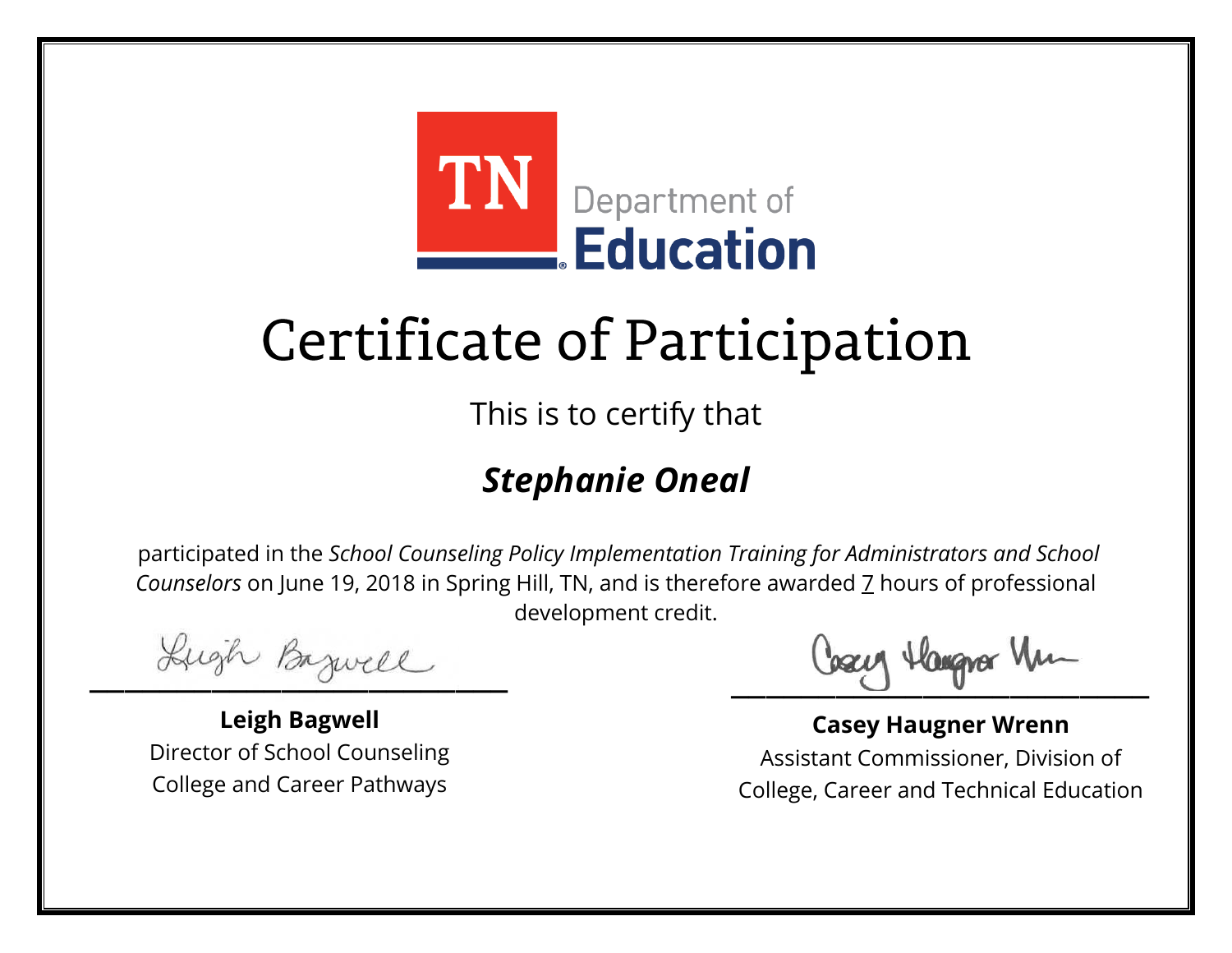

This is to certify that

#### *Laura Ore*

Lugh Bazwell

**Leigh Bagwell** Director of School Counseling College and Career Pathways

Losey Hangra Vm

**Casey Haugner Wrenn** Assistant Commissioner, Division of College, Career and Technical Education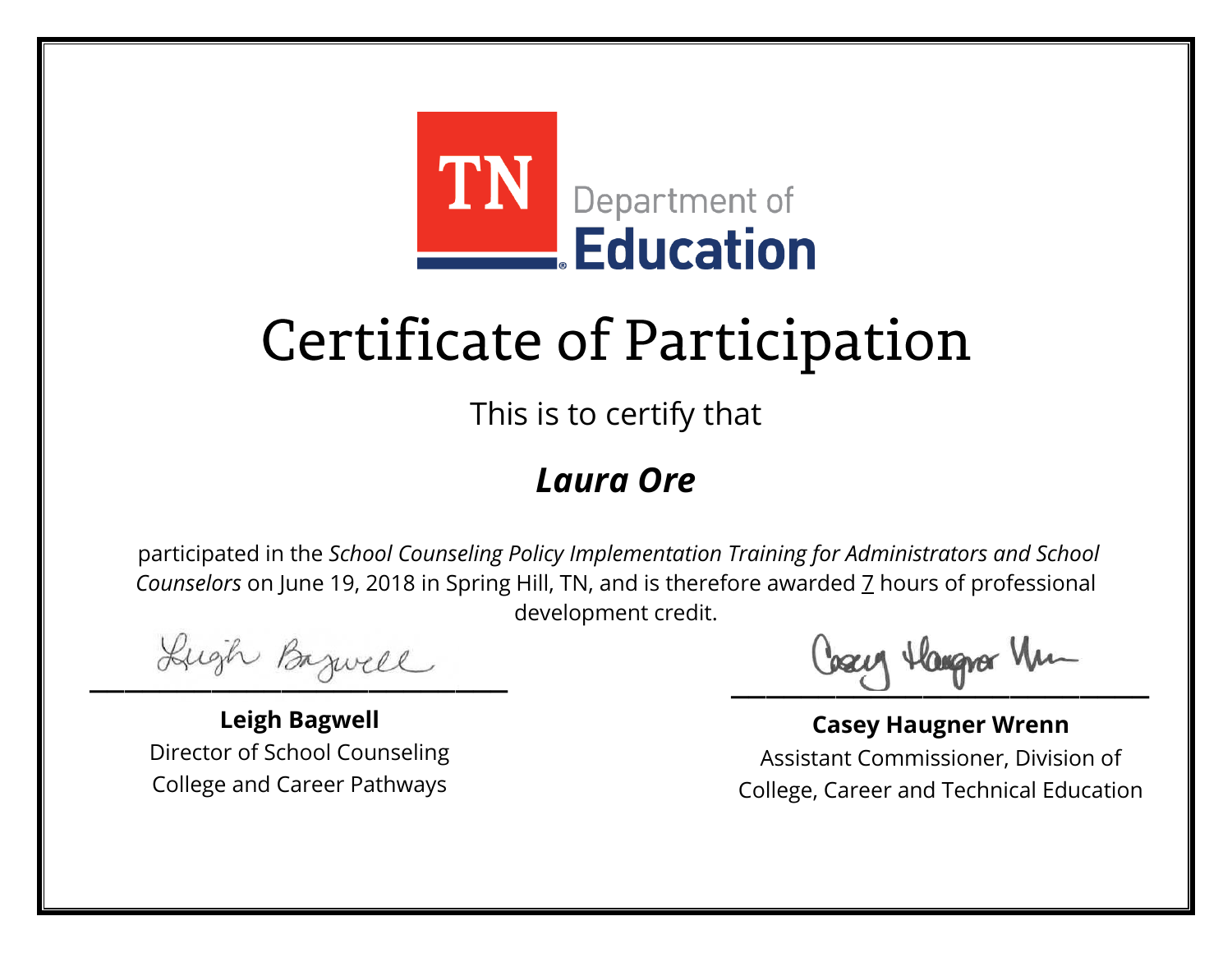

This is to certify that

### *Robyn Padgett*

Lugh Bazwell

**Leigh Bagwell** Director of School Counseling College and Career Pathways

Losey Hangra Vm

**Casey Haugner Wrenn** Assistant Commissioner, Division of College, Career and Technical Education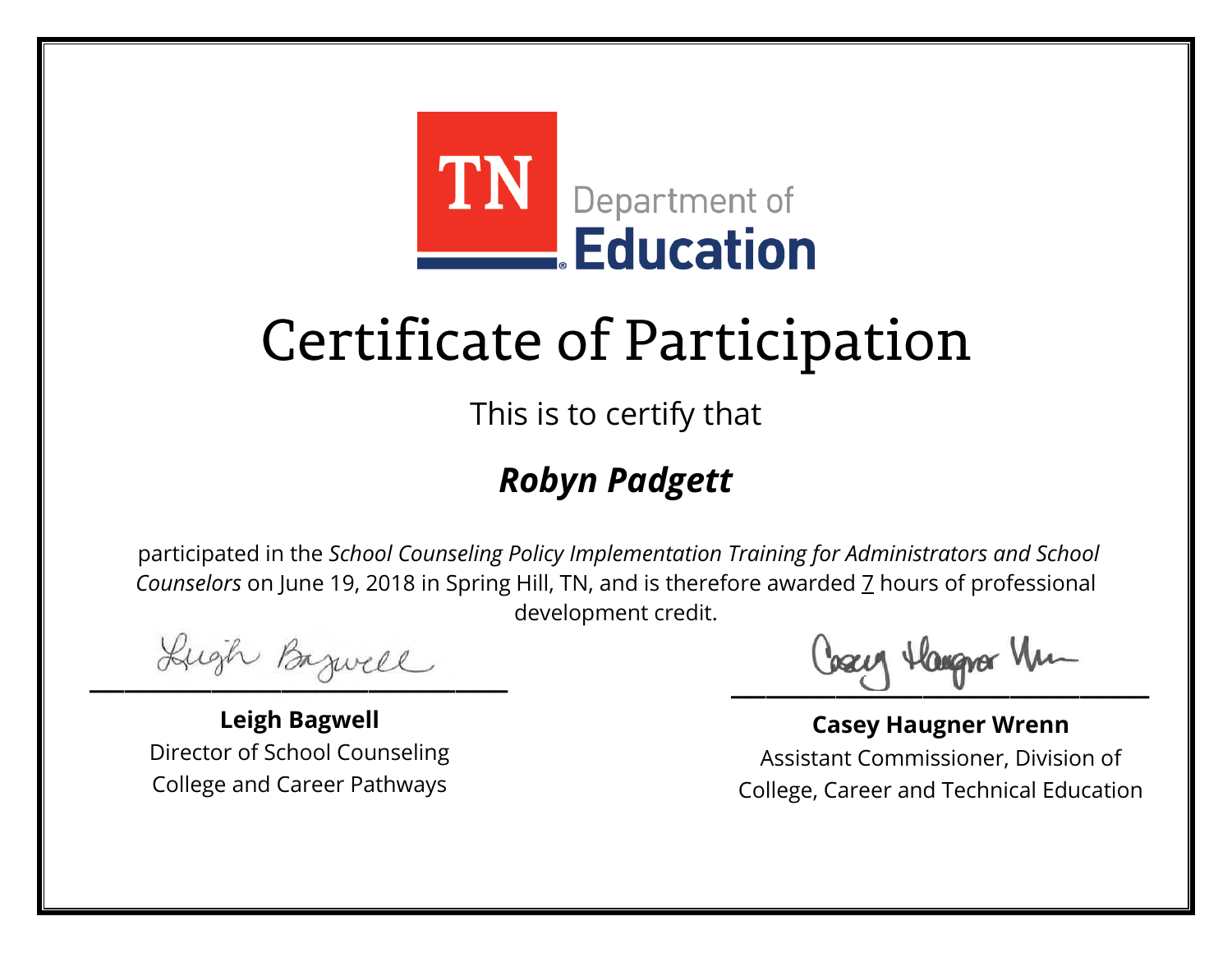

This is to certify that

### *Beverly Peters*

Lugh Bazwell

**Leigh Bagwell** Director of School Counseling College and Career Pathways

Losey Hangra Vm

**Casey Haugner Wrenn** Assistant Commissioner, Division of College, Career and Technical Education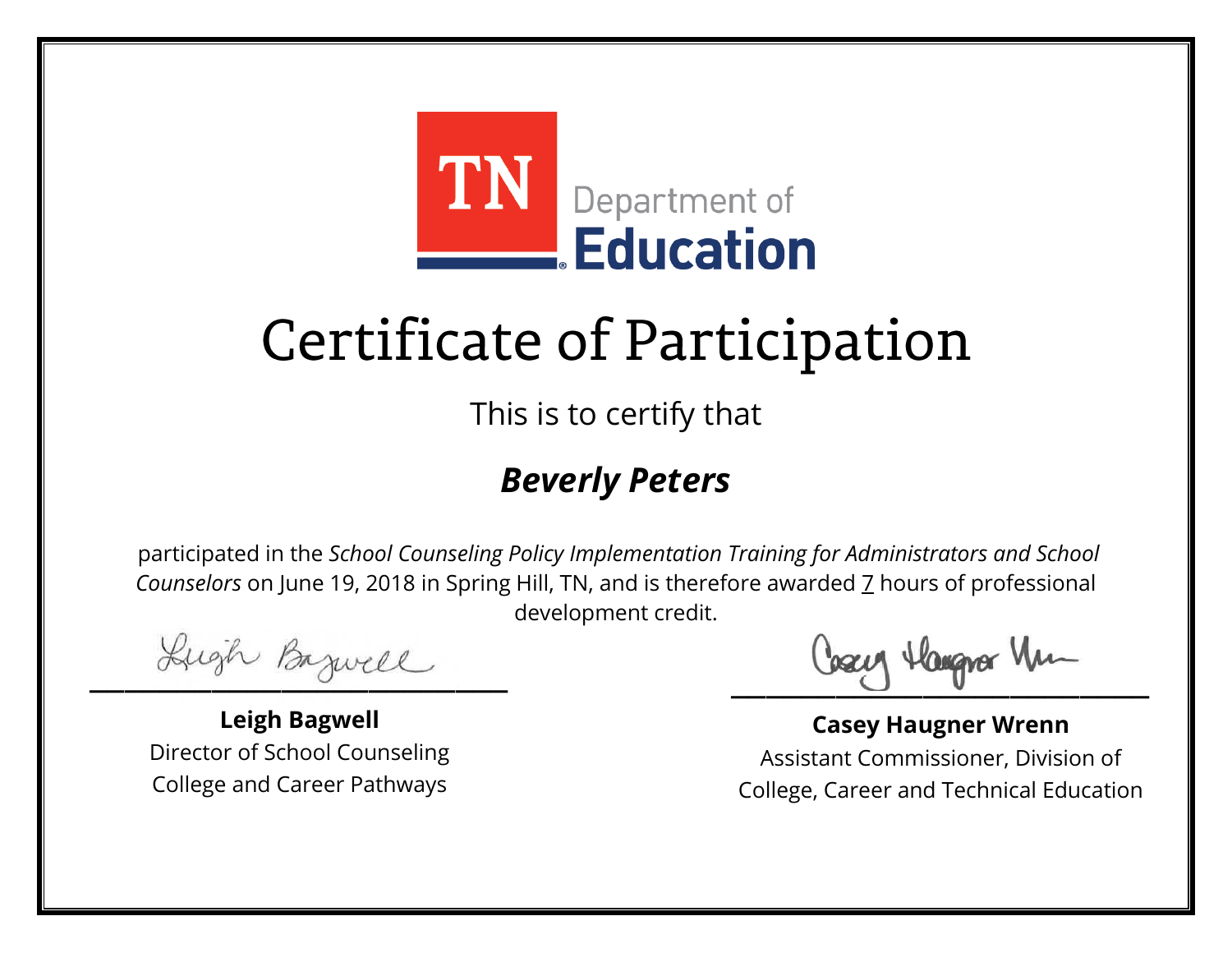

This is to certify that

### *Michelle Peterson*

Lugh Bazwell

**Leigh Bagwell** Director of School Counseling College and Career Pathways

Losey Hangra Vm

**Casey Haugner Wrenn** Assistant Commissioner, Division of College, Career and Technical Education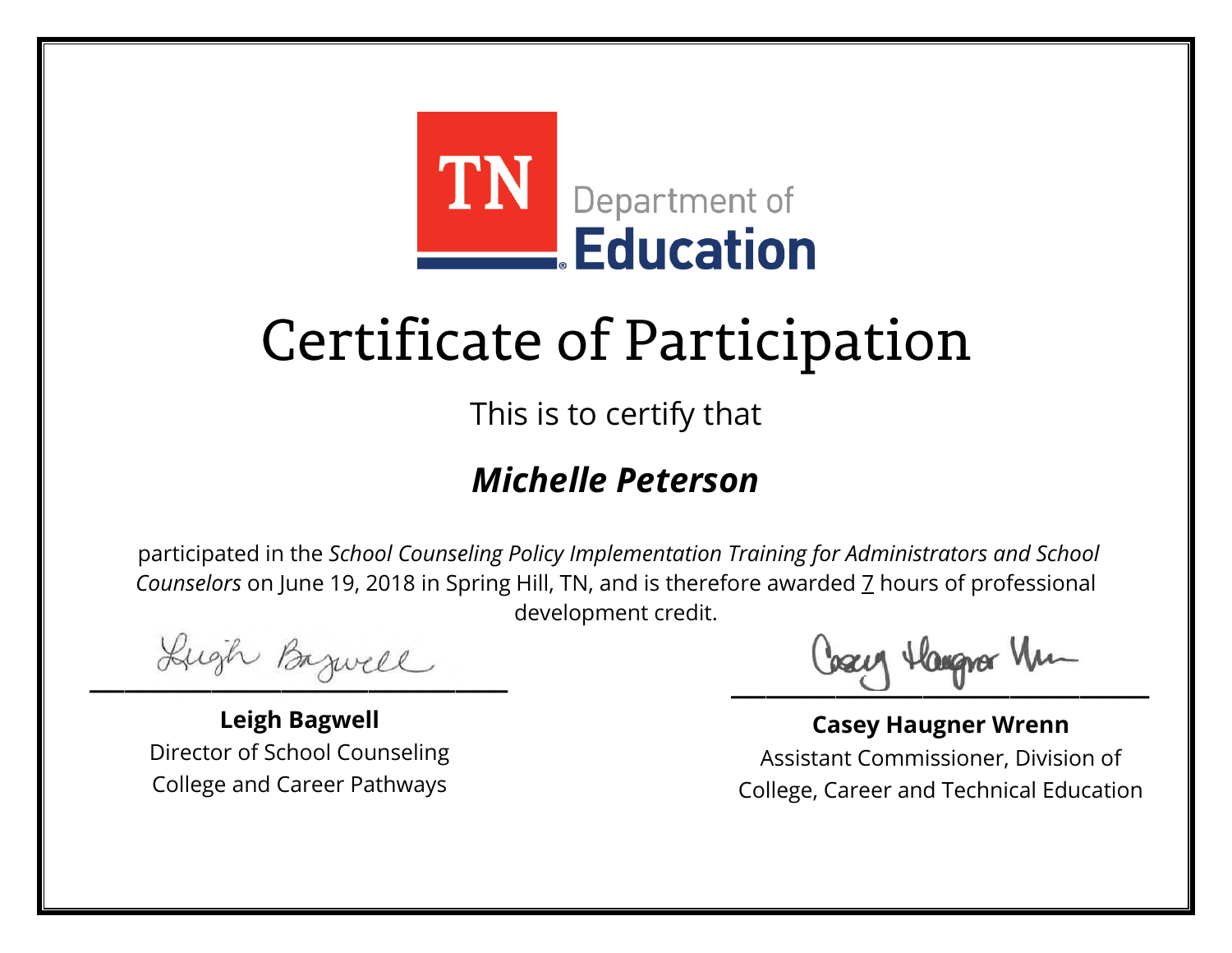

This is to certify that

### *Emily Pierce*

Lugh Bazwell

**Leigh Bagwell** Director of School Counseling College and Career Pathways

Losey Hangra Vm

**Casey Haugner Wrenn** Assistant Commissioner, Division of College, Career and Technical Education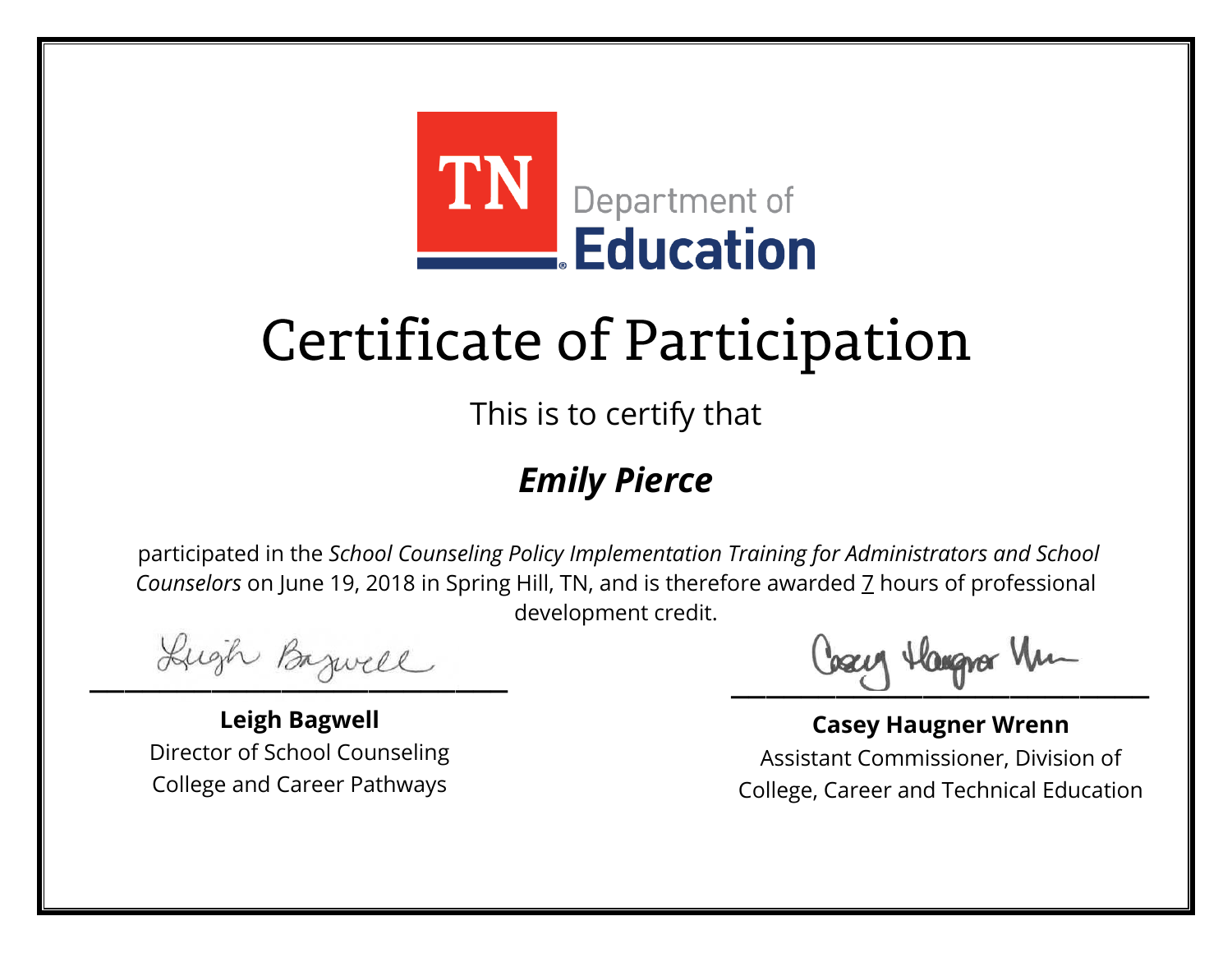

This is to certify that

### *Greg Raffo*

Lugh Bazwell

**Leigh Bagwell** Director of School Counseling College and Career Pathways

Losey Hangra Vm

**Casey Haugner Wrenn** Assistant Commissioner, Division of College, Career and Technical Education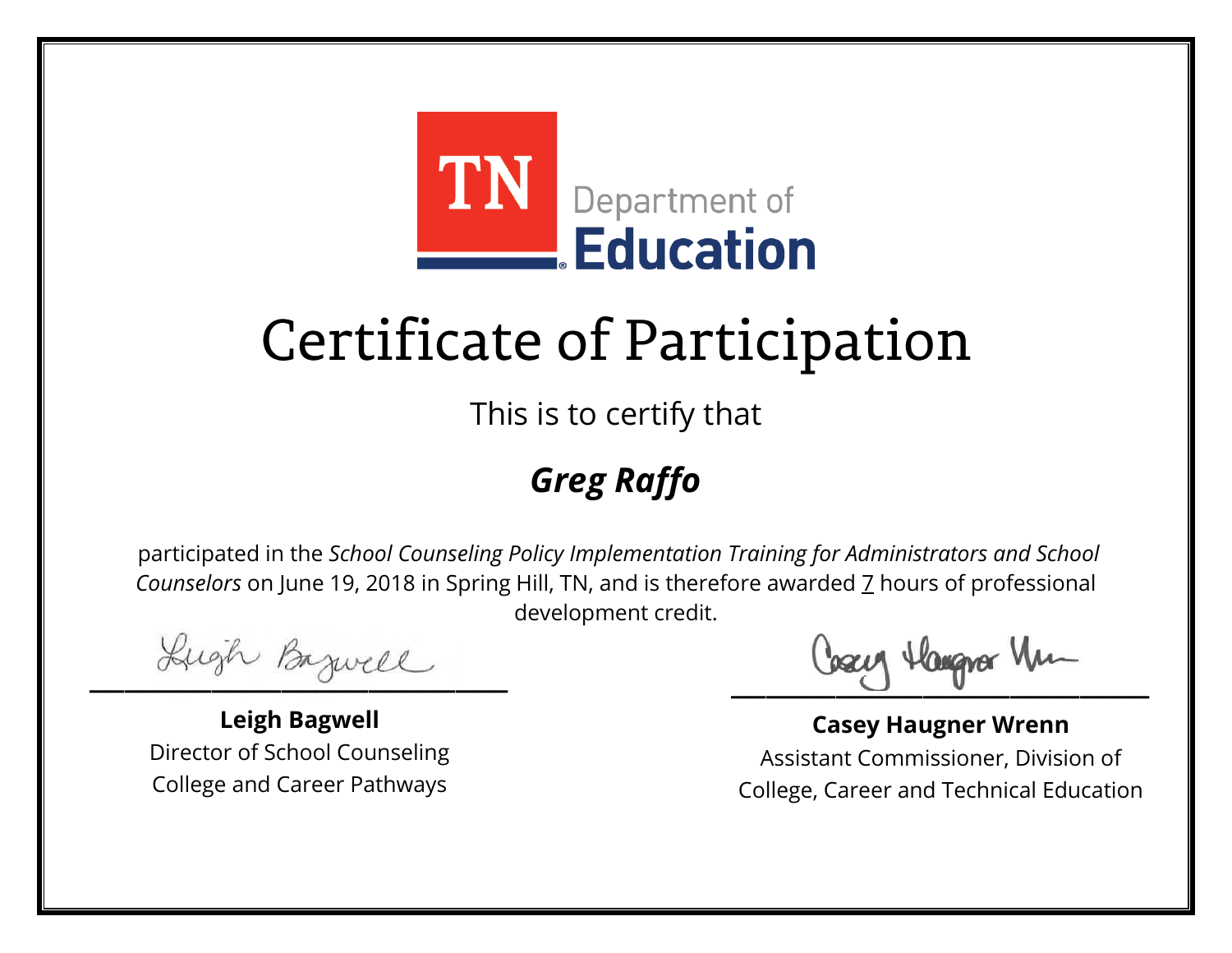

This is to certify that

### *Carrie Roberson*

Lugh Bazwell

**Leigh Bagwell** Director of School Counseling College and Career Pathways

Losey Hangra Vm

**Casey Haugner Wrenn** Assistant Commissioner, Division of College, Career and Technical Education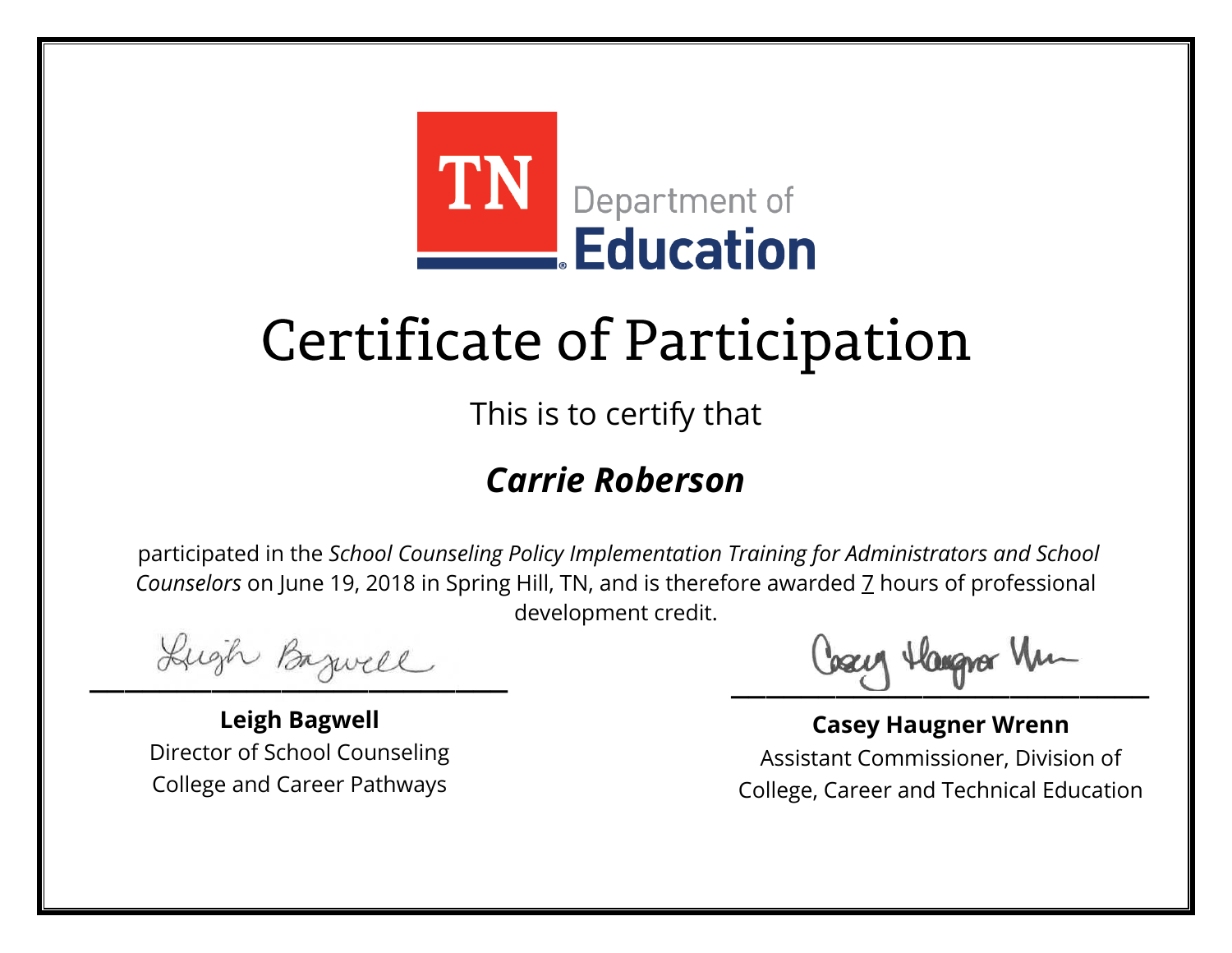

This is to certify that

#### *Ian Sanders*

Lugh Bazwell

**Leigh Bagwell** Director of School Counseling College and Career Pathways

Losey Hangra Vm

**Casey Haugner Wrenn** Assistant Commissioner, Division of College, Career and Technical Education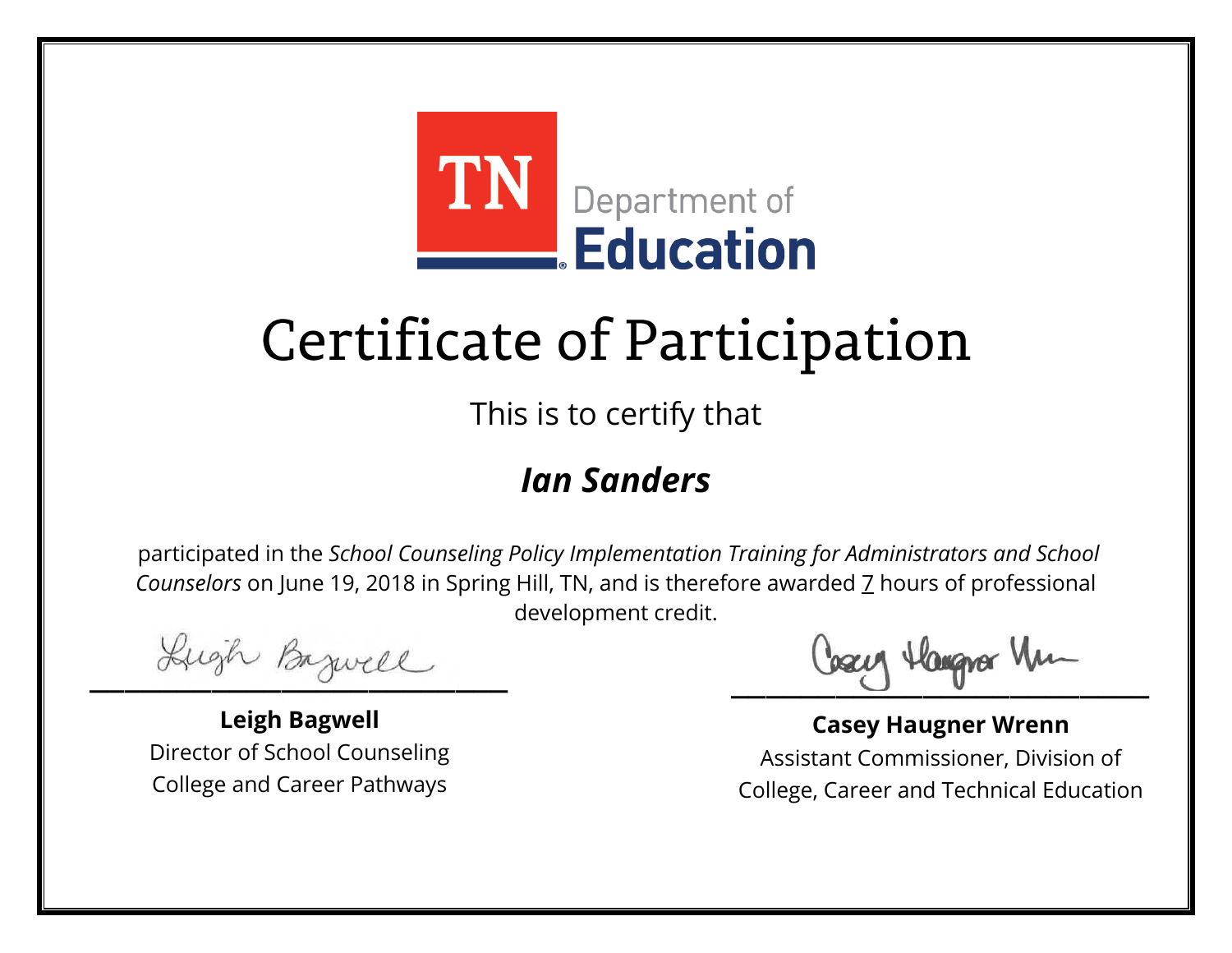

This is to certify that

### *Caiti Sherrell*

Lugh Bazwell

**Leigh Bagwell** Director of School Counseling College and Career Pathways

Losey Hangra Vm

**Casey Haugner Wrenn** Assistant Commissioner, Division of College, Career and Technical Education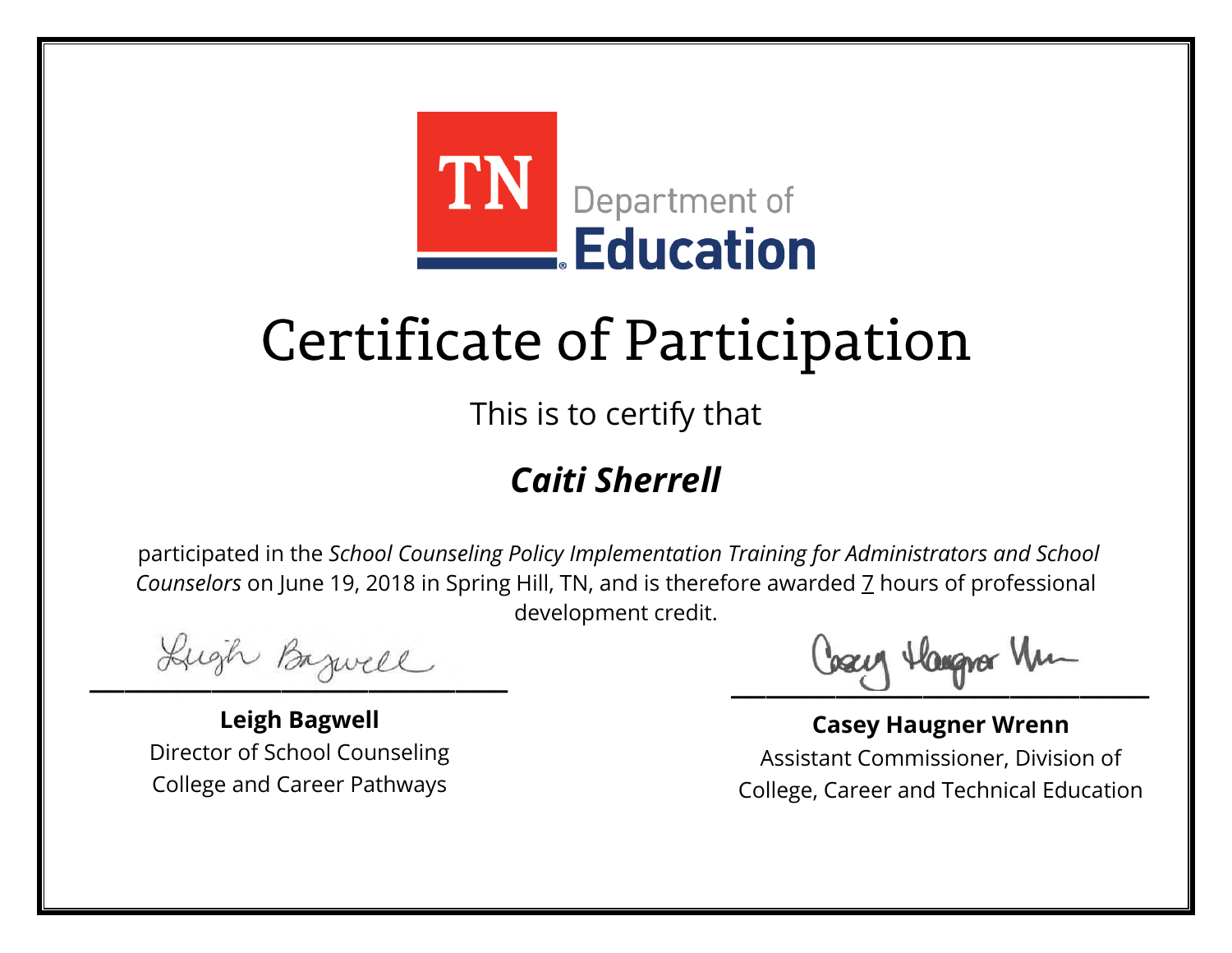

This is to certify that

### *Carman Smith*

Lugh Bazwell

**Leigh Bagwell** Director of School Counseling College and Career Pathways

Losey Hangra Vm

**Casey Haugner Wrenn** Assistant Commissioner, Division of College, Career and Technical Education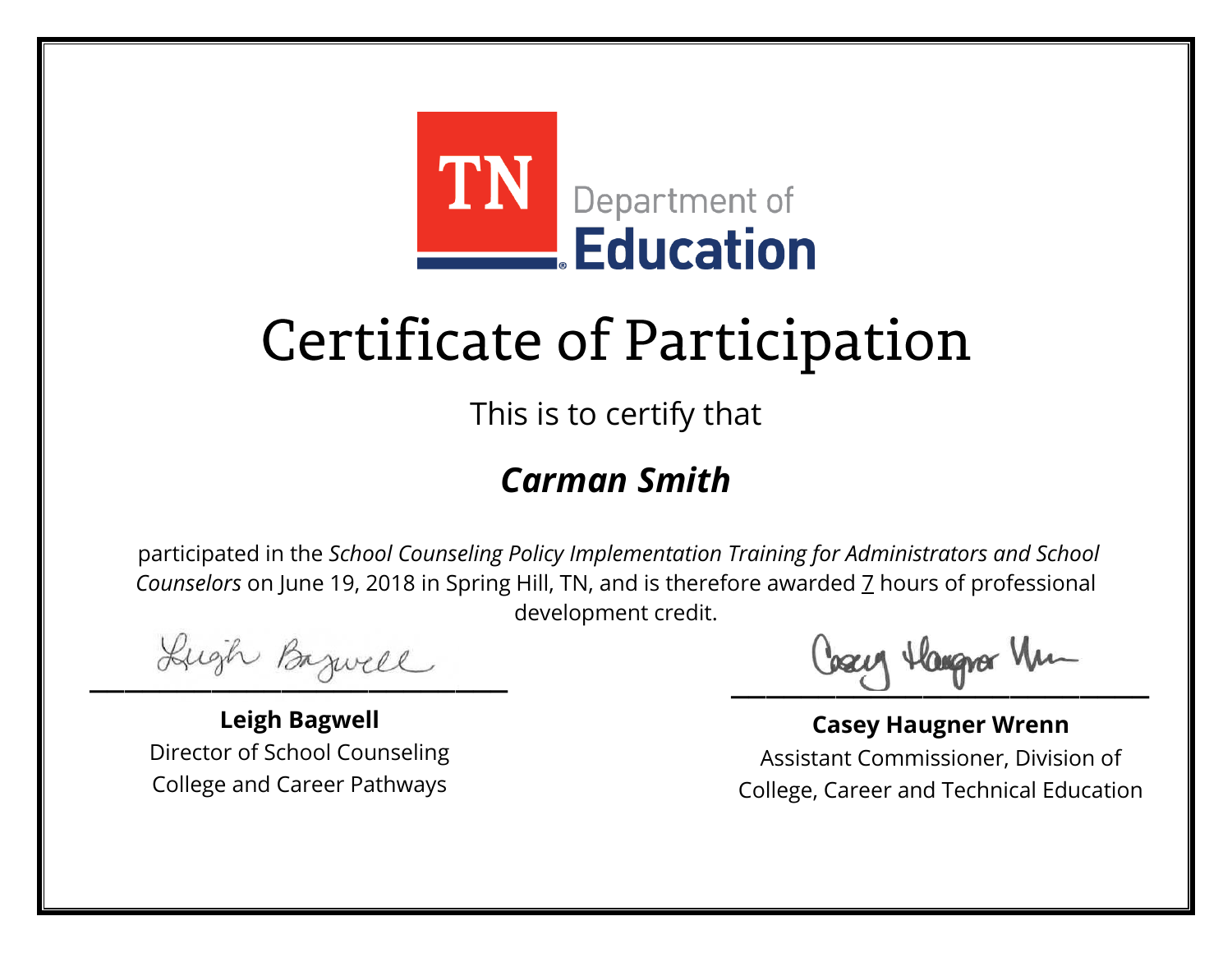

This is to certify that

### *Sheri Smith*

Lugh Bazwell

**Leigh Bagwell** Director of School Counseling College and Career Pathways

Losey Hangra Vm

**Casey Haugner Wrenn** Assistant Commissioner, Division of College, Career and Technical Education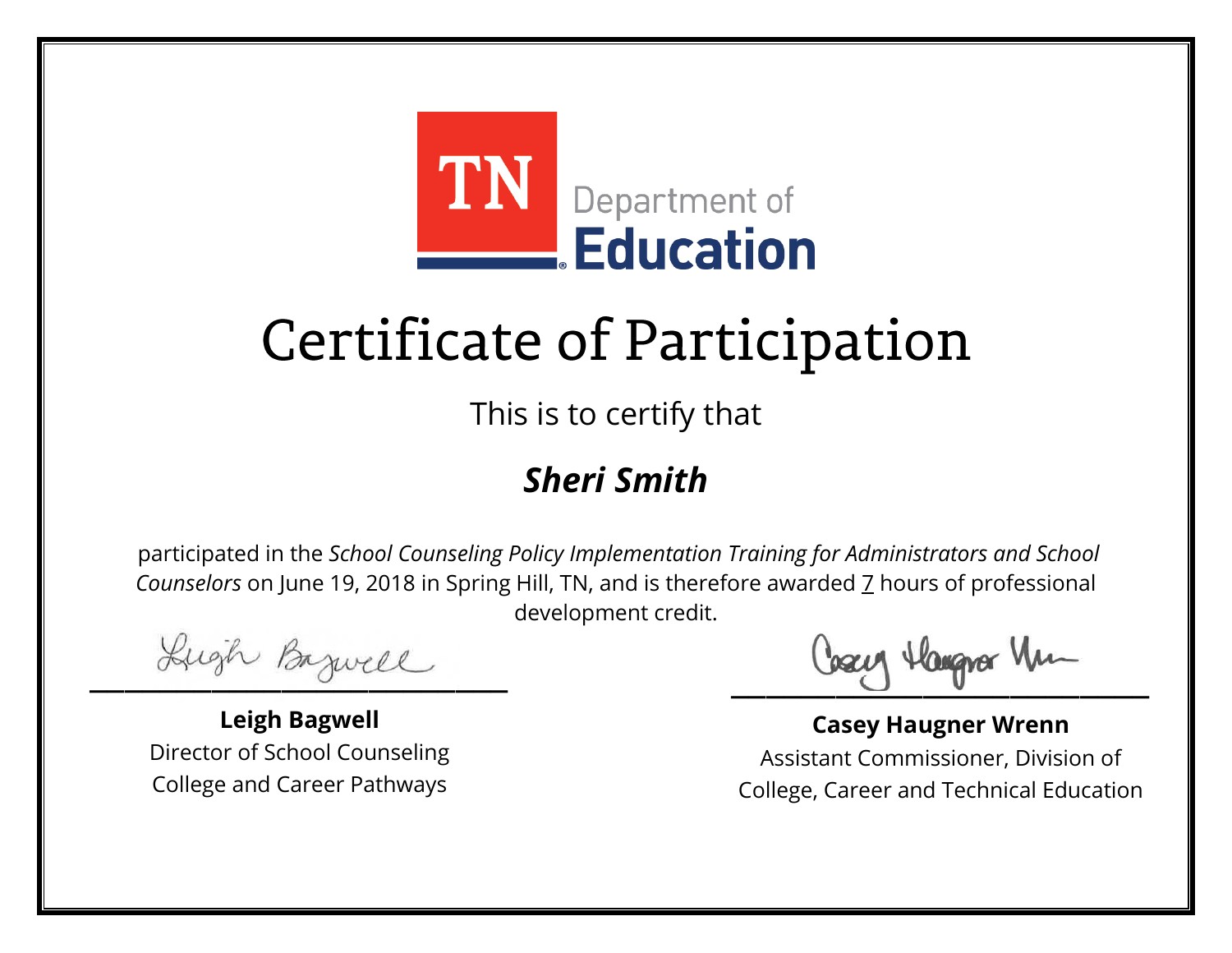

This is to certify that

### *Sparkle Smith*

Lugh Bazwell

**Leigh Bagwell** Director of School Counseling College and Career Pathways

Losey Hangra Vm

**Casey Haugner Wrenn** Assistant Commissioner, Division of College, Career and Technical Education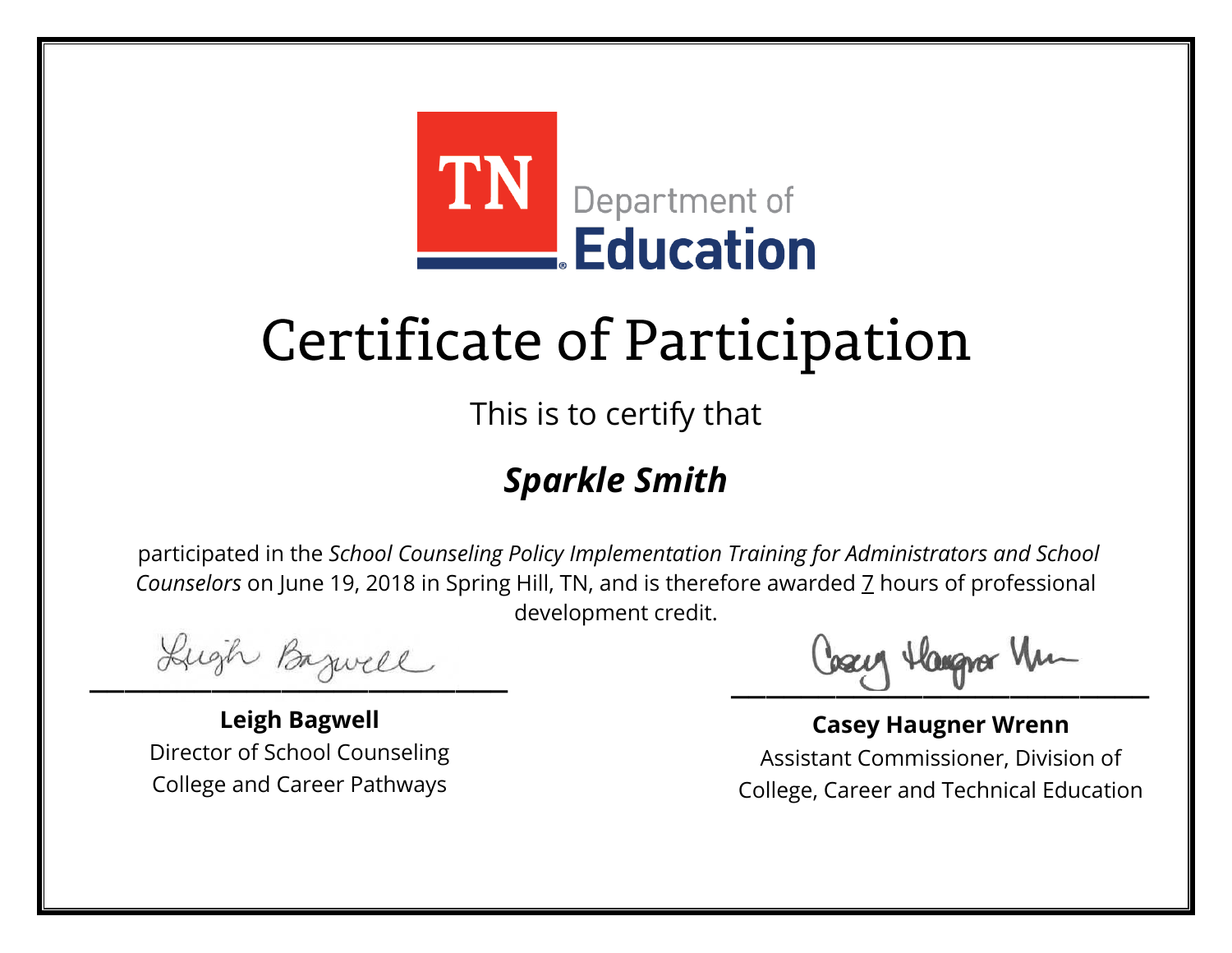

This is to certify that

### *Jonie Sparks*

Lugh Bazwell

**Leigh Bagwell** Director of School Counseling College and Career Pathways

Losey Hangra Vm

**Casey Haugner Wrenn** Assistant Commissioner, Division of College, Career and Technical Education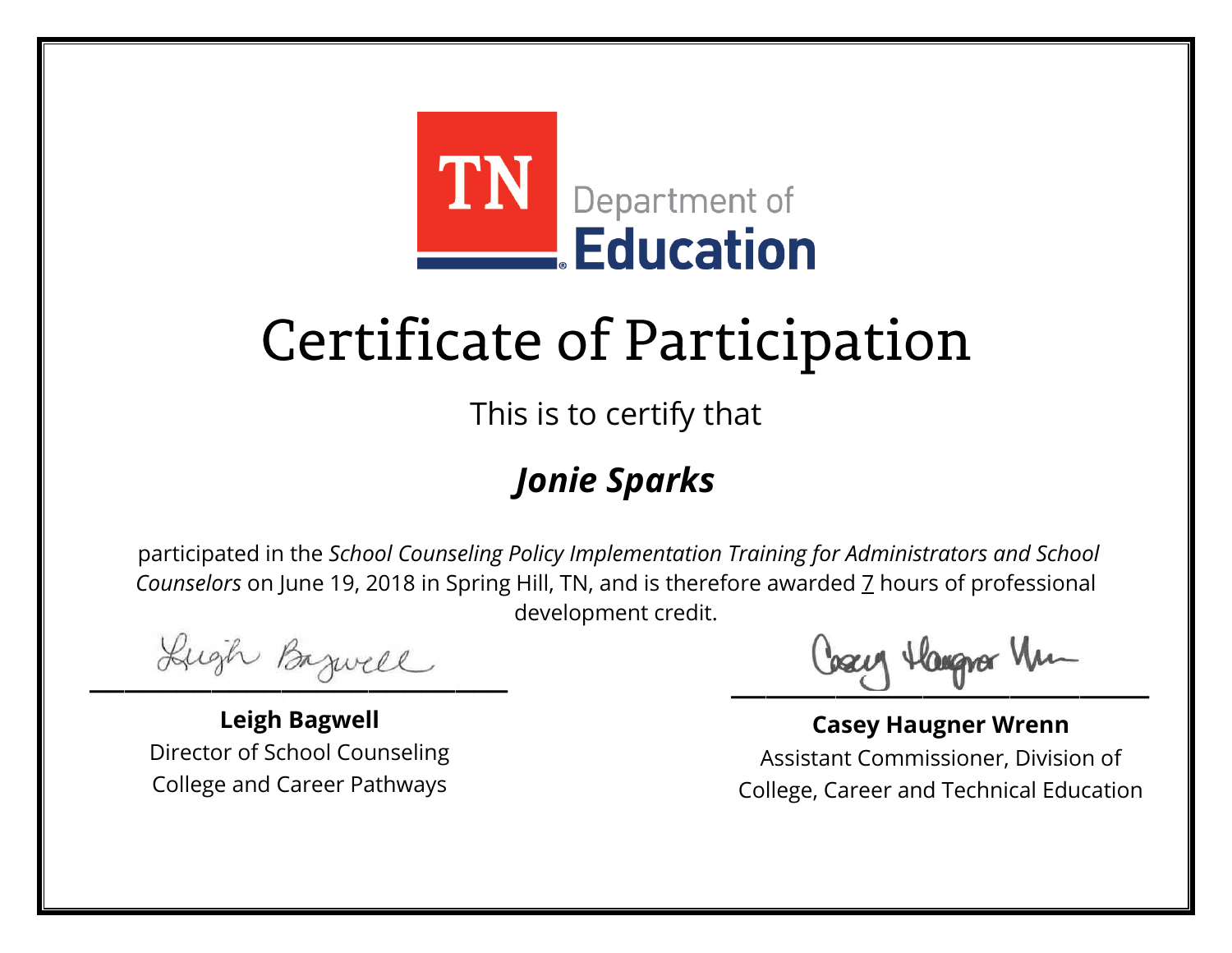

This is to certify that

### *Judy Springer*

Lugh Bazwell

**Leigh Bagwell** Director of School Counseling College and Career Pathways

Losey Hangra Vm

**Casey Haugner Wrenn** Assistant Commissioner, Division of College, Career and Technical Education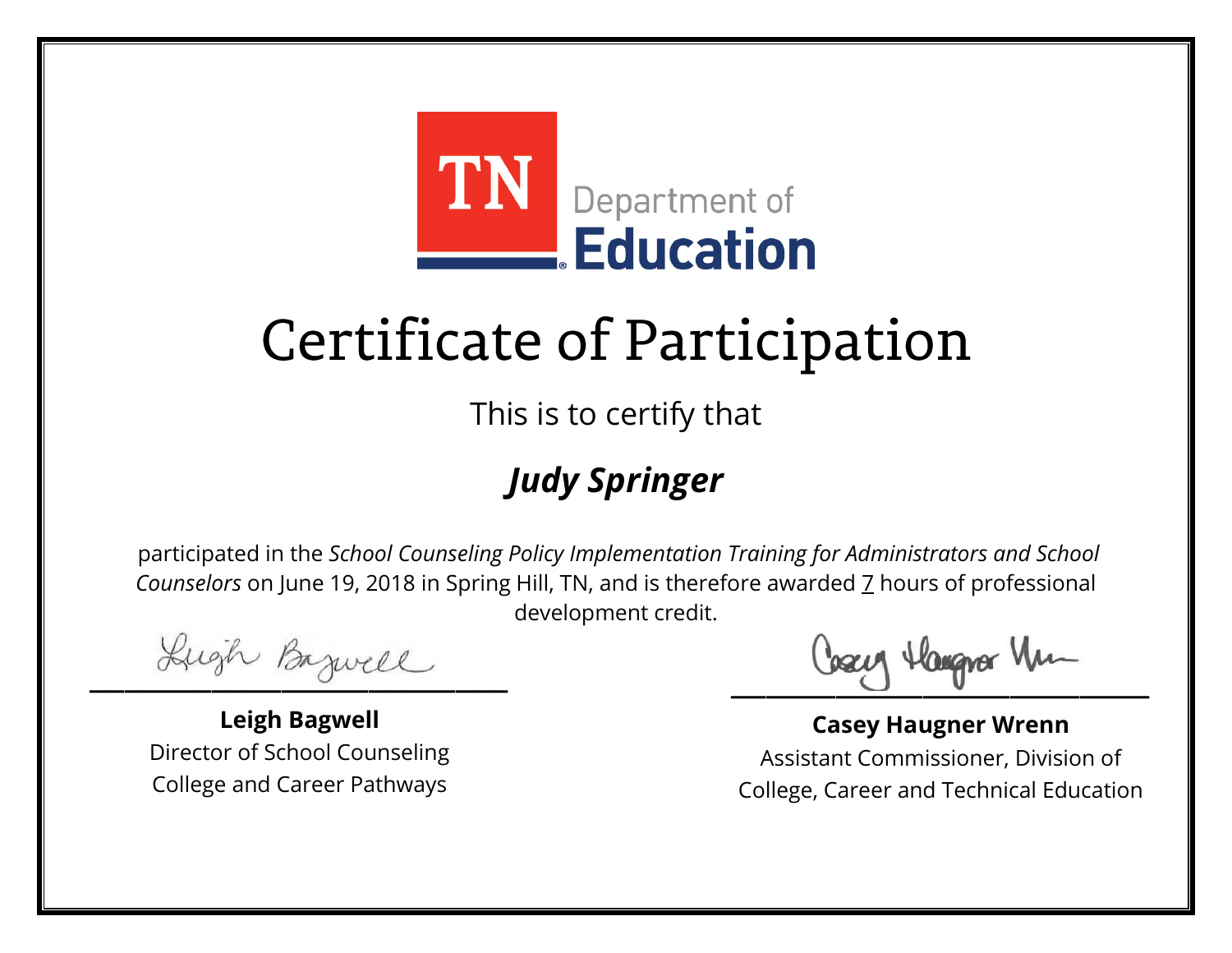

This is to certify that

### *Christy Stanford*

Lugh Bazwell

**Leigh Bagwell** Director of School Counseling College and Career Pathways

Losey Hangra Vm

**Casey Haugner Wrenn** Assistant Commissioner, Division of College, Career and Technical Education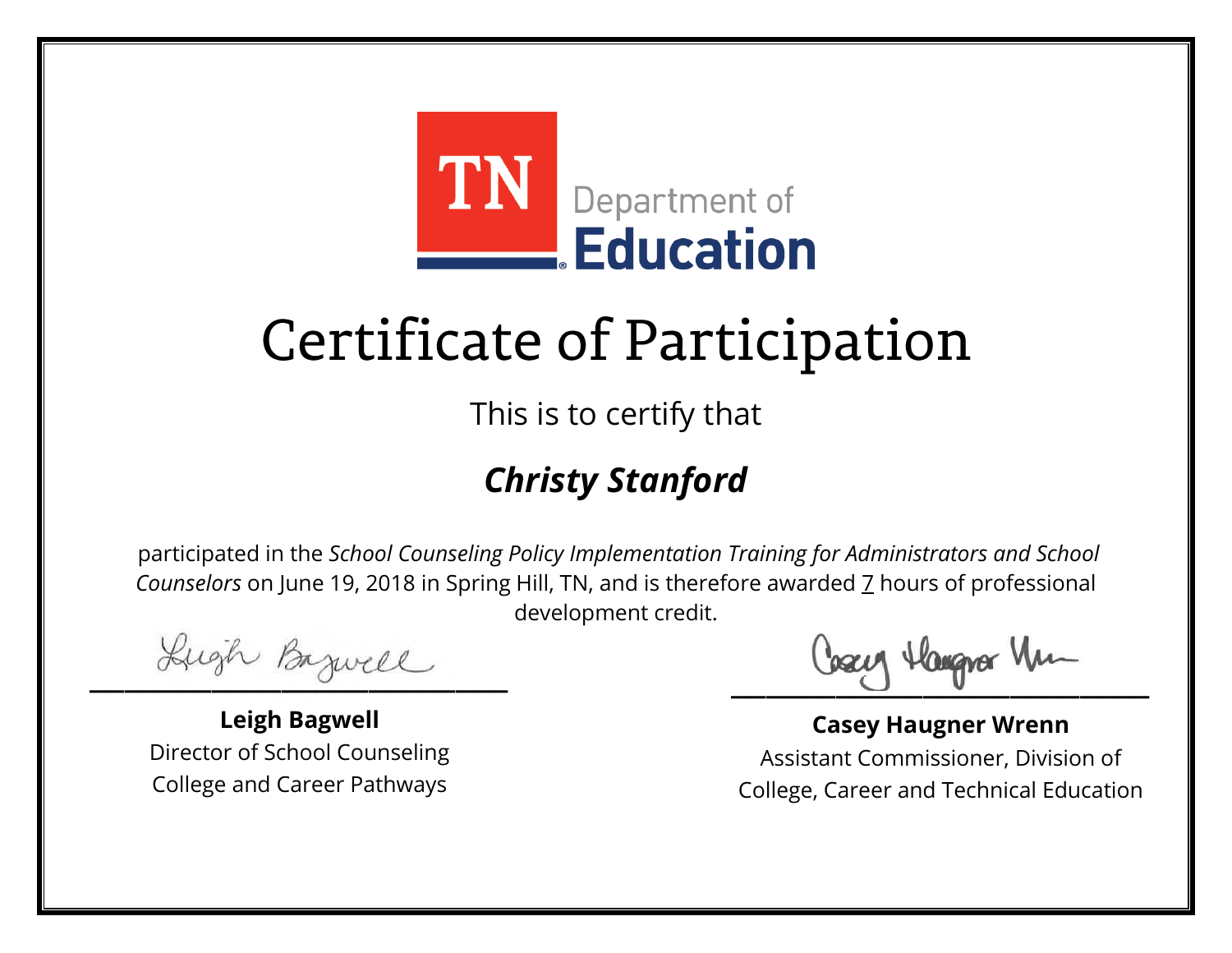

This is to certify that

### *Kelsey Tarr*

Lugh Bazwell

**Leigh Bagwell** Director of School Counseling College and Career Pathways

Losey Hangra Vm

**Casey Haugner Wrenn** Assistant Commissioner, Division of College, Career and Technical Education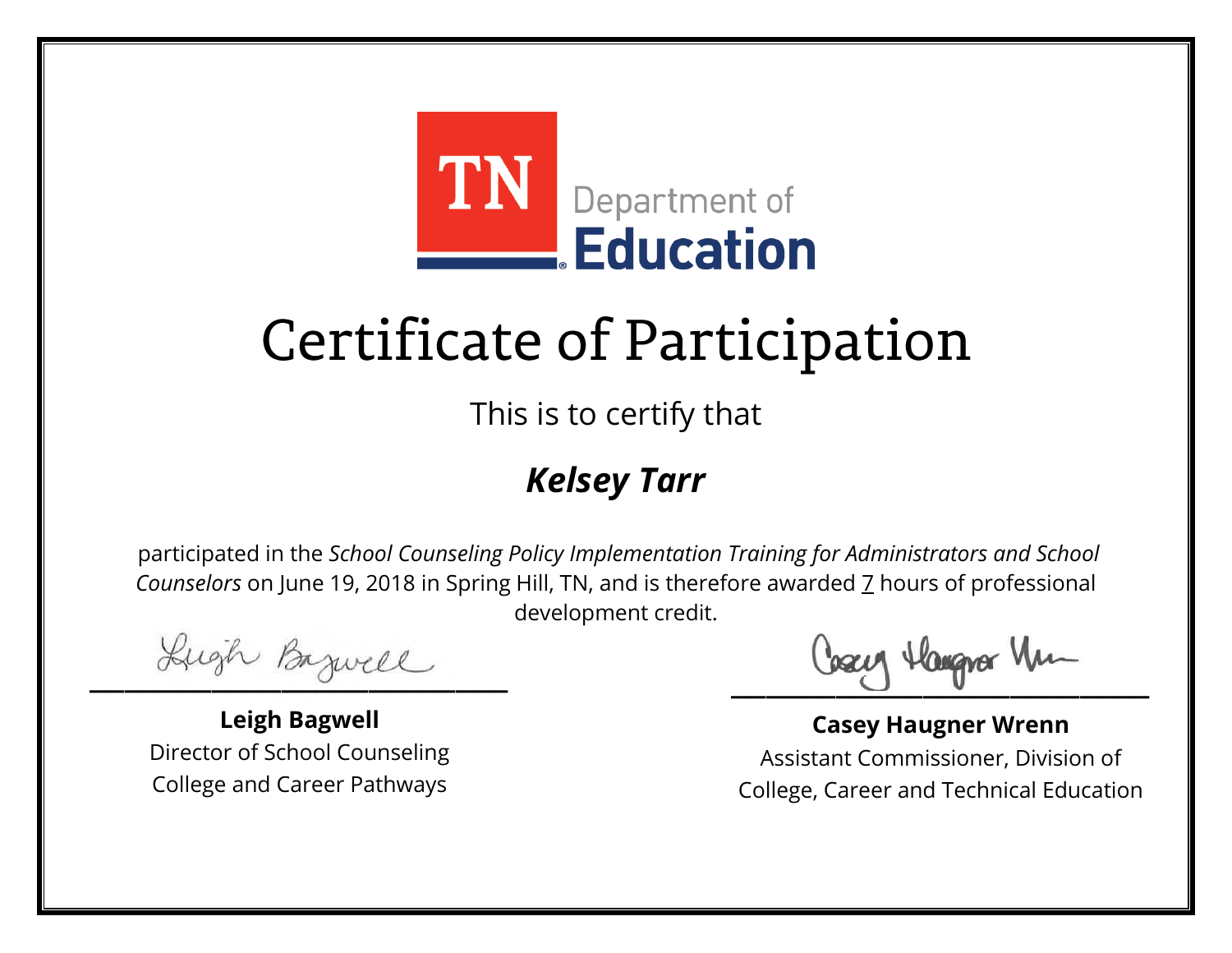

This is to certify that

### *Jordan Tatom*

Lugh Bazwell

**Leigh Bagwell** Director of School Counseling College and Career Pathways

Losey Hangra Vm

**Casey Haugner Wrenn** Assistant Commissioner, Division of College, Career and Technical Education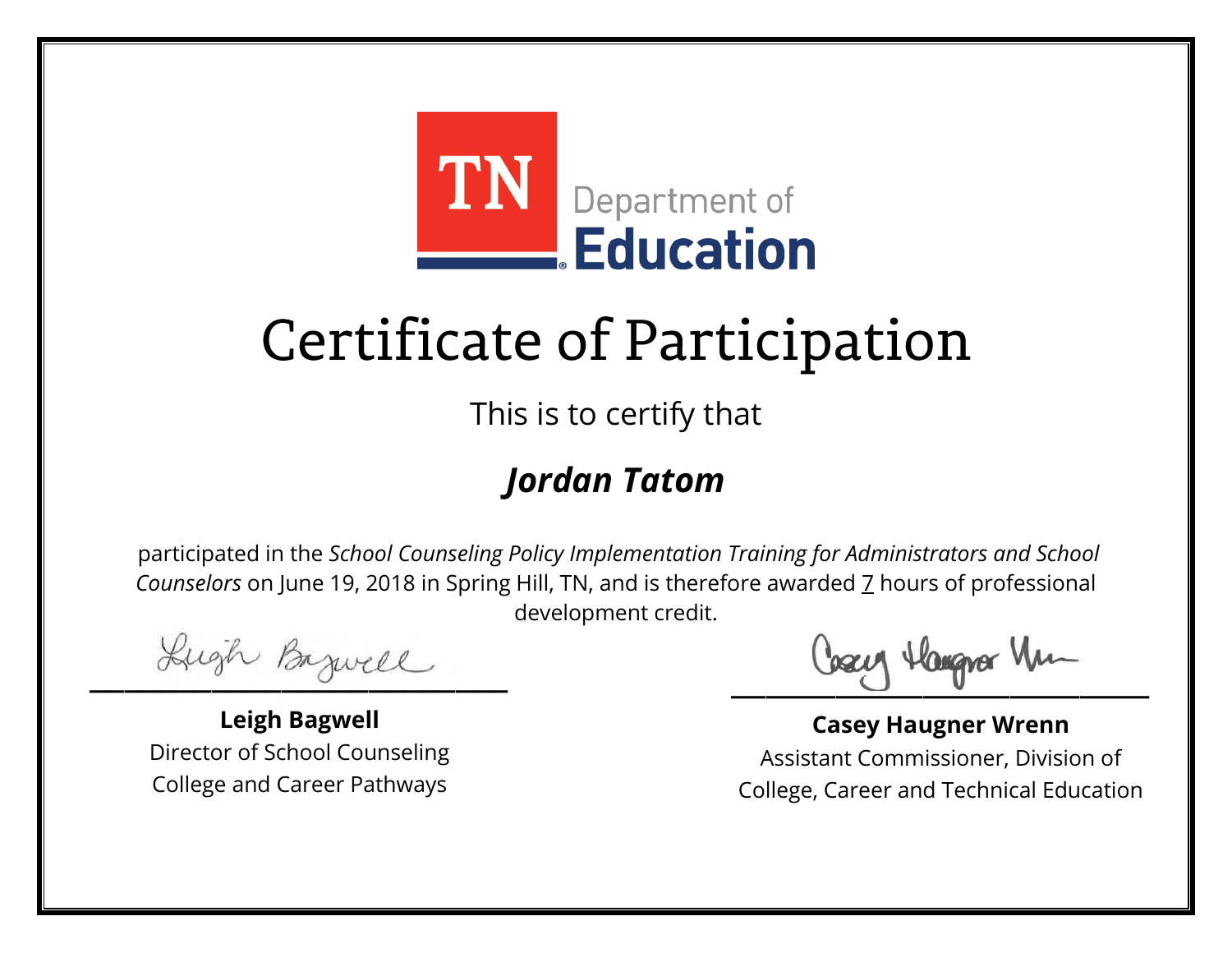

This is to certify that

### *Susannah Thompson*

Lugh Bazwell

**Leigh Bagwell** Director of School Counseling College and Career Pathways

Losey Hangra Vm

**Casey Haugner Wrenn** Assistant Commissioner, Division of College, Career and Technical Education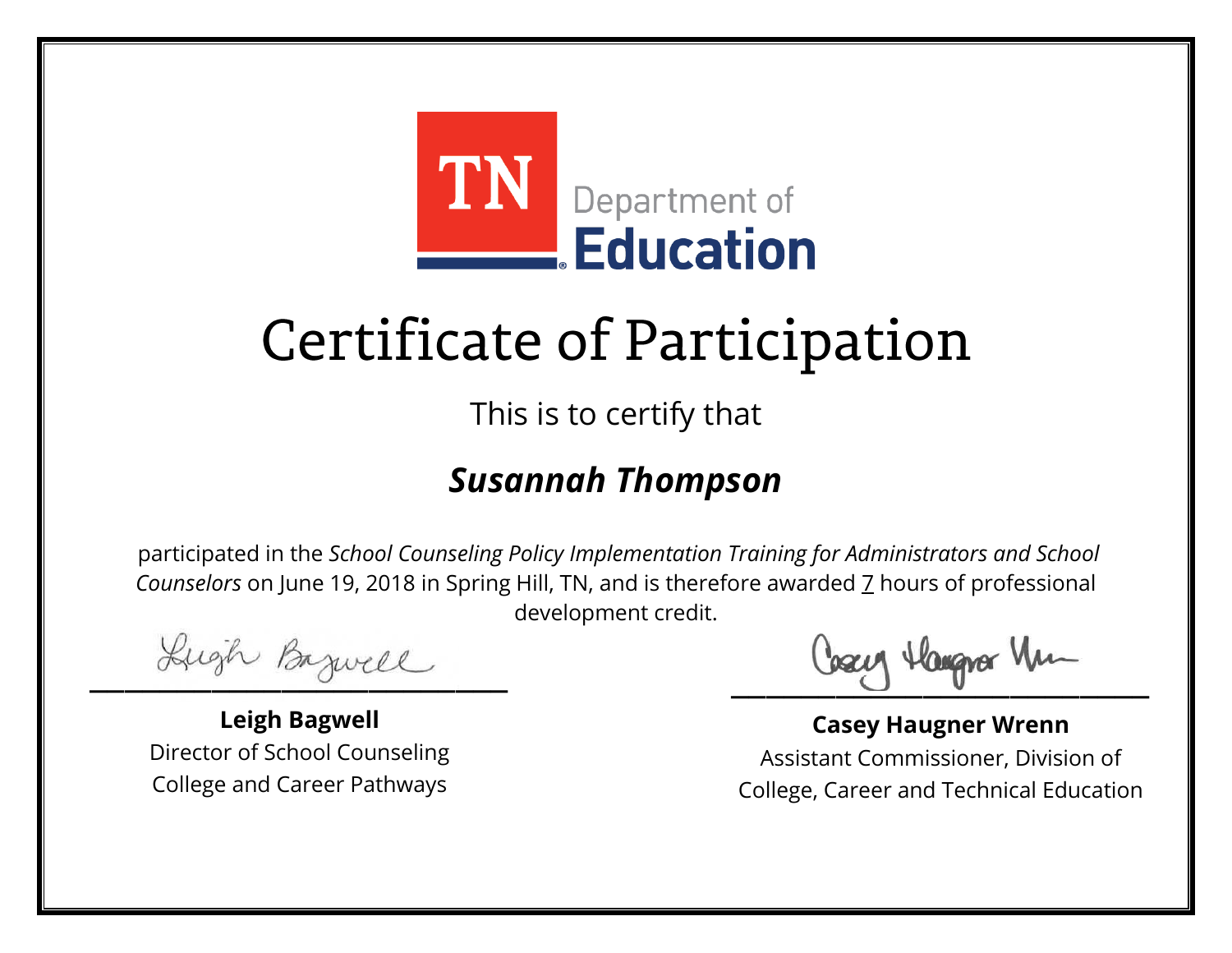

This is to certify that

### *Jennifer Turpin*

Lugh Bazwell

**Leigh Bagwell** Director of School Counseling College and Career Pathways

Losey Hangra Vm

**Casey Haugner Wrenn** Assistant Commissioner, Division of College, Career and Technical Education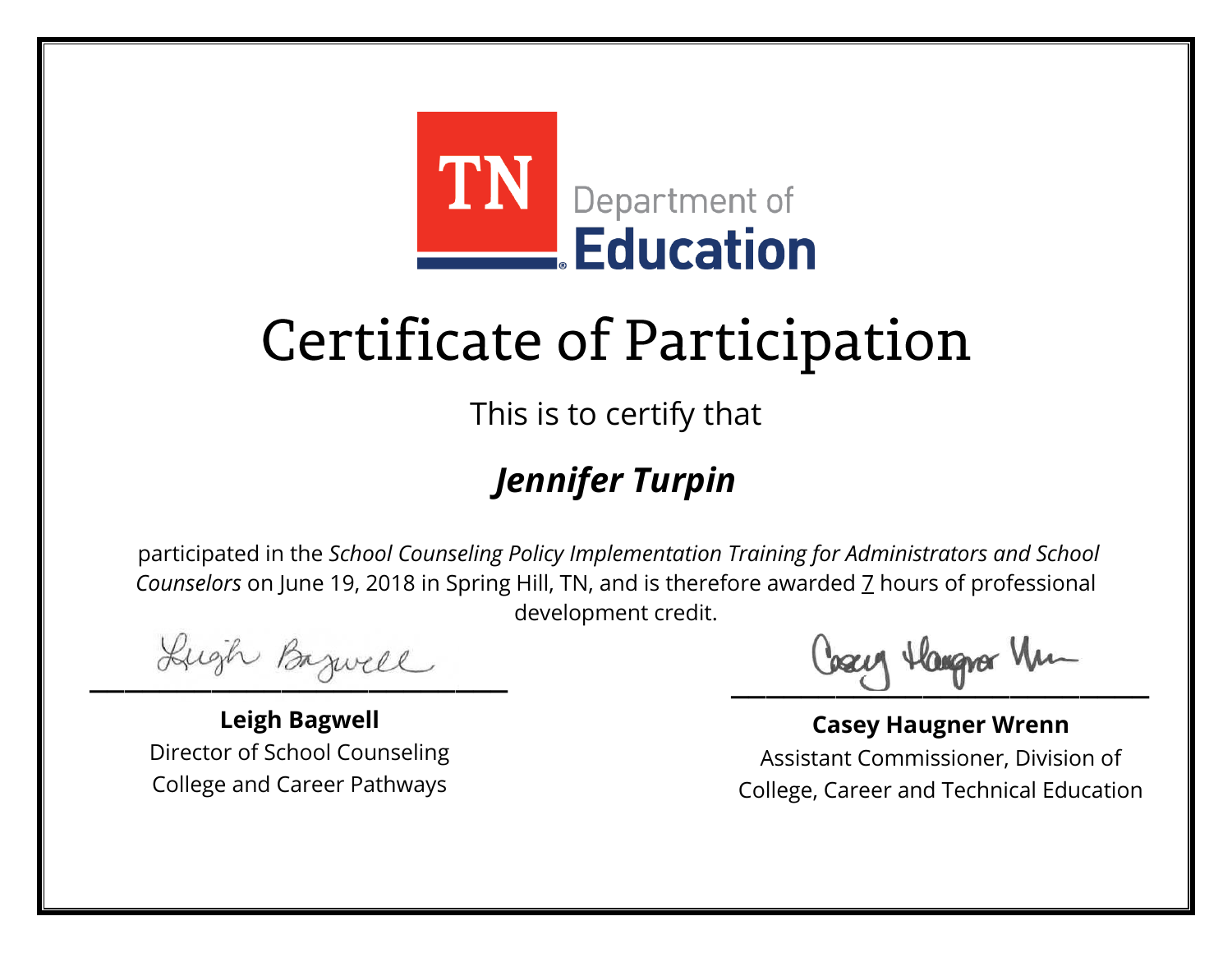

This is to certify that

### *Tammy Twyman*

Lugh Bazwell

**Leigh Bagwell** Director of School Counseling College and Career Pathways

Losey Hangra Vm

**Casey Haugner Wrenn** Assistant Commissioner, Division of College, Career and Technical Education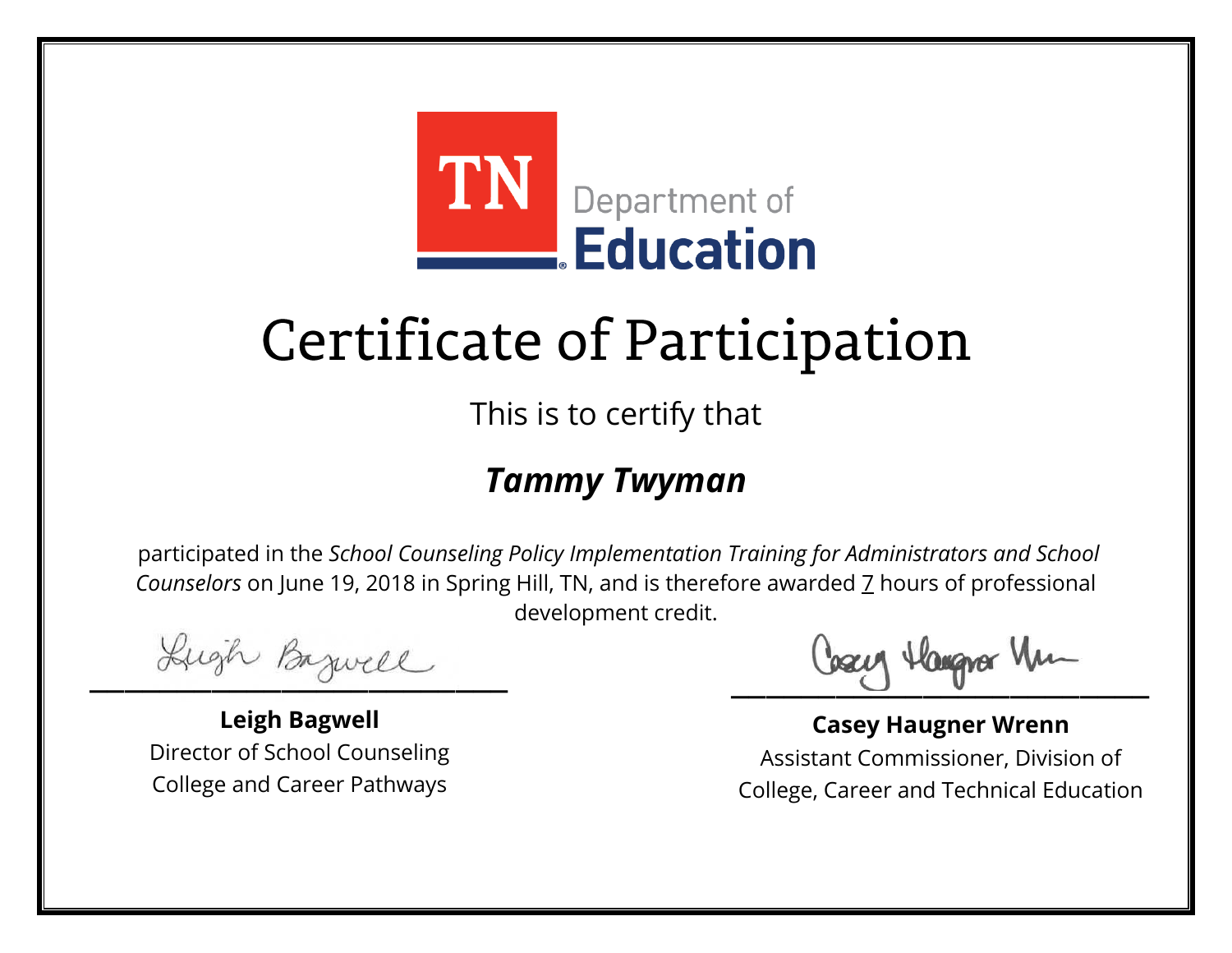

This is to certify that

### *Beverly Vannoy*

Lugh Bazwell

**Leigh Bagwell** Director of School Counseling College and Career Pathways

Losey Hangra Vm

**Casey Haugner Wrenn** Assistant Commissioner, Division of College, Career and Technical Education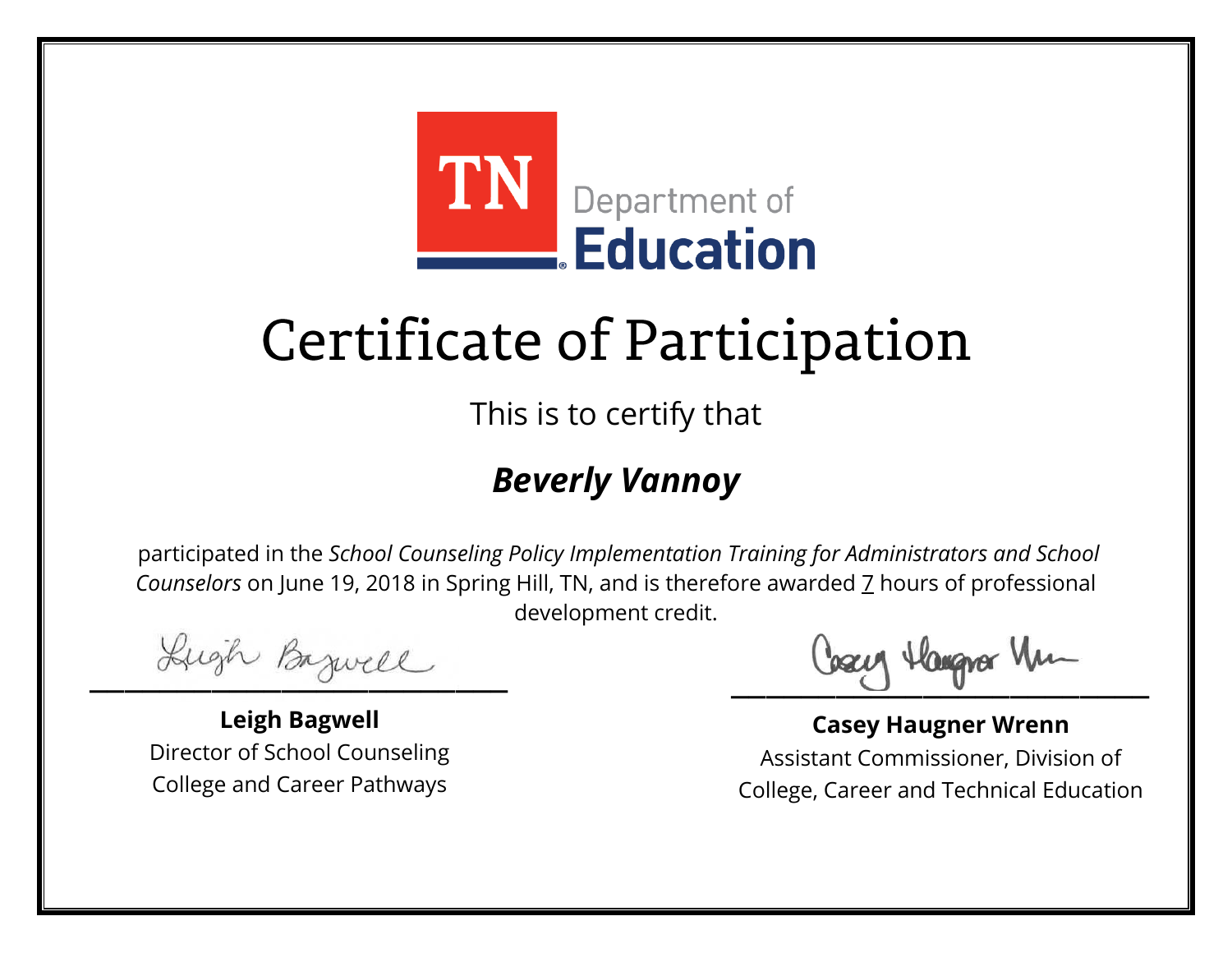

This is to certify that

### *Amanda Walker*

Lugh Bazwell

**Leigh Bagwell** Director of School Counseling College and Career Pathways

Losey Hangra Vm

**Casey Haugner Wrenn** Assistant Commissioner, Division of College, Career and Technical Education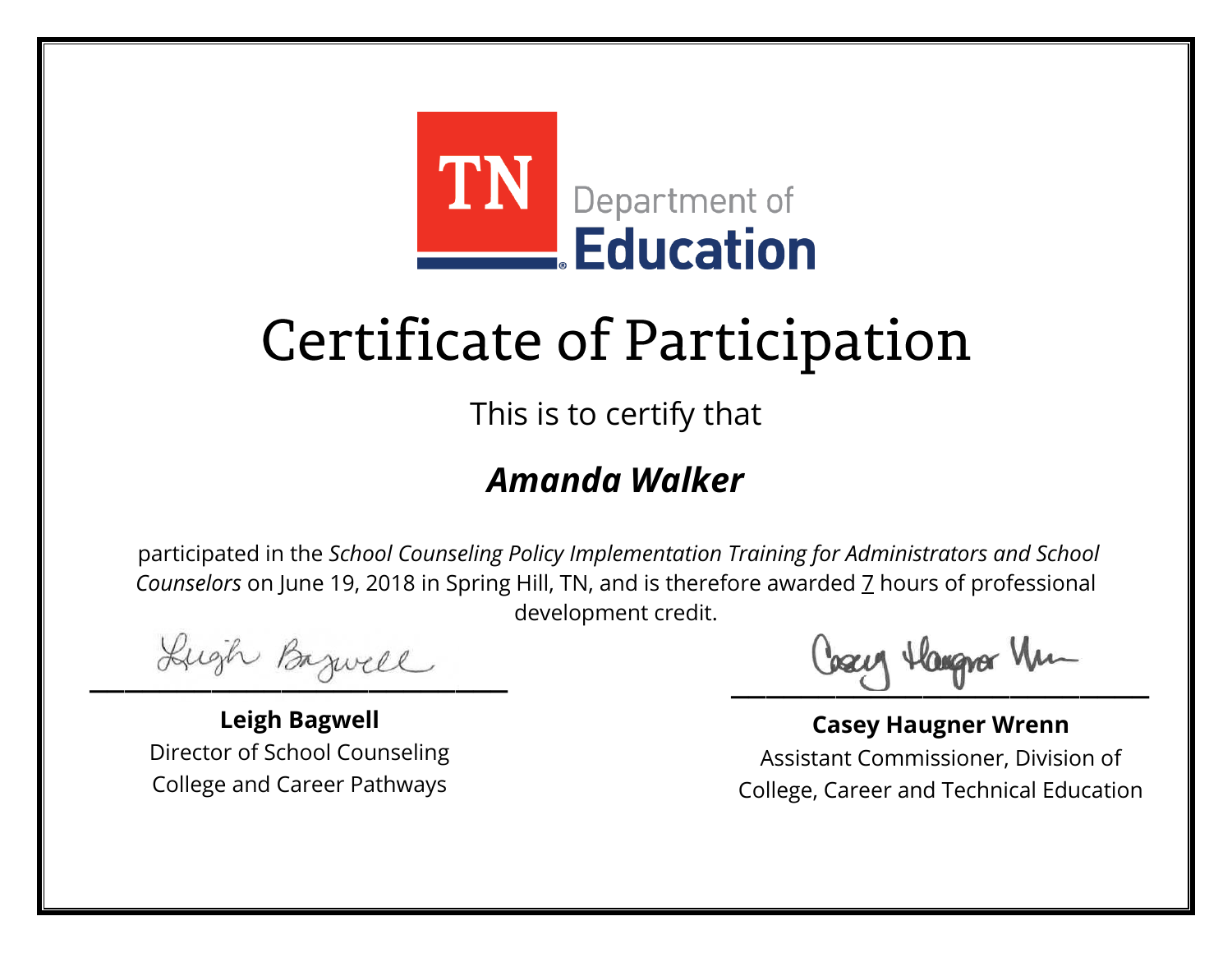

This is to certify that

#### *Heather Warren*

Lugh Bazwell

**Leigh Bagwell** Director of School Counseling College and Career Pathways

Losey Hangra Vm

**Casey Haugner Wrenn** Assistant Commissioner, Division of College, Career and Technical Education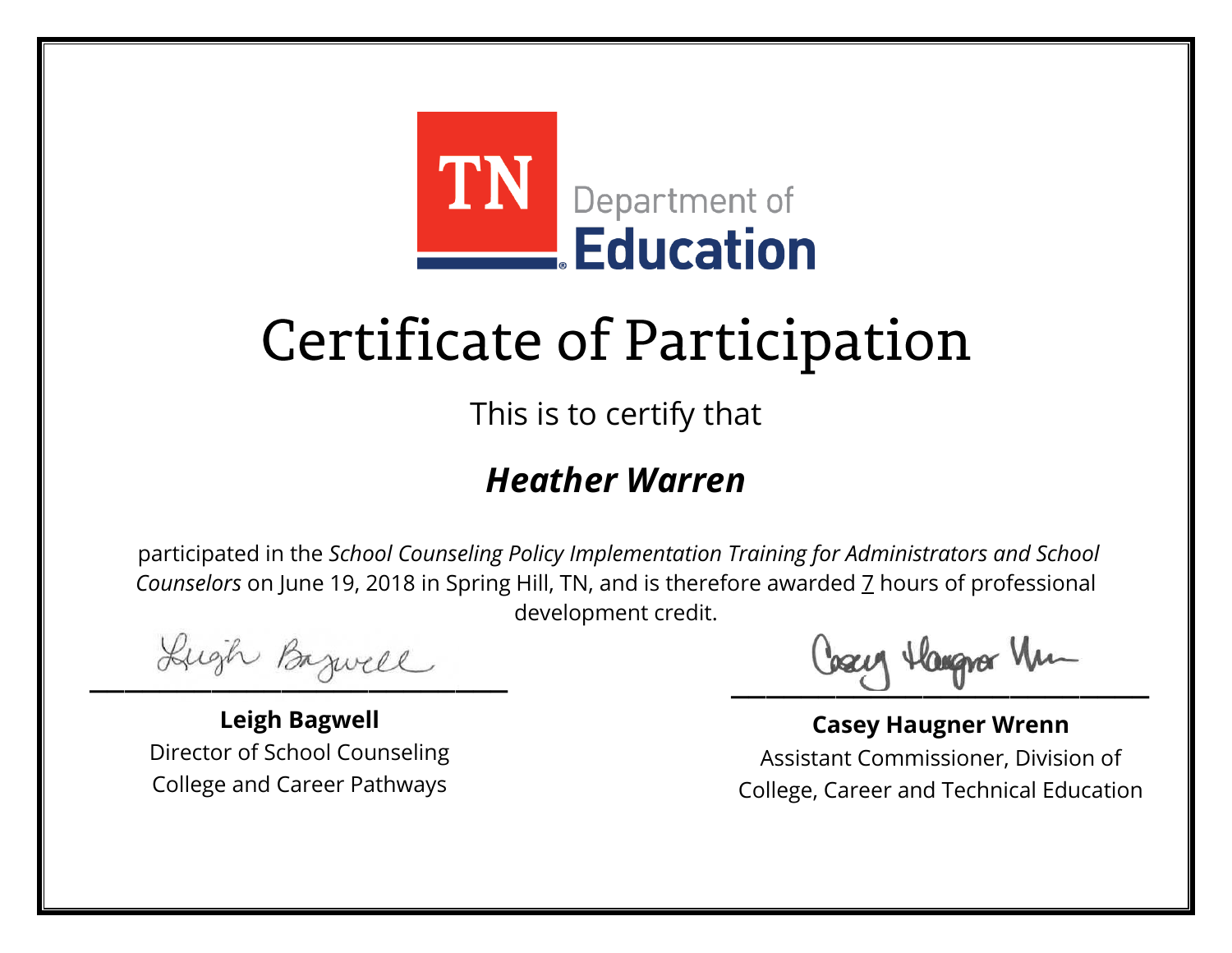

This is to certify that

### *Keith Welch*

Lugh Bazwell

**Leigh Bagwell** Director of School Counseling College and Career Pathways

Losey Hangra Vm

**Casey Haugner Wrenn** Assistant Commissioner, Division of College, Career and Technical Education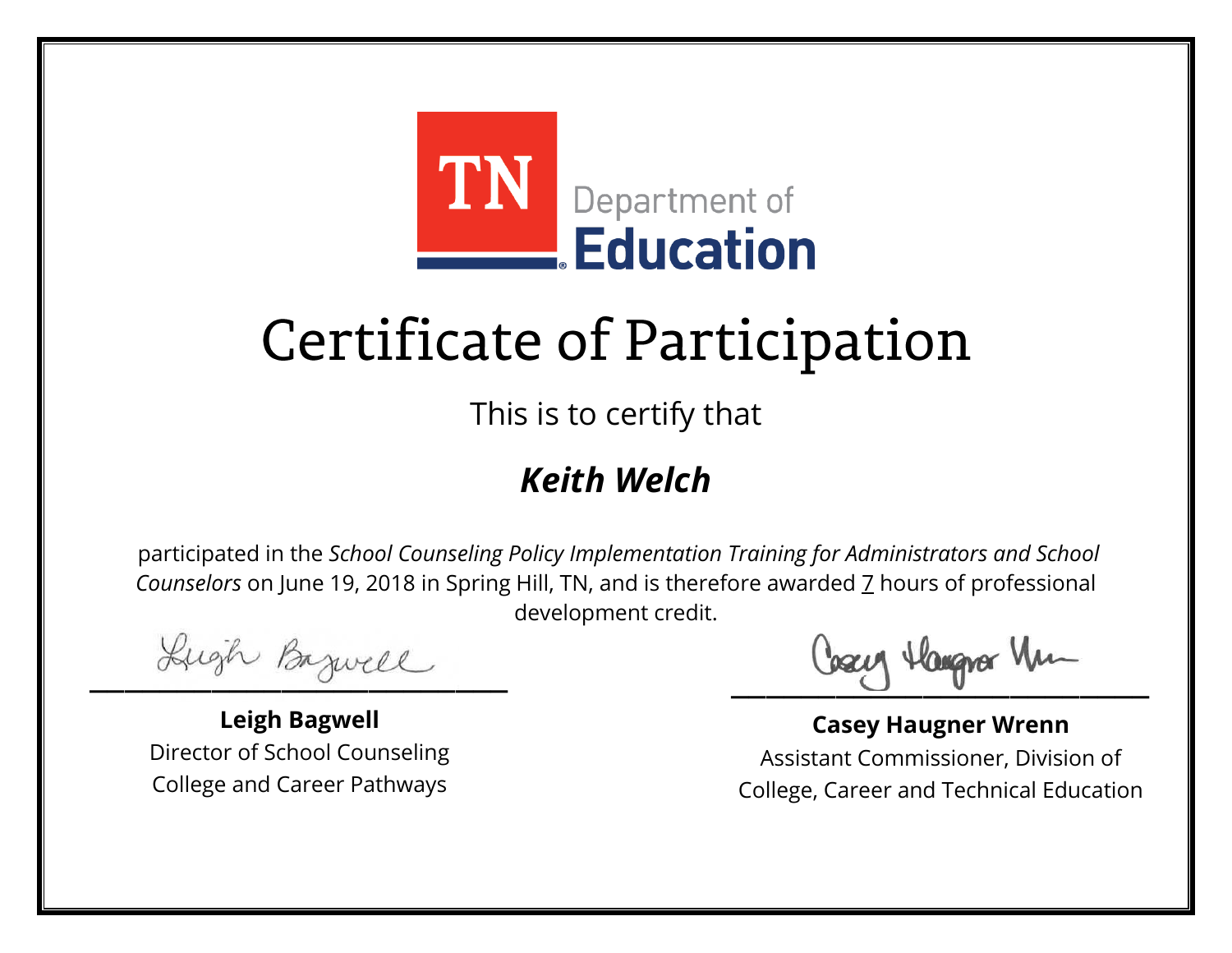

This is to certify that

### *Susan Welch*

Lugh Bazwell

**Leigh Bagwell** Director of School Counseling College and Career Pathways

Losey Hangra Vm

**Casey Haugner Wrenn** Assistant Commissioner, Division of College, Career and Technical Education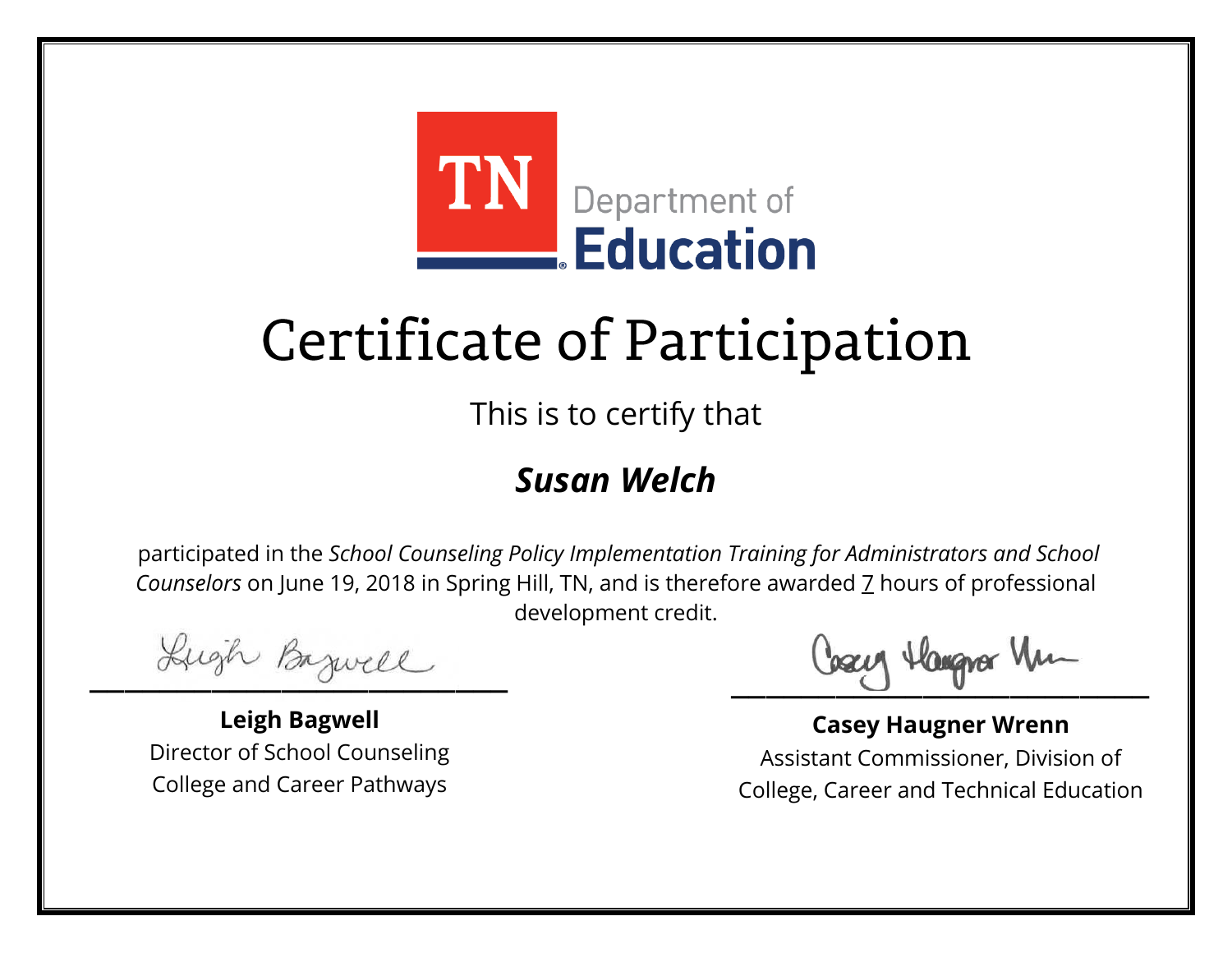

This is to certify that

### *Jean Williams*

Lugh Bazwell

**Leigh Bagwell** Director of School Counseling College and Career Pathways

Losey Hangra Vm

**Casey Haugner Wrenn** Assistant Commissioner, Division of College, Career and Technical Education